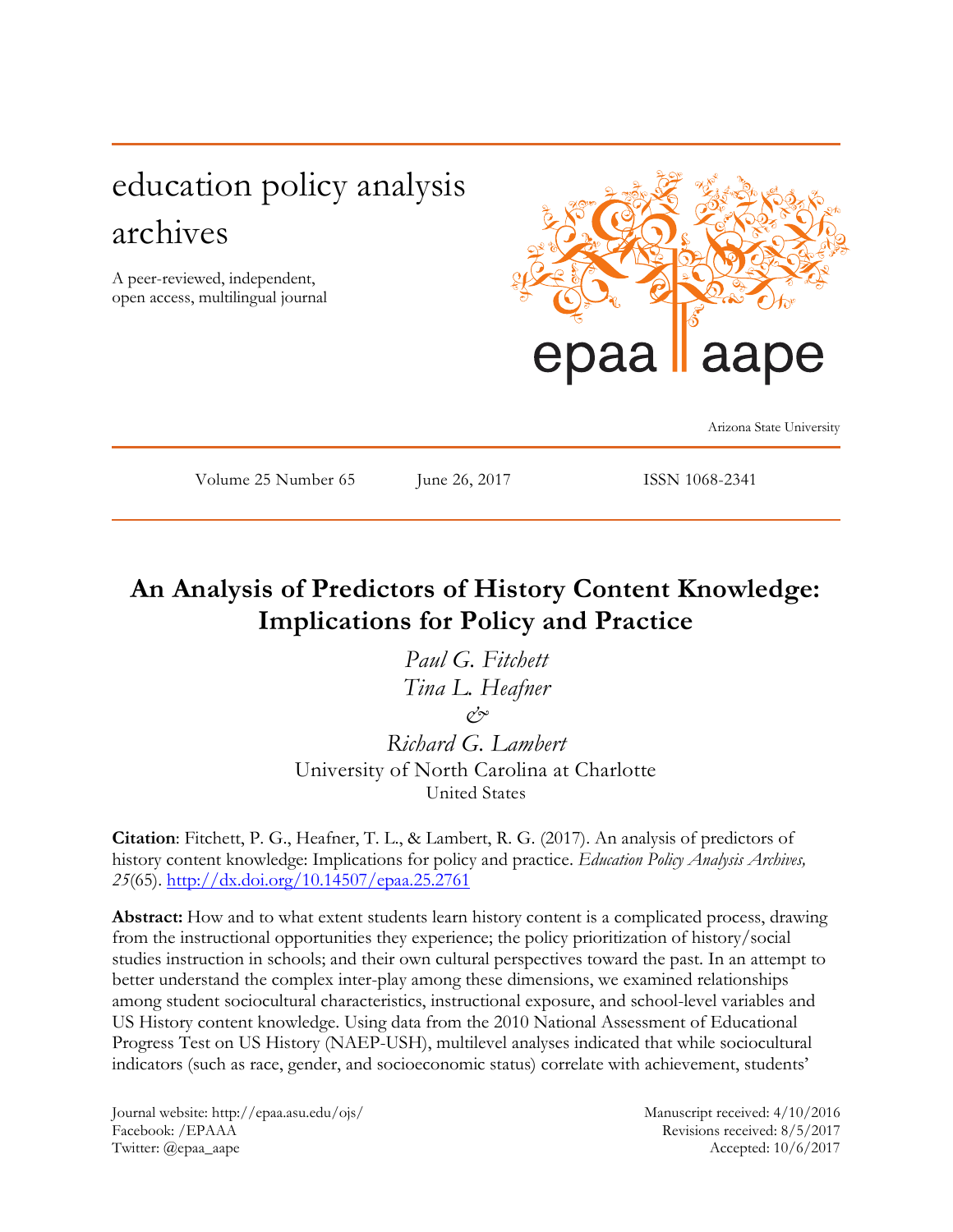instructional exposure variables remain significant predictors of history content knowledge. Moreover, school context such as building-level demographics and state testing-policy predict between school variance in content knowledge and moderate the achievement gap. Results also suggest that, while a substantial achievement gap remains, exposure to text-based instructional practices is associated with increased knowledge. Findings from this study have policy implications for the development of a more inclusive social studies curriculum, the advocating of text-dependent instruction as a high-leverage practice among history teachers, and cautious consideration of tests as proxies for accountability in history education.

**Keywords**: history education; social studies education; content knowledge; National Assessment of Educational Progress (NAEP)

#### **Un análisis de los predictores del conocimiento del contenido de la historia: Implicaciones para la política y la práctica**

**Resumen:** Entender cómo y cuántos alumnos aprenden sobre contenido histórico es un proceso complicado, basado en oportunidades de aprendizaje que los alumnos encuentran, en una política de priorización de la enseñanza de contenido histórico o de ciencias sociales, y en las perspectivas culturales de los alumnos sobre el estudio del pasado. Con el objetivo de entender la relación compleja entre los diversos aspectos en este proceso de aprendizaje, investigamos la relación entre características socioculturales de los alumnos, acceso a este tipo de enseñanza, y variables explicativas de escuelas y del conocimiento de la historia de los Estados Unidos. El resultado de nuestra modelación jerárquica indica que mientras variables socioculturales (raza, sexo y situación socioeconómica) se correlacionan con éxito, con datos de la Evaluación Nacional de la Prueba de Progreso Educativo en Historia Americana (NAEP-USH, por sus siglas en inglés) Académico, las variables de acceso a este tipo de enseñanza son parámetros importantes para el conocimiento del contenido histórico. Además, variables sobre la escuela, por ejemplo demografía de la escuela y políticas estaduales en cuanto a pruebas académicas, son parámetros relevantes en el análisis de varianza en conocimiento sobre el contenido académico y la disparidad en éxito académico entre alumnos. Los resultados también indican que a pesar de la existencia de la disparidad en el éxito académico, el acceso a textos y materiales educativos está relacionado con el avance del conocimiento. Nuestras conclusiones son relevantes para el desarrollo de políticas educativas de un currículo en ciencias sociales que sea más inclusivo, el apoyo al uso de instrucciones usando textos / libros académicos, y la cautela en cuanto al uso de pruebas para medir la enseñanza de la historia.

**Palabras-clave:** enseñanza de historia, enseñanza de ciencias sociales, conocimiento de contenido académico, Evaluación Nacional de la Prueba de Progreso Educativo en Historia Americana (NAEP-USH)

#### **Uma análise dos preditores do conhecimento do conteúdo da história: Implicações para política e prática**

**Resumo:** Entender como e o quanto alunos aprendem sobre conteúdo histórico é um processo complicado, baseado em oportunidades de aprendizagem que alunos encontram, numa política de priorização do ensino de conteúdo histórico ou de ciências sociais, e nas perspectivas culturais dos alunos sobre o estudo do passado. Com o objetivo de entender a relação complexa entre os vários aspectos neste processo de aprendizagem, nós investigamos a relação entre características socioculturais dos alunos, acesso a este tipo de ensino, e variáveis explanatórias de escolas e do conhecimento da história dos EUA.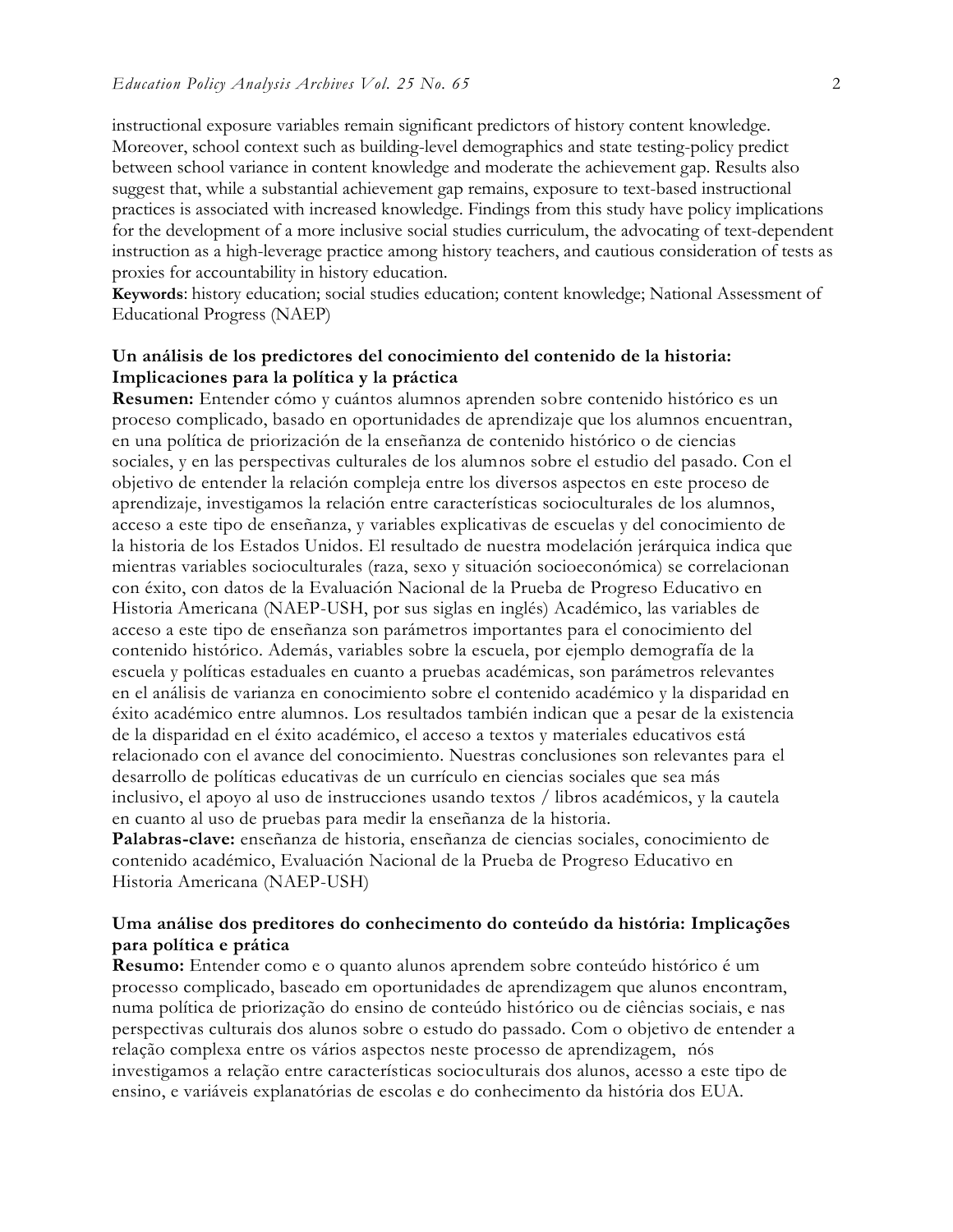Usando dados da Avaliação Nacional do Teste de Progresso Educacional em História Americana (NAEP-USH, por sua sigla em inglês) de 2010, os resultados da nossa modelação hierárquica indicam que enquanto variáveis socioculturais (raça, sexo e situação socioeconômica) são correlacionadas com sucesso acadêmico, variáveis de acesso a este tipo de ensino são parâmetros importantes para o conhecimento de conteúdo histórico. Além disso, variáveis sobre a escola, por exemplo demografia da escola e políticas estaduais quanto a testes acadêmicos, são parâmetros relevantes na análise de variância em conhecimento sobre o conteúdo acadêmico e a disparidade em sucesso acadêmico entre alunos. Os resultados também indicam que apesar da existência da disparidade em sucesso acadêmico, acesso a textos e materiais educativos é relacionado com o avanço de conhecimento. Nossas conclusões são relevantes para o desenvolvimento de políticas educacionais de um currículo em ciências sociais que seja mais inclusivo, o apoio ao uso de instruções usando textos/ livros acadêmicos, e a cautela quanto ao uso de provas para medir o ensino de história.

**Palavras-chave:** ensino de história, ensino de ciências sociais, conhecimento de conteúdo acadêmico, Avaliação Nacional do Teste de Progresso Educacional em História Americana (NAEP-USH)

#### **Introduction**

Teaching history is a complex and multilayered process balancing priorities among content knowledge, curriculum requirements, assessments, cognitive demands, and learning approaches. Among these competing interests is an intricate relationship between how students learn history and what historical content students are taught in school contexts. Within the myriad of factors associated with teaching and learning in history education (Levistik, 2008; VanSleright, 2008), how students are taught, referred to as instructional exposure, affects students' ability to make sense of history. Previous research highlights the importance of inquiry, discipline-specific writing, content literacy, and critical thinking as essential to historical understanding (De La Paz, 2005; Nokes, 2010; Reisman, 2012; Shanahan, 2009; Wineburg & Reisman, 2015). Further complicating students' instructional exposures to history are the various curriculum and content mandates imposed through state policies. Unintended consequences of accountability pressures, such as teaching to the test, can have negative consequences for teaching and learning (Au, 2007; Nichols, Glass, & Berliner, 2012). Alternative analyses of National Assessment for Education Progress (NAEP) and other assessment data link accountability standards and testing to positive student achievement outcomes in other subject areas (Braun, 2004; Dee & Jacob, 2011; Hanushek & Raymond, 2006). However, empirical research examining the effects of testing and accountability on history achievement is largely absent.

History content knowledge is also influenced by the sociocultural context of the learner. Students' identity (ethnicity, class, gender, race, and etc.) affects how students selectively make meaning of content (VanSledright, 2011; Wineburg, Mosborg, Porat, & Duncan, 2007). In other words, learners' levels of engagement with historical content and pedagogy are contingent upon their perceived positionality within the history curriculum as well as their own experiences. School context further confounds the learning process. School-level effects are well-documented predictors of student learning across disciplines (Fantuzzo, Lebeof, & Rouse, 2014; Goldsmith, 2011). School demographic factors correlate with teacher decision-making and student learning outcomes in social studies (Epstein, 2009; Fitchett, Heafner, & Lambert, 2014a, 2014b; Levinson, 2012; Segall, 2006).

In total, research suggests that students' historical learning is an intricate puzzle, contingent upon numerous within-school and outside-of-school dimensions. However, few studies have looked at these puzzle pieces collectively in order to uncover a more elaborate picture of their relationship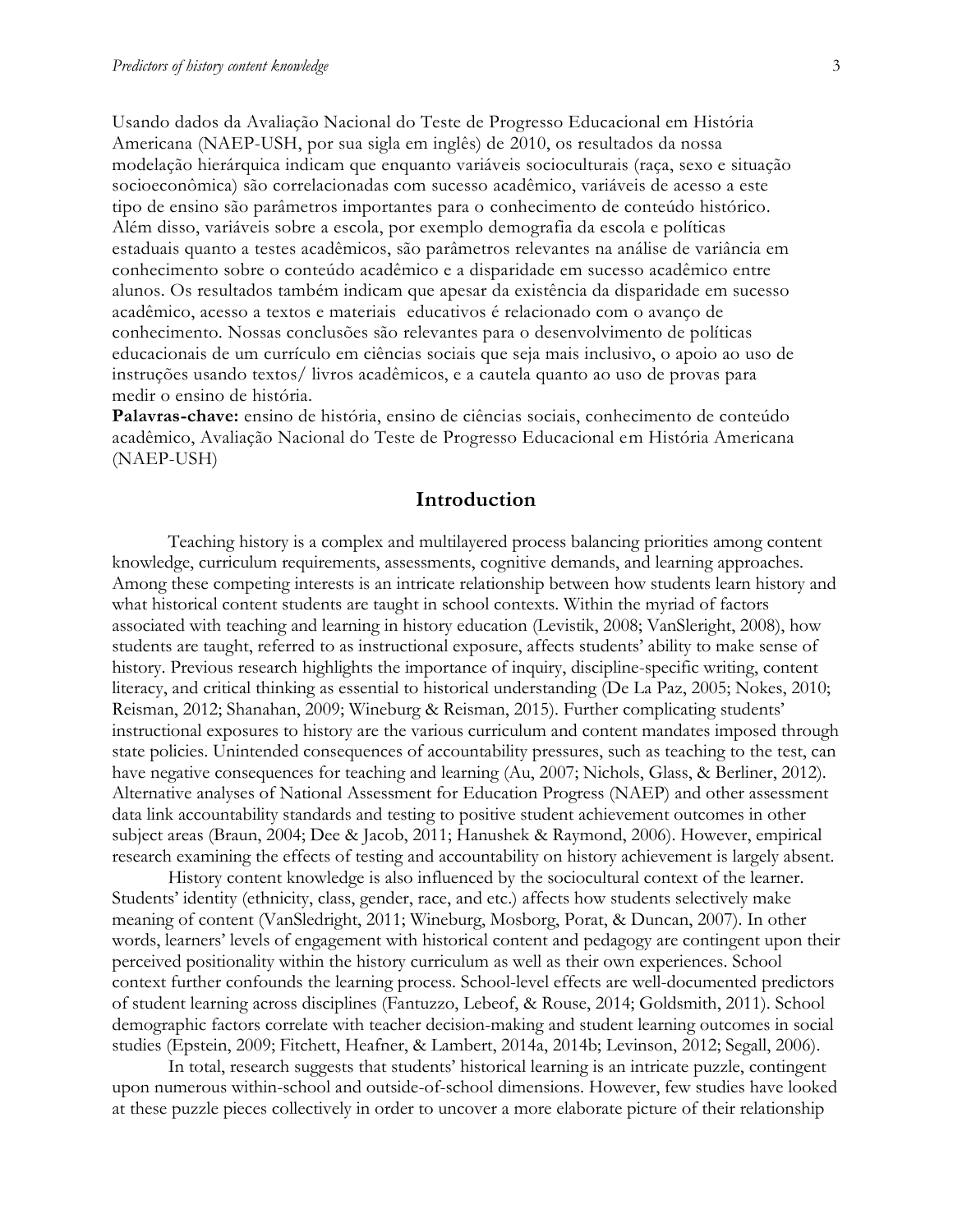to history content knowledge. Using data from the grade 12 NAEP United States history test (NAEP-USH), we sought to disentangle the interconnections of students' instructional exposure, sociocultural characteristics, and content knowledge within and across schools to better understand the relationships among these pieces and their relative association with students' learning of history.

#### **The Case for History Content Knowledge**

Over the last several years, history educators have shifted their prioritization. No longer focused on the simple collection of facts and ideas, they emphasize the "doing of history"— the cognitive practices of investigation, interrogation, and interpretation of the past (Barton, 2012; Lee, 1994; VanSledright, 2011). Emphasis on inquiry privileges the process of history, rather than the narrative. In doing so, inquiry-based pedagogy teaches students to seek evidence to guide their thinking, assess the veracity of source material, and engage in critical thinking. History through inquiry promotes a democratization of ideas essential to a society.

Yet, narrative structures continue to embed the study of history, providing a template for both the contextual and temporal understanding of the past. Furthermore, principles of cognitive theory propose that development of higher-order thinking, such as historical inquiry, is predicated upon (and influenced by) students' frames of reference or schema (Wertsch, 2002). Providing recommendations for the constructivist teacher, Brophy (2006) suggested that in order for students to make authentic connections in their learning, teachers must provide appropriate opportunities to develop knowledge of fundamental content and concepts. Otherwise, teachers run the risk of encouraging ambiguous relativism, leaving their students intellectually adrift. Wineburg (1998, p. 339) argued that it is important for historical interpreters to recognize the context and vocabulary of what they are reading—helping to "constrain" the meaning in order to avoid uninformed inquiry. Evaluating the prominent canon of the United States is consequential for understanding how Americans as a society collectively identify and perceive the past (Reich, 2011; VanSledright, 2011). This collective narrative, while subject to scrutiny (e.g., Howard, 2003), functions as a common frame of reference that allows for meaningful contextualization of source material, the anchoring of inquiry-based instruction, and construction of a common national identity (Reisman, 2012; Reisman & Wineburg, 2008).

In civic education, researchers have made similar claims regarding the importance of a common knowledge base (Galston, 2007; Zhang, Torney-Purta, & Barber, 2012). Specifically, they argue that individuals' knowledge concepts and content regarding the institutions, rights, and processes encourages voting and other forms of active civic participation. Using NAEP civics data, Niemi and Junn (1993, 1998) theorized an interconnected exposure and selection process to explain how and to what extent students retain civic knowledge. They posited that learners' exposure to civics was contingent upon their schooling experience, including exposure to content and pedagogy. Thus, access to curriculum along with optimal delivery of instruction increases students' exposure. Niemi and Junn, however, further contended that exposure to content failed to adequately explain what civic content students retain. Rather, selection of the content mitigates exposure; learners select (i.e. retain) material based upon their interest in the content, motivated by individual sociocultural elements such as race, class, parental involvement, gender, and past experience with the subject.

#### **Influences on Historical Content Knowledge**

Similar to civics processes espoused by Niemi and Junn, we posit that students' knowledge attainment in history is an interconnection of schooling experiences and cultural identification. The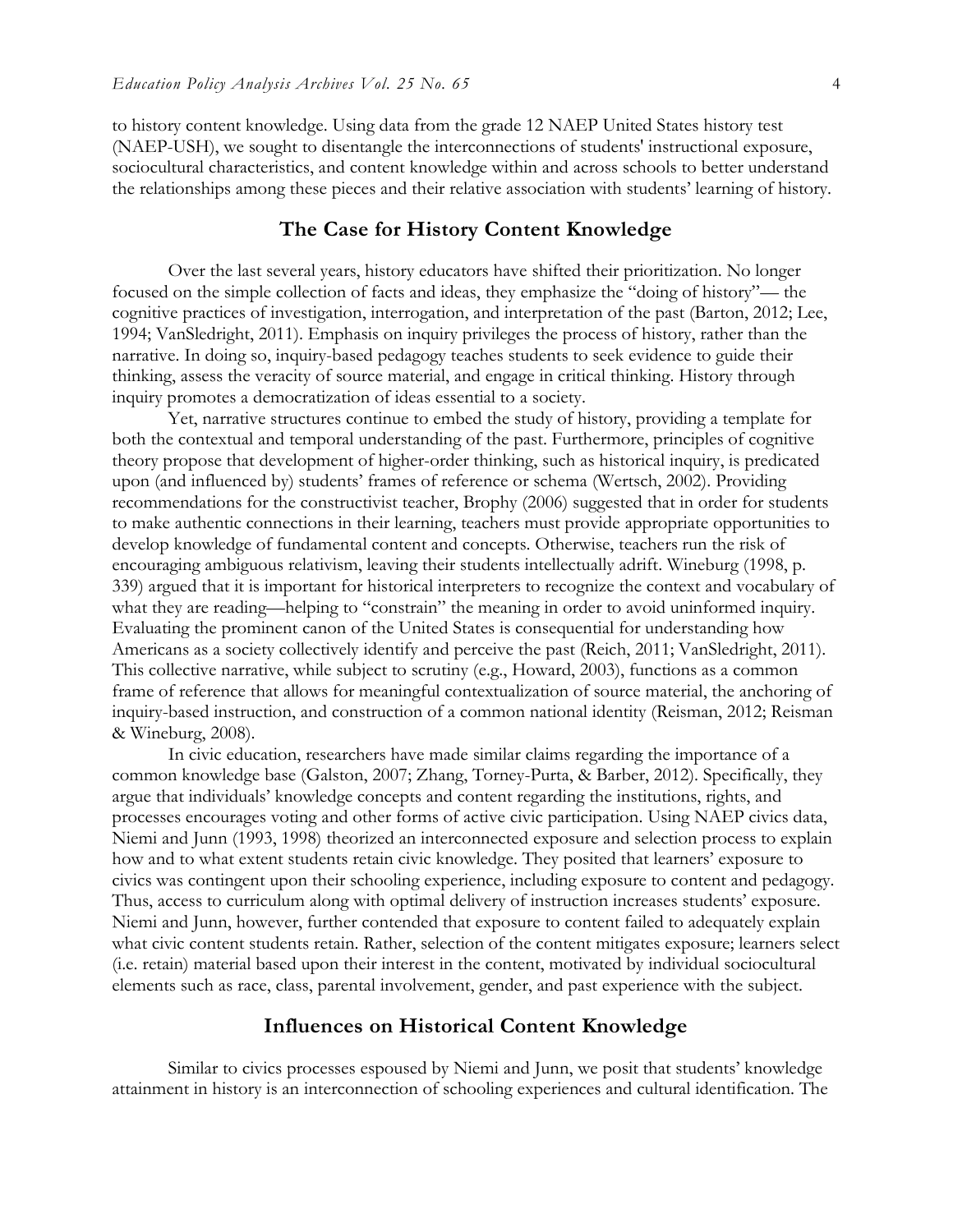following sections highlight the importance of both the sociocultural context and formal instructional experiences as influences on students' history content knowledge.

#### **The Influence of Sociocultural Characteristics**

History, as a discipline, attempts to understand the past. Values and cultural norms, which influence how societies understand the past and prioritize historical accounts, shape learners' engagement with content knowledge. VanSledright (2011) and Wertsch (2002) refer to this canonical development, as a freedom-quest narrative, emphasizing a collective national identity of progress. This traditional historical canon helps contextualize and construct historical arguments, while also serving to bind people culturally. Yet, historical interpretation and knowledge are socially constructed (Barton, 2012). How and to what extent individuals engage the past depends, to no small extent, upon their own subjectivity. History education researchers (VanSledright, 2011; Wineburg, Mosborg, Porat, & Duncan, 2007) note that a learner's positionality and sociocultural context within the curriculum influence acceptance of a particular historical narrative. For students to recognize value in the curriculum and remain motivated to learn, discipline-specific research suggests content should be presented as relevant and connected to the lives of learners (Alexander, 2003; Wineburg et al., 2007). Learners whose identities do not reflect the major figures and cultural attributes of history more often fail to connect with the content. Students, unmotivated to engage with curriculum incongruent to their cultural and social norms, retain less formal history knowledge (Chikkatur, 2013; Epstein, 2009; VanSledright, 2008).

Notable scholars of diversity education have critiqued the content of social studies curriculum, holding particular antipathy toward history (Gay, 2003; Howard, 2003; Ladson-Billings, 2003). They argue a lack of race-consciousness in the traditional history canon contributes to skepticism of the discipline among communities of color. Research suggests that Black students' interpretation and acceptance of historical canon varies from their White counterparts. In her study of how Black students interpret history differently from White counterparts, Epstein (2009) found Non-White students take a more critical view of the freedom-quest narrative compared to their White peers, and display outward pride for civil rights struggles and accomplishments. Concomitantly, Chikkatur (2013) found that African American students were more receptive to a curriculum with which they identified. Unfortunately, such episodes within American history canon are more additive than normative, making it difficult for students of color to find their place and identity within the curriculum.

Lack of gender equality in historical narratives is another point of contention. Female students report finding the masculine historical narrative less appealing; thereby, influencing their interest and retention of historical information over years of schooling (Fredrickson, 2004). Research suggests that women are more likely to appreciate history focused on social change, access to democracy, and civil rights (Crocco, 2008). However, akin to the exclusion of Non-Whites, these themes do not resonate in canonical representations of the past, which frequently privilege maleoriented motifs such as war, politics, and power (VanSledright, 2011). Complicated race and gender connections to the past, students from lower socioeconomic backgrounds often lack cultural capital, receive less parental involvement, and maintain lower academic expectations—all of which negatively impact their student achievement (Berliner, 2006; Lee & Bowen, 2006). Future educational goals also serve as predictors of student engagement and interest in content (De La Paz, 2005; Smith & Niemi, 2001).

#### **The Influence of Disciplinary Literacy**

History education research suggests students exposed to a variety of instructional modes requiring students to engage text-based resources are more likely to retain content (Reisman, 2012).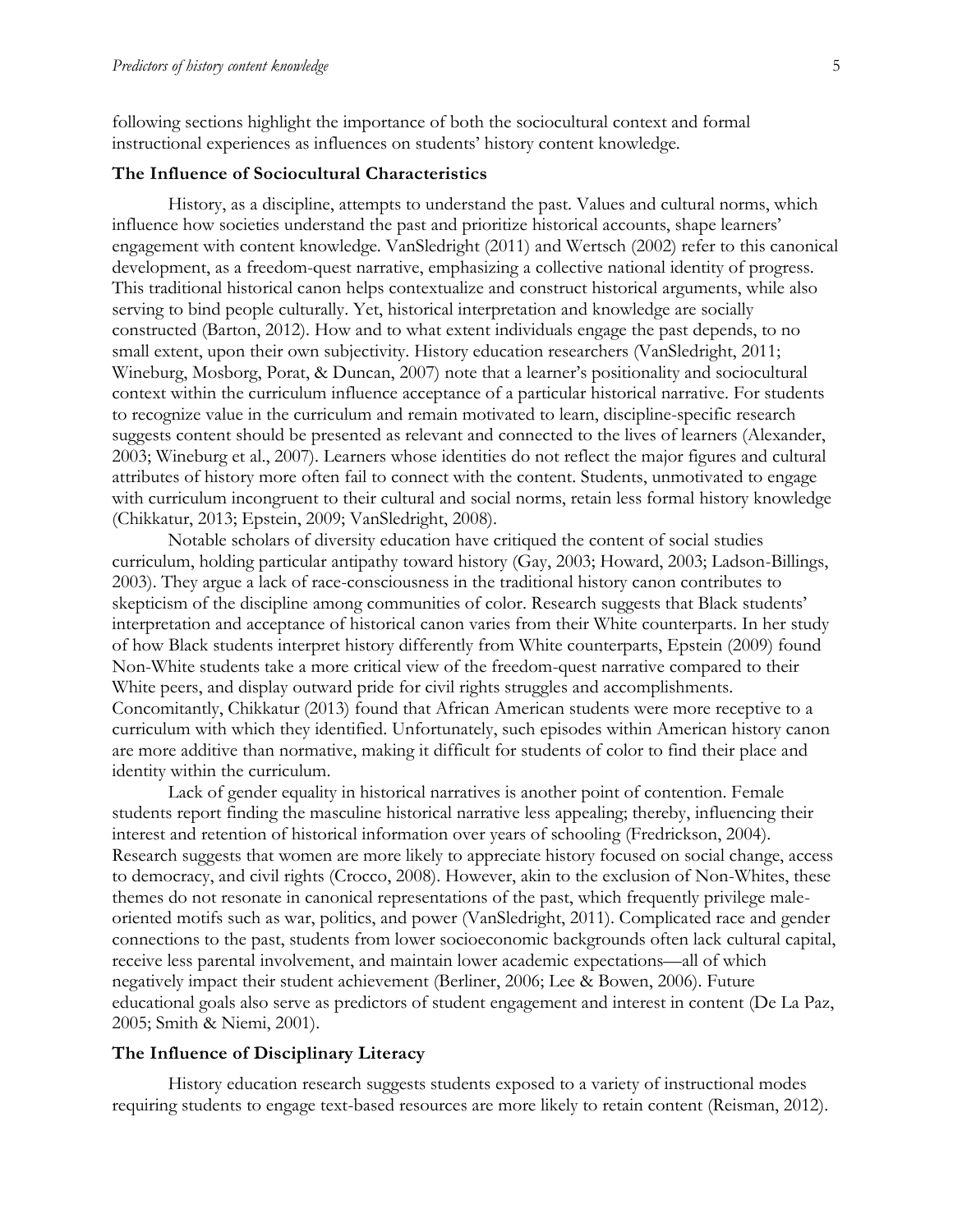Researchers have linked instructional exposure associated with reading, writing, discussion of content, and analysis of documents to "core" teaching practices (Barton & Avery, 2016; Fogo, 2014). These instructional practices are also reflected as essential skills in the Common Core State Standards and manifest as forms of disciplinary literacy (National Governors Association Center for Best Practices & Council of Chief State School Officers, 2010).

Disciplinary literacy is the confluence of information, experiences, and abilities possessed by those who create, communicate and use knowledge within a specialized subject area (Shanahan & Shanahan, 2008). Processes to this end include reading, writing, listening, speaking, and thinking critically in ways meaningful within the context of disciplinary work. The aim of disciplinary literacy is to "transform students into disciplinary insiders" who are equipped with the specialized skills necessary to meet the demands and mores of content domains (Shanahan & Shanahan, 2012, p. 11). These specialized literacy skills give students agency when asked to comprehend and derive meaning from complex informational texts prevalent in history.

This meaning-making process requires a text-dependent interplay between reading material, task and reader. More explicitly, disciplinary literacy in history education includes inquiry and author awareness, reading and analysis of various historical source material, writing as an extension of the text engagement, and the use of discussion to elaborate and qualify textual understanding (Giles, Wang, Smith & Johnson, 2013; Moje & Speyer, 2008; Monte-Sano, 2010; Wineburg & Reisman, 2015). It is through these tenants of disciplinary literacy that students engage content in multiple and meaningful ways, connecting content and concepts to working memory. Though few large-scale studies have attempted to ascertain if exposure to such instruction are core practices that optimize students learning potential, modest-scale studies suggest that exposure to these text-dependent methods has the potential to improve students' understanding and knowledge acquisition in history (Monte-Sano & De La Paz, 2012; De La Paz, et al., 2014; Nokes, 2010; Reisman, 2012; VanSledright, 2011).

Discipline-specific literacy exposure is also associated with test performance. Reich (2009), in his analysis of how students respond to items on the New York Regents Exams, found that students' discipline-specific vocabulary and test-savvy skills were tied to cognitive reasoning on exam items. He further intimates that exposure to reading and writing within the field potentially improves test acumen on historical content assessments. Similarly, Reisman's (2012) experimental study of a reading historical documents program found students exposed to targeted reading strategies scored higher on history tests than those who did not receive disciplinary literacy instruction.

It is important to remember that the aforementioned influences on history knowledge attainment, while grouped for the purposes of this study, are interconnected and should not be compartmentalized. Sociocultural characteristics, such as race and class, can have substantial ramifications for the instruction of students; as research notes that students from non-White backgrounds and from lower socioeconomic families are more likely to receive less qualified social studies teachers and substandard instruction (Fitchett, 2010; Pace, 2011; Segall, 2006). Instructional effects are also pronounced among English language learners and students with special needs, many of whom receive substandard history/social studies instruction (Cho & Reich, 2008; Litner & Schweder, 2008; Szpara & Ahmad, 2006). This teaching divide intensifies unequal opportunities to learn for students and discourages authentic access to the curriculum.

#### **Assessing History**

Much debate has centered over the purposes and practices of historical assessment. Seixas and Ercikan (2015) noted there are more multiple ways to appraise historical understanding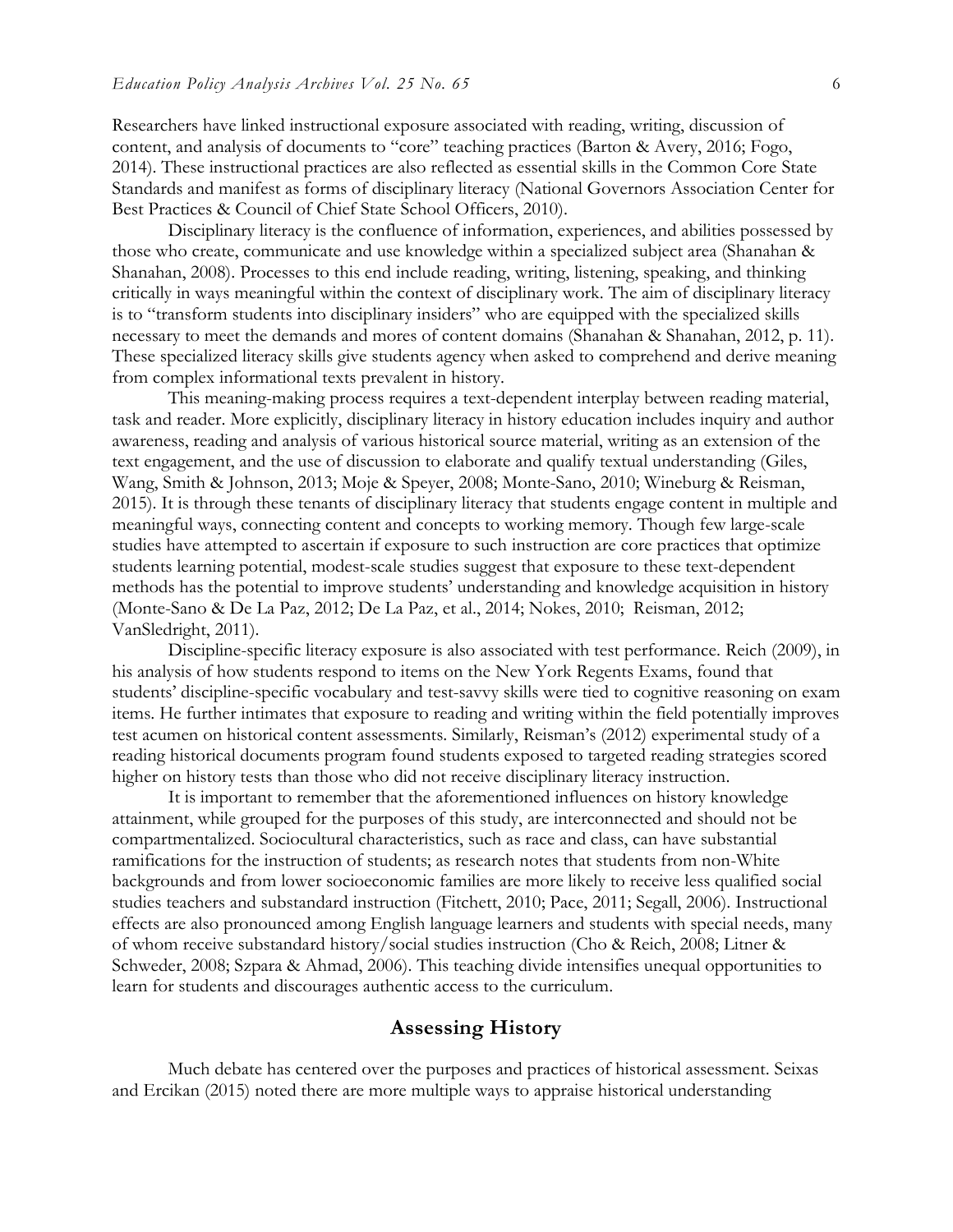including knowledge retention, disciplinary procedures, and perspective-taking. They have contended that assessment multidimensionality strengthens the discipline as long as tests accurately measure what they claim to assess. Conflict regarding assessment has arisen in acknowledging what history educators should privilege in their assessments, and what students ought to be able to know and do. Because history education in the United States has traditionally focused on a canonical transmission of the past, assessments have primarily focused on memorization and factual recall (VanSledright, 2014). These exclusively multiple-choice tests often forsake construct validity (measuring what they purportedly assess) for responder reliability and grading efficiency. Moreover, they are often vulnerable to test-taking gamesmanship by students (Reich, 2009). The growing emphasis of disciplinary thinking in history education has led to challenges and criticisms of these traditional assessments. Advocates of a more skill-based assessment of history (Smith & Breakstone, 2015) have challenged conventional history tests, suggesting that they history fail to gauge students' disciplinary understanding (i.e., the "doing" of history).

Further complicating history assessment policies are the lack of federal mandates for testing history or other social studies content (Fitchett et al, 2014a). Thus, it is difficult to evaluate students' understanding of history across state lines and consequentially compare curricular policy and practices in history teaching and learning. The National Assessment of Educational Progress U.S. history test (NAEP-USH), described in more detail in subsequent sections, provides a viable alternative for examining history learning and teaching in the United States. In assessing both students' content knowledge and analytical skills (Lazer, 2015), NAEP-USH offers a national snapshot of history learning in the nation. Furthermore, it can be used to compare sub-groups of students to determine how sociocultural influences and exposure to various instructional practices (e.g., disciplinary literacy) are associated with student learning.

#### **School Policy Context and History Content Knowledge**

Within the study of history and the social studies, research also acknowledges that the aforementioned sociocultural and instructional exposure influences are consequential at the schoollevel (Epstein, 2009; Levinson, 2012; Pace, 2011; Segall, 2006). School climate and the surrounding community culture influences how students prioritize and engage historical content knowledge. Moreover, testing culture and accountability requirements constrain history teacher decision-making (Saye et al., 2013) and can promoting rote, lower-level instruction (Volger, 2006). Social educators have lamented that accountability and high-stakes testing have hijacked curriculum, converting learning contexts into cram schools focused on test preparation and offering minimal learning engagement and even fewer opportunities for complex, higher level thinking (Volger & Virtue, 2008). However, competing studies suggest, that while accountability policies have shifted *what* history students learn, little evidence has indicated that it actually changed *how* they learn (Grant, 2001; Patterson, Horner, Chandler, and Dahlgren, 2013; van Hover, 2006). Hence, others argued, accountability and testing hold little influence over history teaching.

Given this evidence, one might conclude that there has been little return on investment for educational policy promoting testing and curriculum standardization in history education; however, previous research from Fitchett et al. (2014a, 2014b) has hinted otherwise. Analysis of elementary social studies indicated that testing was associated with increased time spent on the subject. Moreover, testing, while associated with lower perceptions of autonomy among practitioners, was a more consistent predictor of instructional time than teachers' perceived classroom control, perhaps suggesting that accountability does increase access to time spent on history/social studies course content. Few studies in history/social studies has taken the next step—examining the association between state-level testing and overall student achievement. Therefore, it is necessary to delve into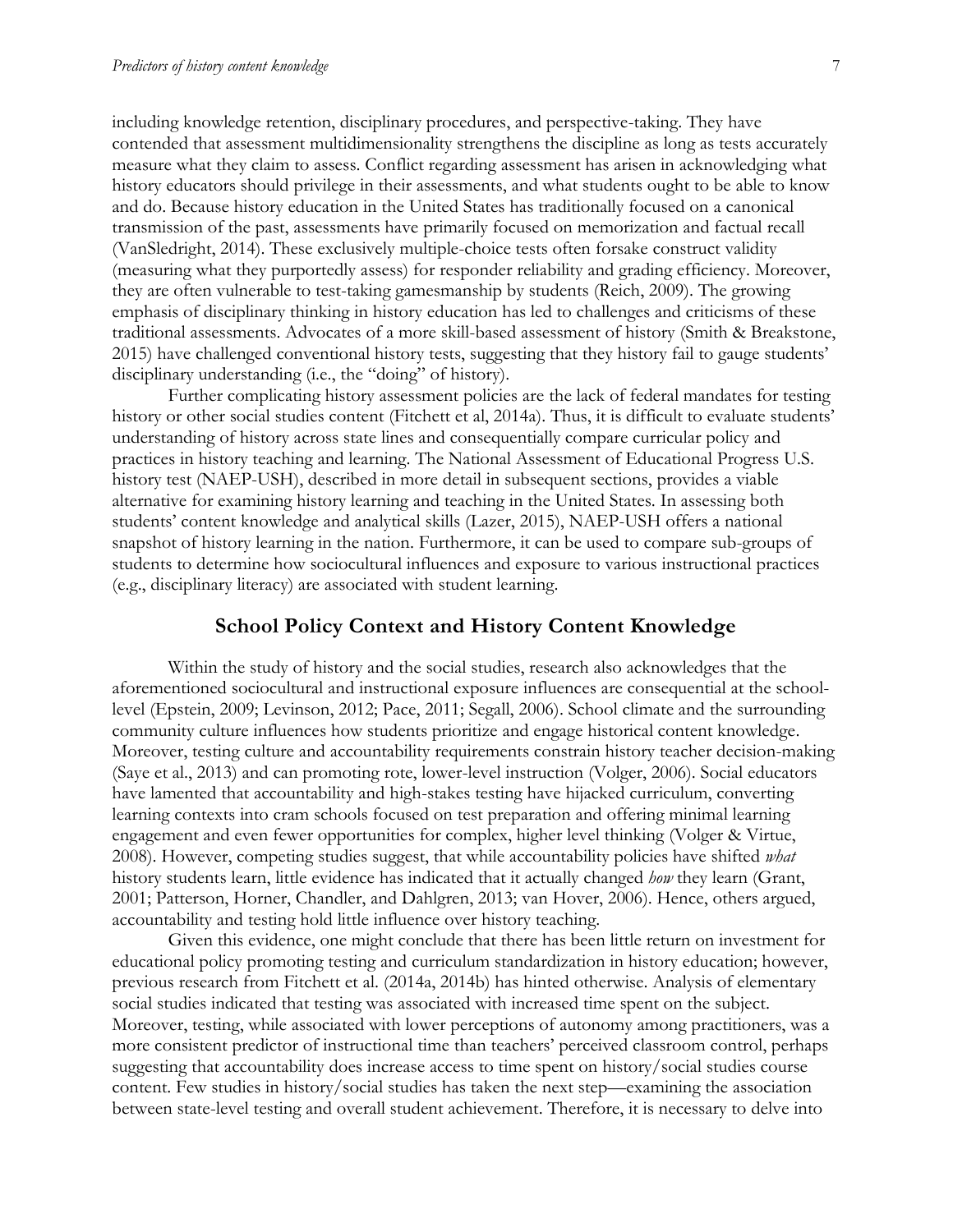the broader (and more contentious) literature on relationships between accountability mandates and student achievement.

Among wider educational research and policy circles, there is considerable debate over the efficacy of accountability and state testing as appropriate measures for improving student achievement. Amrein and Berliner (2002), in their archival time-series analysis of NAEP math and reading scores, found little evidence that high stakes testing policies at the state level were associated with higher achievement. In contrast, Rosenshine (2003), examining the same NAEP data with a control group design, concluded that states with testing policies correlated with higher scores on average compared to states without high-stakes testing. He further posited that these gains were not due simply to test preparation, but rather a concerted effort to referee the curriculum content taught, which often aligns with NAEP standards. In a rebuttal, Amrein-Beardsley and Berliner (2003) incorporated Rosenshine's control design and found that, while states with high-stakes tests performed better than non-testing states on fourth grade math NAEP, results in reading and other grade bands were inconclusive. Moreover, they concluded that NAEP sampling frames often exclude students with learning disabilities and exceptionalities, thus making state comparison unreliable.<sup>1</sup> While important findings, these competing studies focused at the state-level, without sufficiently accounting for variance at the building- or student-level. In response to these earlier studies, Dorn (2006) argued the need for more advanced, multilevel analysis of NAEP data to better examine teaching and learning across state-policy contexts.

Other robust educational policy analyses find increased accountability policies are associated with higher NAEP scores (Braun, 2004; Carnoy & Loeb, 2002; Hanushek & Raymond, 2006), implying higher standards and accountability measures such as testing externally motivate students and teachers, while regulating instructional content. From a cognitive perspective, research suggest testing and constant evaluations serve as potential tools for reinforcing knowledge, skills, and concepts. Carpenter and colleagues (2009) contended that testing has potentially positive effects on students' long-term historical memory. Sousa (2011) affirmed from neurological science, that testing is an effective measure, when used to promote self-regulation, for gauging sustained learning outcomes. However, from a policy perspective, research has not examined the potential influence of testing and accountability policy on what students learn in history and the social studies.

## **Purpose of the Study**

Whereas the majority of the previous research on historical understanding and achievement has focused on either sociocultural or instructional exposure influences, few studies have examined their complex interrelatedness on a large scale while also accounting for complex between-school characteristics including the state policy climate. In this study, we analyzed the relationship among various sociocultural and instructional exposure influences on US content knowledge outcomes for 12<sup>th</sup> graders using data from the National Assessment for Educational Progress US History Assessment (NAEP-USH).

Four research questions guided our exploratory analyses:

 $\overline{a}$ 

1) To what extent are student-level sociocultural characteristics associated with US history content knowledge as measured by NAEP-USH?

<sup>1</sup> NCES has taken steps to insure greater inclusion on NAEP in subsequent years. Findings from these policies can be found here: National Center for Educational Statistics (2008). *Measuring the Status and Change of NAEP Inclusion Rates for Students with Disabilities: Research and Development Report* (NCES 2009-453). Washington, DC: US Department of Education.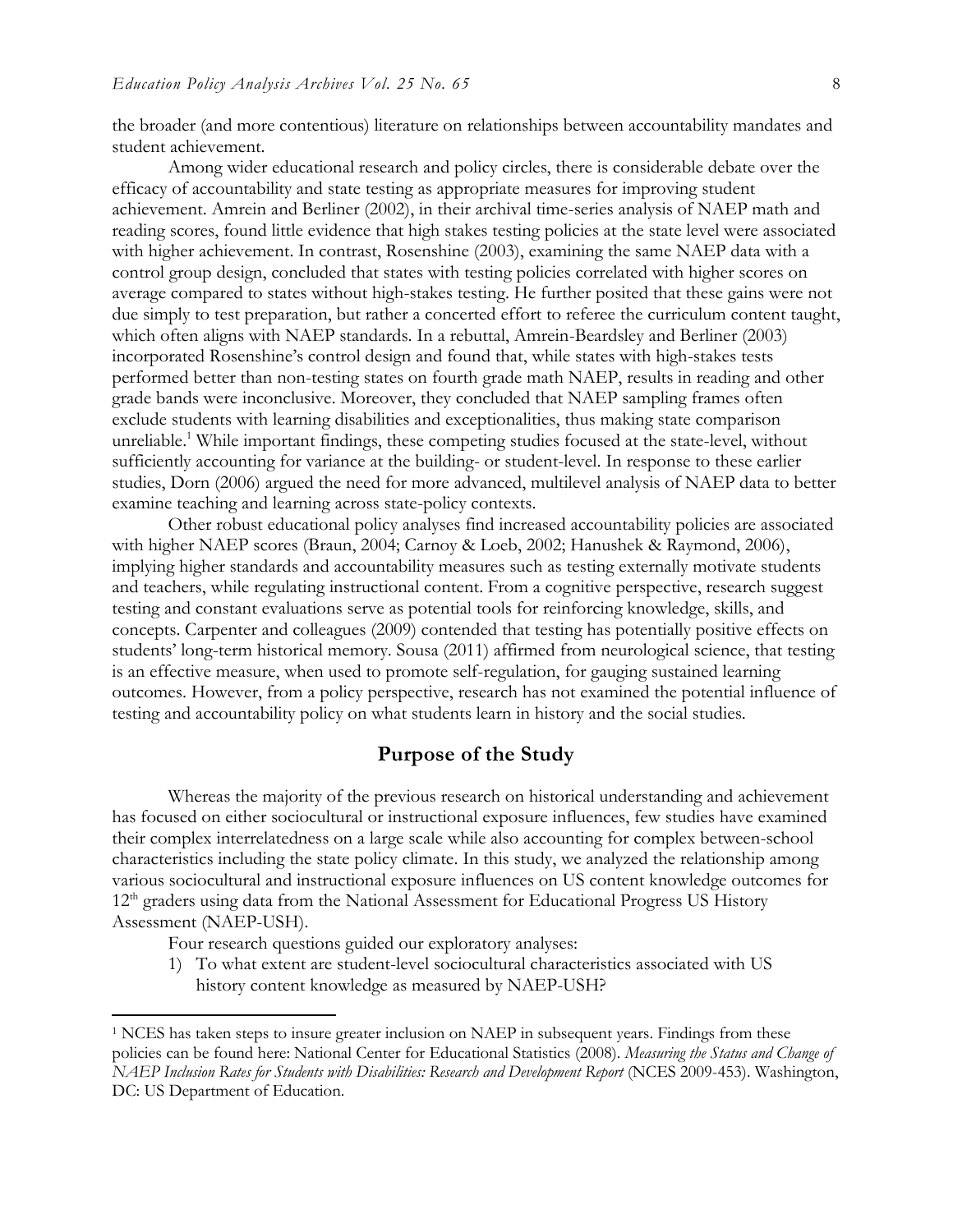- 2) To what extent are student-level instructional exposure variables associated with US history content knowledge as measured by NAEP-USH?
- 3) To what extent are school-level demographics characteristics and accountability contexts associated with US history content knowledge as measured by NAEP-USH?
- 4) To what extent do school-level characteristics and contexts serve as moderating effects on the racial achievement gap associated with US content knowledge as measured by NAEP-USH?

#### **Method**

#### **Participants**

We analyzed NAEP-USH scores of 12<sup>th</sup> grade, public school students ( $n_{student}$ =10,890) nested in schools (*nschool*=410).<sup>2</sup> Small amounts of missing data were present for some of the student demographic characteristics. Multiple imputation was used to replace the missing data. Public schools were specifically chosen because of the inherent uniformity of curriculum and accountability policies found among public schools within a state compared with variable conditions placed upon teachers and students in private schools. Grade 12 was examined exclusively because it was posited that historical knowledge acquisition occurs throughout schooling experience; accordingly, the  $12<sup>th</sup>$ grade assessment represents an accumulation of knowledge.

#### **Materials**

l

**NAEP US history assessment.** For the dependent variable, we used student achievement estimates from a nationally representative sample of students who took the 12<sup>th</sup> grade 2010 National Assessment for Educational Progress US History Assessment (NAEP-USH) to assess US history content knowledge (National Center for Education Statistics, 2011). Established in 1994, NAEP-USH is used primarily for research purposes by the U.S. Department of Education and outside researchers to examine historical knowledge across student sub-populations (Lazer, 2015). The federal government administers the test approximately every four years to approximately 10,000 students at three different grade levels, grades 4, 8, and 12. NAEP-USH is a low-stakes assessment. The results from the test are not used for student grading purposes or to evaluate teacher performance. The value of the assessment lies in its national sampling frame and the generalizability of the results. Therefore, NAEP-USH serves as the most comprehensive cross-sectional assessment of US history content and conceptual knowledge in the nation.

Test items are constructed evenly around a series for four themes: change and continuity democracy; the gathering and interactions of peoples, cultures and ideas; economic and technological challenges; and the changing role of American in the world (NAGB, 2010). Eight historical period are representative of the test including: pre-colonial American history, American Revolution, the U.S. Civil War, emergence of modern American, World War II, and contemporary issues. Item development and content validation processes included groups of history teachers, history professors, and history education professors. Their recommendations were presented to the NAEP Assessment Governing Board, who made final decisions on item inclusion and content

<sup>2</sup> Students were in included where the number of students within a school building > 5. All samples sizes were rounded to the nearest 10 in compliance with NCES data reporting procedures.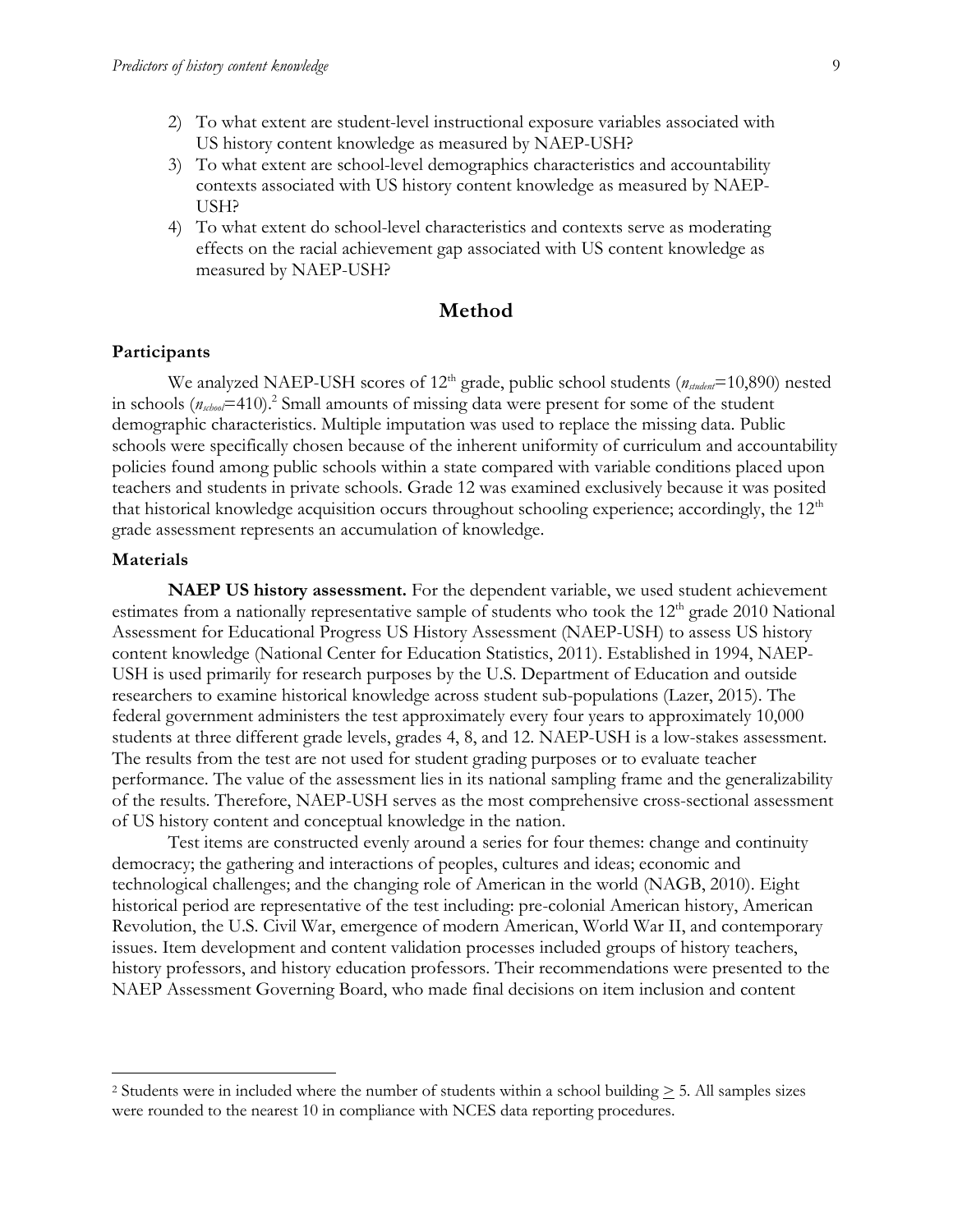(NAGB, 2010). NAEP-USH at grade 12 includes 110 multiple choice, 36 short open-ended, and 13 extended open-ended items (Lazer, 2015).<sup>3</sup>

NAEP test developers claim the assessment measures cognitive processes of "historical knowledge and perspective" and "historical analysis and interpretation" (Lazer, 2015; p. 147). Given this claim of breadth and depth of historical thinking, test developers encounter two competing dilemmas: how to measure breadth of content knowledge, while also measuring analytical skills. However, unlike traditional standardized assessments, NAEP-USH uses matrix sampling, whereby the test is divided into 10 blocks. Students complete two 25-minute blocks of the aggregate exam for a total test time of 50 minutes. Each block is paired with all other blocks at least once. These content-themed blocks (i.e. Great Depression and World War II) allow NAEP-USH to measure both students' historical knowledge and, to an extent, their ability to use discipline-specific cognitive processes across content domains. Students only take a portion of the entire assessment (two of ten blocks) and avoid potential test fatigue associated with administering a long, burdensome survey of content knowledge to students. NAEP-USH also attempts to counter issues of reliability associated with offering a narrow set of interpretative questions, requiring first-order historical knowledge that a student might (or might not) already possess.

Because a student only takes a portion of the overall assessment, they do not receive individual scores. Rather, individual outcomes are turned into predictive scores based on student group characteristics. Predictive scores are statistically calculated into plausible values (PVs). These values are created by a multi-stage process. Item-response theory modeling is used to generate the mean and variance of the expected distribution of scores for subgroups of students. Researchers are provided five PVs for each student which represent randomly sampled values from the expected distribution of the subgroup to which the student belongs. These PVs are standardized into composite scores with a range of 0 to 500.

The results of NAEP-USH and their usefulness to history educators has been widely scrutinized and debated. Detractors suggest that NAEP scores do not capture the complexity of historical thinking (Breakstone, 2014; Rothstein, 2004); however, others argue that tests like NAEP provide a baseline of students' understanding of the common historical narrative, a narrative up for critique but essential for contextualization (Reich, 2009, 2011; VanSledright, 2011; Wineburg, 1998). Given the criticism leveled against using NAEP-USH as a representative gauge of higher-order historical thinking, interpretation of student outcomes was tempered. This study defined NAEP-USH results as a measure students' content knowledge acquisition and first-order reasoning rather than a range of more complex historical understanding processes espoused by previous researchers (cf. Barton, 2012; VanSledright, 2011). 4

**Sociocultural characteristic predictors.** In addition to the assessment items, NAEP-USH also provides data on student demographics and instructional exposure. Informed by early research sociocultural indicators served as independent variables in this study. They included dummy-codes for gender and graduation, free/reduced lunch status. Previous analyses of NAEP-USH found that

l

<sup>3</sup> Sample items from the NAEP-USH 2010 can be found at: [http://nces. ed.](http://nces.ed.gov/nationsreportcard/pdf/demo_booklet/10SQ_Gr12_CHG.pdf) 

[gov/nationsreportcard/pdf/demo\\_booklet/10SQ\\_Gr12\\_CHG. pdf](http://nces.ed.gov/nationsreportcard/pdf/demo_booklet/10SQ_Gr12_CHG.pdf)

<sup>&</sup>lt;sup>4</sup> One common criticism of NAEP-USH has been because the lack of long, essay-type questions similar to those posed on Advanced Placement exams for measuring students' historical interpretation skills. NAEP-USH avoided using these items because students might not have the necessary pre-requisite reading and writing skills necessary to complete the item; thereby increasing the amount of missing achievement data (Lazer, 2015). Such items also take substantial time to complete and grade. The short and extended openended items were viewed as an imperfect compromise. They provide students opportunities to offer authentic interpretation of text, while also minimizing item response time to under 10 minutes.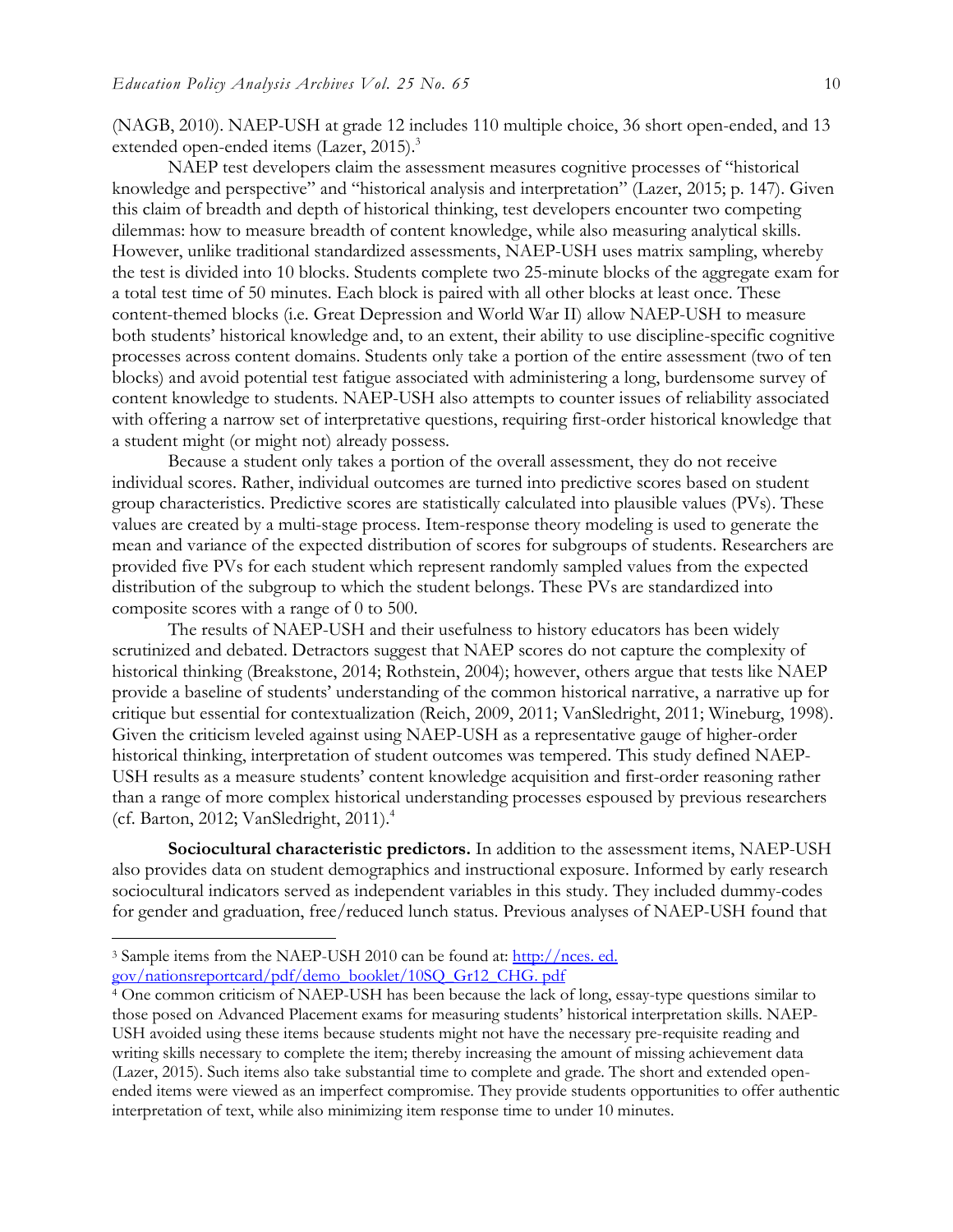$\overline{a}$ 

students who identified as Black, Hispanic, or Native American followed similar trends on NAEP-USH test performance (Heafner & Fitchett, 2015). Therefore, race identification was dichotomized into a non-White, non-Asian indicator. Because cultural capital and educational access are multifaceted, we included parental college enrollment, plans to attend a four-year college, and need for special accommodations (designated Individual Education Plan and/or 504 plan) as sociocultural control variables.

To control for biased estimates from the low-stakes nature of NAEP-USH, a variable for student interest in US History (a standardized Likert-type scale) was incorporated into the models (Lazer, 2015; Niemi & Junn, 1998) as a sociocultural control variable. In addition, students who have not completed US history are potentially disadvantaged on the assessment; hence, they experience a limited opportunity to learn the content. Students' taking US history in  $12<sup>th</sup>$  grade was included as a covariate. Moreover, controlling for measures of prior academic achievement reduces the likelihood of reverse causality; whereby, students' achievement determines classroom practice (Podgursky, 2002). NAEP-USH, much like other cross-sectional NAEP datasets, does not include direct measures of prior achievement (Dorn, 2006).<sup>5</sup> In lieu of prior academic performance, we also used students' age as a covariate among the sociocultural indicators, positing that students older than the modal age were either grade retained or were slower to mature academically (for other examples see Schmidt, Burrough, Zoido, & Houang, 2015).

**Instructional exposure predictors.** The grade 12 NAEP-USH provides student-reported data on their instructional exposure, which were incorporated as independent variables in this study. Because teaching and learning in history is not specific to a singular instruction type (Fallace, 2010; Levstik, 2008), we conducted a principal axis factor analysis with orthogonal rotation to determine whether instructional exposure items loaded onto similar constructs. Results indicated that scales loaded onto two factors. One factor, labeled Text-Dependent Instruction, included items measuring frequency of discussion of materials, readings from textbook and other sources, engage historical documents, and write short answers. The second factor, labeled Multimodal Instruction, included items measuring frequency of work on group projects, class presentations, writing reports, going on field trips, listening to information online, and use books or computers in library for schoolwork. One item, frequency of testing and quizzes, was not included in the factors due to lack of fit. Both factors were found to exhibit adequate internally consistent reliability within the sample  $(\alpha_{\text{text}}$  $d_{\text{epeatedent}} = .743$ ;  $\alpha_{\text{multi-model}} = .727$ ). The unidimensional factor loading patterns were similar to previous analysis of NAEP-USH data (Heafner & Fitchett, 2015; Smith and Niemi, 2003). Conceptually, the factors aligned with existing literature surrounding students' learning of history. As noted above, the teaching and learning of history point toward the importance of disciplinary literacy, which includes the reading, writing and discussion of historical texts. Furthermore, given the potential to motivate students, efforts to "bring history alive" through varied experiential activities are popular in today's classrooms (cf. Wright-Maley, 2015). Therefore, it was determined that the two-factor solution adequately reflected (conceptually and statistically) students' instructional exposure to history. The two factors scaled as composite scores, standardized, and included as independent variables. In the classroom, the exposure to instruction is rarely dichotomized into either Text-Dependent or

<sup>5</sup> NAEP-USH includes only cross-sectional data. Prior knowledge on the NAEP has previously been examined using High School Transcript Study data provided by NCES. Smith and Niemi (2001) used this data in an earlier examination of NAEP-USH. However, those data were not available for the 2010 NAEP-USH.

<sup>6</sup> Previous analysis (Heafner & Fitchett, 2015) indicates that this item was not significantly associated with NAEP-USH scores. For the sake of model parsimony, we did not include it in this study.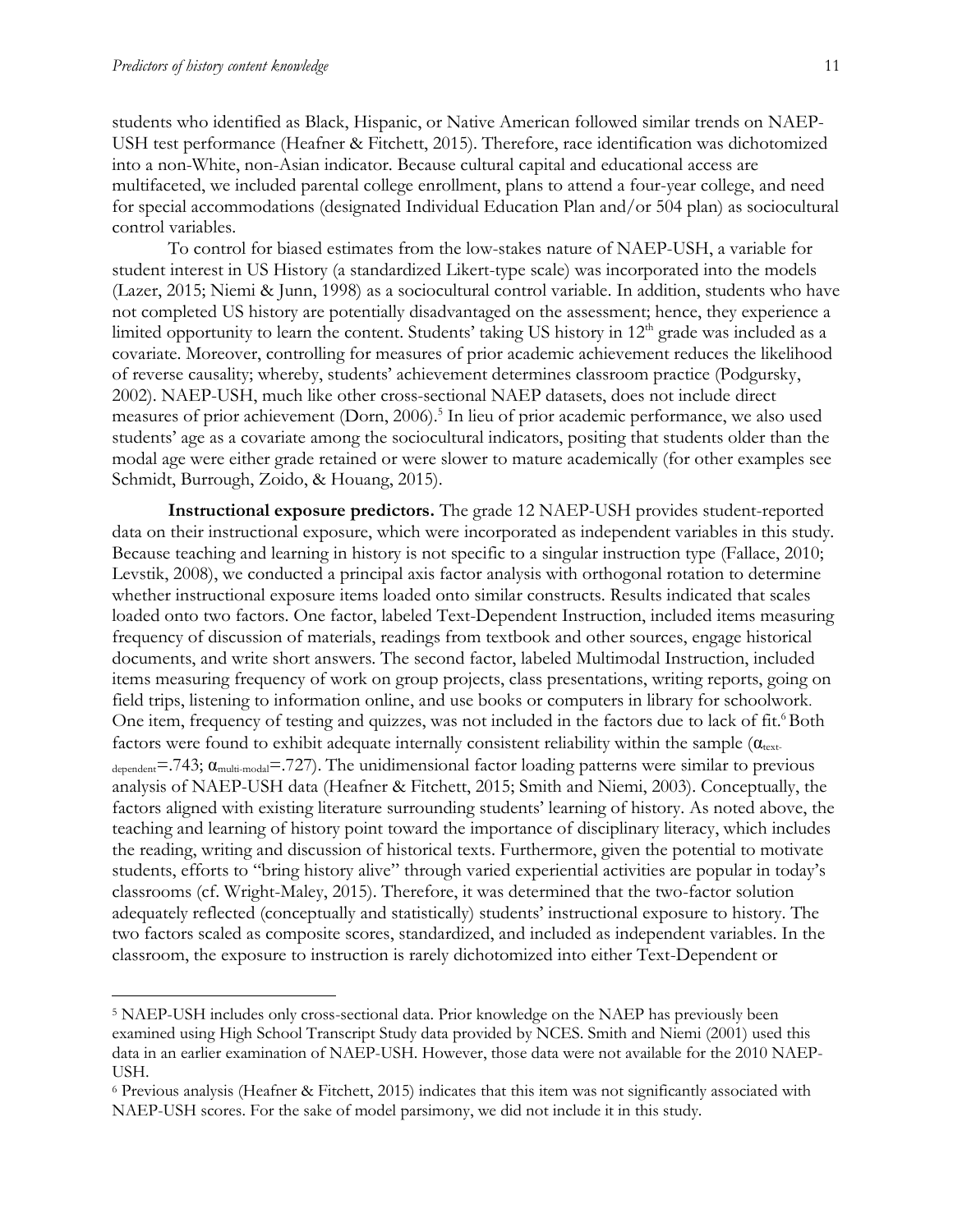Multimodal instruction. History teachers are likely to use a variety of instructional strategies (Fallace, 2010; Levstik, 2008). An interaction term was created to examine how students' exposure to Text-Dependent instruction as moderated by Multimodal instruction was associated with NAEP-USH. A scale score was created from the interaction term and standardized.

Within instructional exposure variables, Advanced Placement US History class enrollment (APUSH) was operationalized as a substitution for prior student achievement and as a control for instructional exposure predictor. Entry into AP coursework is typically contingent upon a successful academic record and previous research also notes that students taking APUSH courses experience instruction differently than students in non-AP learning environments (Saye et al., 2013; Smith & Niemi, 2001). We also included an indicator of online instruction as a control variable, positing that online teaching and learning environment are demonstrably different than traditional classroom environments. Descriptive statistics of the sample are included in Table 1.

Table 1

| Level         | Descriptive Statistics of NAEP-USH Participants ( $n_{\text{student}}$ =10,890 in $n_{\text{school}}$ =410) |           |
|---------------|-------------------------------------------------------------------------------------------------------------|-----------|
|               | Dependent Variable                                                                                          | Mean (SD) |
|               | Mean PV score for US History                                                                                | 285.43    |
|               |                                                                                                             | (32. 28)  |
|               | Independent Variable                                                                                        |           |
| Student Level | Female                                                                                                      | 50%       |
|               | Non-White, Non-Asian Minority                                                                               | 40%       |
|               | Free-Reduced Lunch                                                                                          | 37%       |
| School Level  | $>75\%$ School is F/R                                                                                       | 14%       |
|               | % School Black                                                                                              | 17%       |
|               | % School Hispanic                                                                                           | 19%       |
|               | Test Social Studies at all Grade Bands                                                                      | 27%       |
|               | Test Social Studies at Middle and High School                                                               | 30%       |
|               | Test Social Studies at the High School Only                                                                 | $7\%$     |
|               | No Social Studies Test                                                                                      | 36%       |

**School-level demographic characteristics and policy context.** Because NAEP-USH samples regionally rather than statewide, it was not possible to analyze a three-level model to explore state to school to student effects. Rather, researchers incorporated state-level accountability data as building-level contextual variables; positing state mandates would have similar impact within schools of the same state. To measure US History assessment and testing policy, Education Week's 2010 *Quality Counts* survey of state-level testing policy was employed (Executive Summary, 2010). From available data, three state-level indicators assigned to the school-level were created: test social studies at high school only, test social studies at middle and high school, and test social studies at all three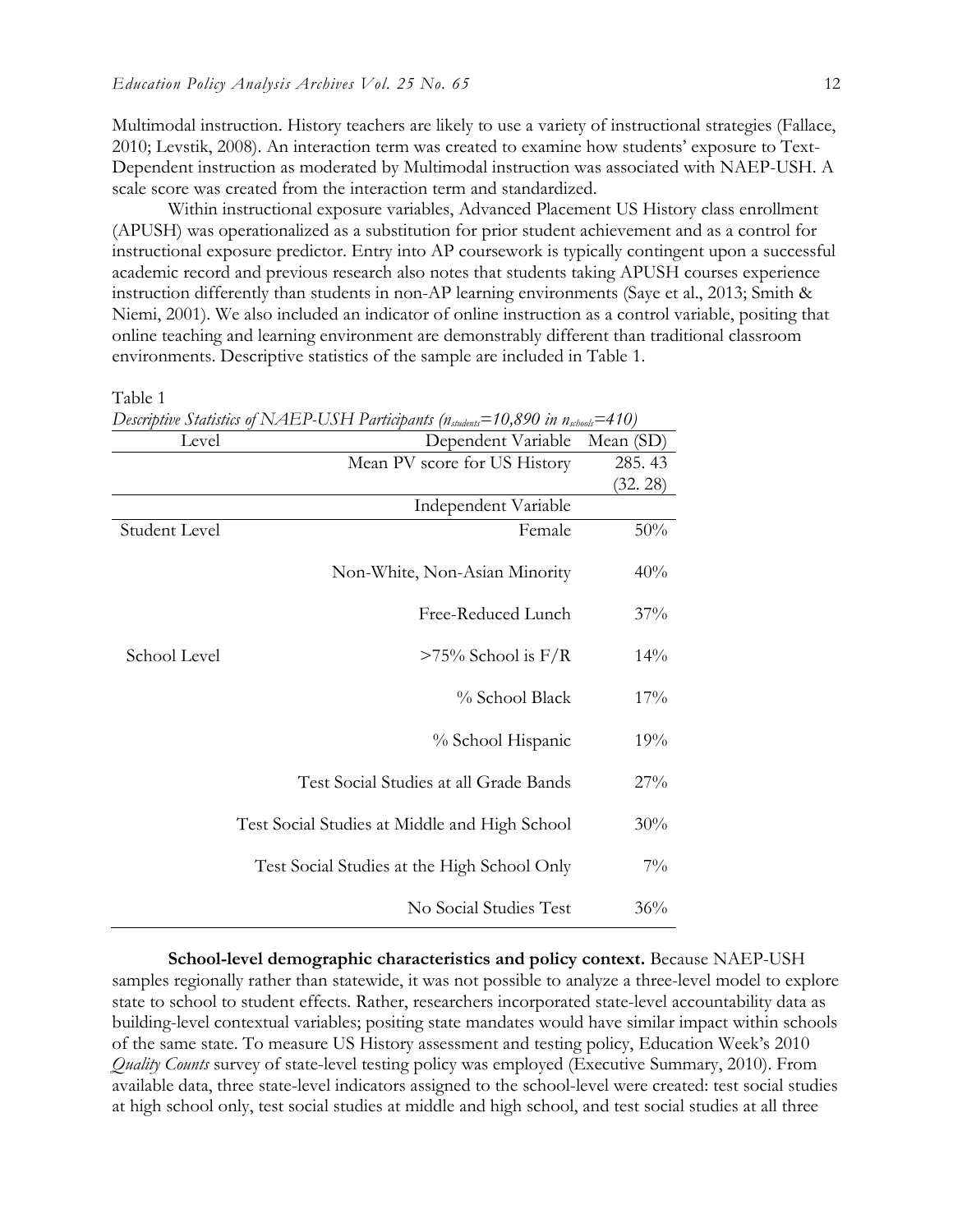grade levels (elementary, middle and high school). Previous studies have used *Quality Counts* to designate similar states' policy contexts (Fitchett et al., 2014a, 2014b). NAEP-USH provided quartile measures of school percentage free-reduced lunch and school percentage planning to attend a college/university. In this study, researchers included indicators of greater than 75% free-reduced lunch and less than 25% of students college-bound to examine the effects of concentration poverty and lower than average post-secondary academic readiness on average history knowledge achievement. In addition, school level percentages of Black and Hispanic enrollment were included as school-level predictors. School-level indicators of charter school identification and urbanicity were included as building-level control variables. <sup>7</sup> Table 2 includes a list of all predictor and control variables modeled in this study.

| Variable                                    | Description                                         |
|---------------------------------------------|-----------------------------------------------------|
|                                             | Student-level                                       |
| Sociocultural predictors                    | Female (comparison category: Male)                  |
|                                             | Non-White, Non-Asian                                |
|                                             | Free/reduced lunch eligible                         |
| Sociocultural controls                      | Parents did not attend a 4-year college             |
|                                             | Do not plan to attend a 4-year college              |
|                                             | Interest in US history                              |
|                                             | Currently taking US history                         |
|                                             | English language learner indicator                  |
|                                             | Learning accommodation (IEP and/or 504)             |
|                                             | Older than modal age                                |
| Instructional exposure predictors           | Text-dependent instruction                          |
|                                             | Multimodal instruction                              |
|                                             | Text-dependent instruction x multimodal instruction |
| Instructional exposure controls             | Online instruction                                  |
|                                             | Enrolled in/Taken APUSH                             |
|                                             | School-level                                        |
| School characteristics predictors           | <%25 of student attend a 4-year college             |
|                                             | >75% eligible for free/reduced lunch                |
|                                             | % School Black                                      |
|                                             | % School Hispanic                                   |
| <b>Accountability contextual predictors</b> | Text social studies at: All grades, Middle and high |
|                                             | school only; High school only (comparison category: |
|                                             | No test)                                            |
| School-level controls                       | City (comparison categories: Rural, Suburban)       |
|                                             | Charter (comparison category: Not a charter)        |

Table 2

l

*Predictor and control variable list*

*Note:* All variables were included in the HLM model. Coefficients for predictors were included Table 2. Full tables, which include results of control variables, are available upon request from the authors.

<sup>7</sup> NAEP school context variables only provide continuous variables of % Black and % Hispanic at the school. All other items were categorical. Dummy variables were created.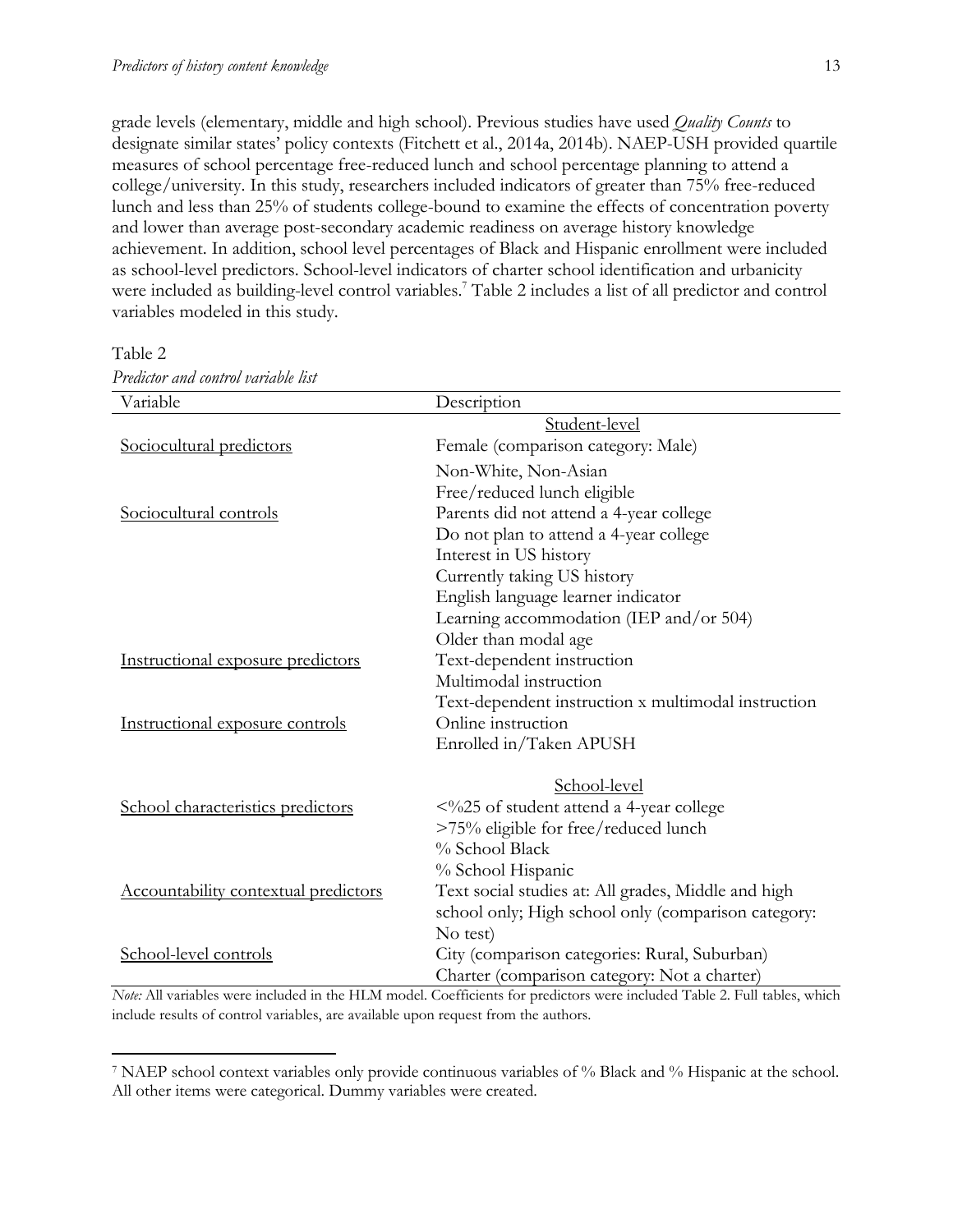#### **Analytical Procedure**

We conducted multilevel modeling (Raudenbush, Bryk, Cheong, Congdon, & du Toit, 2004) using HLM software to document relationships among student sociocultural characteristics, instructional exposure, and school-level context and US history content knowledge. The plausible values algorithm in HLM was used to model the dependent variable for each student. Models accounted for the nesting of teachers in schools and determined if there were any significant building-level effects associated with NAEP-USH outcomes. Five models guided the analyses. To answer research question one, Model 1 examined the association between student-level sociocultural variables and controls on NAEP-USH outcomes. To answer research question two, Model 2 introduced student-level, instructional exposure variables and controls into the model to determine their unique contribution to the variance in history content knowledge. Model 3 included the interaction term and furthered our exploration of research question two. To answer research question three, Model 4 included school-level contextual and state policy variables to determine their unique contribution to between building variance of historical content knowledge. To answer research question 4, model 5 examined the extent that school building characteristics moderated the race effect (non-White, non-Asian) on NAEP-USH. The composite scores and interaction terms were group-mean centered at Level 1. The percentages of Black and Hispanic students were grand mean-centered. Student- and school-level sampling weights were used to provide more accurate coefficients. Robust standard errors were used to account for the complex sampling design. 8

#### **Results**

The Intraclass Correlation Coefficient (ICC) for the unconditional model was .200, indicating that 20.0% of the variance in history knowledge outcomes was found between schools and 80.0% between students within schools; justifying the use of multilevel modeling. Table 3 presents results from each of the three analyses associated with the student level effects for the full sample. Table 4 presents the results of the school level analyses. Model 1 sociocultural predictors and covariates accounted for approximately 30% of the within-school variance associated with NAEP-USH (historical content knowledge). The inclusion of instructional exposure-type predictors and covariates in Models 2 through 5 accounted for an additional 9% of the within-school variance associated with historical knowledge acquisition; suggesting that approximately 39% of the variance within-schools could be explained by the analysis.

<sup>8</sup> The HLM equations for the full model:

**Level-1 Model**

 $\overline{\phantom{a}}$ 

 $HRPCM1_{ij} = \beta_{0j} + \beta_{1j} * (FEMALE_{ij}) + \beta_{2j} * (NONWHTAS_{ij}) + \beta_{3j} * (NOPAR\_CL_{ij}) + \beta_{4j} * (ELL_{ij}) +$  $\beta_{5i}$ \*(FRLUNCH<sub>ii</sub>) +  $\beta_{6i}$ \*(NOKID\_CL<sub>ij</sub>) +  $\beta_{7i}$ \*(HISTNOW<sub>ij</sub>) +  $\beta_{8i}$ \*(INTEREST<sub>ij</sub>) +  $\beta_{9i}$ \*(OLDER<sub>ij</sub>) +  $\beta_{10}$ \*(ACCOM1<sub>ii</sub>) +  $\beta_{11}$ \*(APUSH<sub>ii</sub>) +  $\beta_{12}$ \*(ONLINE<sub>ii</sub>) +  $\beta_{13}$ \*(TD<sub>ii</sub>) +  $\beta_{14}$ \*(MM<sub>ii</sub>) +  $\beta_{15}$ \*(TDxMM<sub>ii</sub>) +  $r_{ij}$ **Level-2 Model**

 $\beta_{0i} = \gamma_{00} + \gamma_{0i} * (COLL_25_i) + \gamma_{02} * (FR_75_i) + \gamma_{03} * (CITY_i) + \gamma_{04} * (CHARTERY_i) + \gamma_{05} * (SSCHBLK_i) +$ *γ06*\*(*SSCHHSPj*) + *γ07*\*(*ALL\_TESTj*) + *γ08*\*(*MDHS\_TESj*) + *γ09*\*(*HS\_ONLYj*) + *u0j β1j* = *γ<sup>10</sup>*

 $\beta_{2j} = \gamma_{20} + \gamma_{21} * (COLL_2 5_j) + \gamma_{22} * (FR_7 5_j) + \gamma_{23} * (CITY_j) + \gamma_{24} * (CHARTERY_j) +$  $\gamma_{23}*(SSCHBLK_i)\gamma_{26}*(SSCHHSP_i) + \gamma_{27}*(ALL\_TEST_i) + \gamma_{28}*(MDHS\_TES_i) + \gamma_{29}*(HS\_ONLY_i) + \gamma_{21}*(S_{20}*(S_{21}*(S_{11}*(S_{12}*(S_{12}*(S_{12}*(S_{12}*(S_{12}*(S_{12}*(S_{12}*(S_{12}*(S_{12}*(S_{12}*(S_{12}*(S_{12}*(S_{12}*(S_{12}*(S_{12}*(S_{12}*(S_{12}*(S_{12}*(S_{12}*(S_{12}*(S_{12}*(S_{$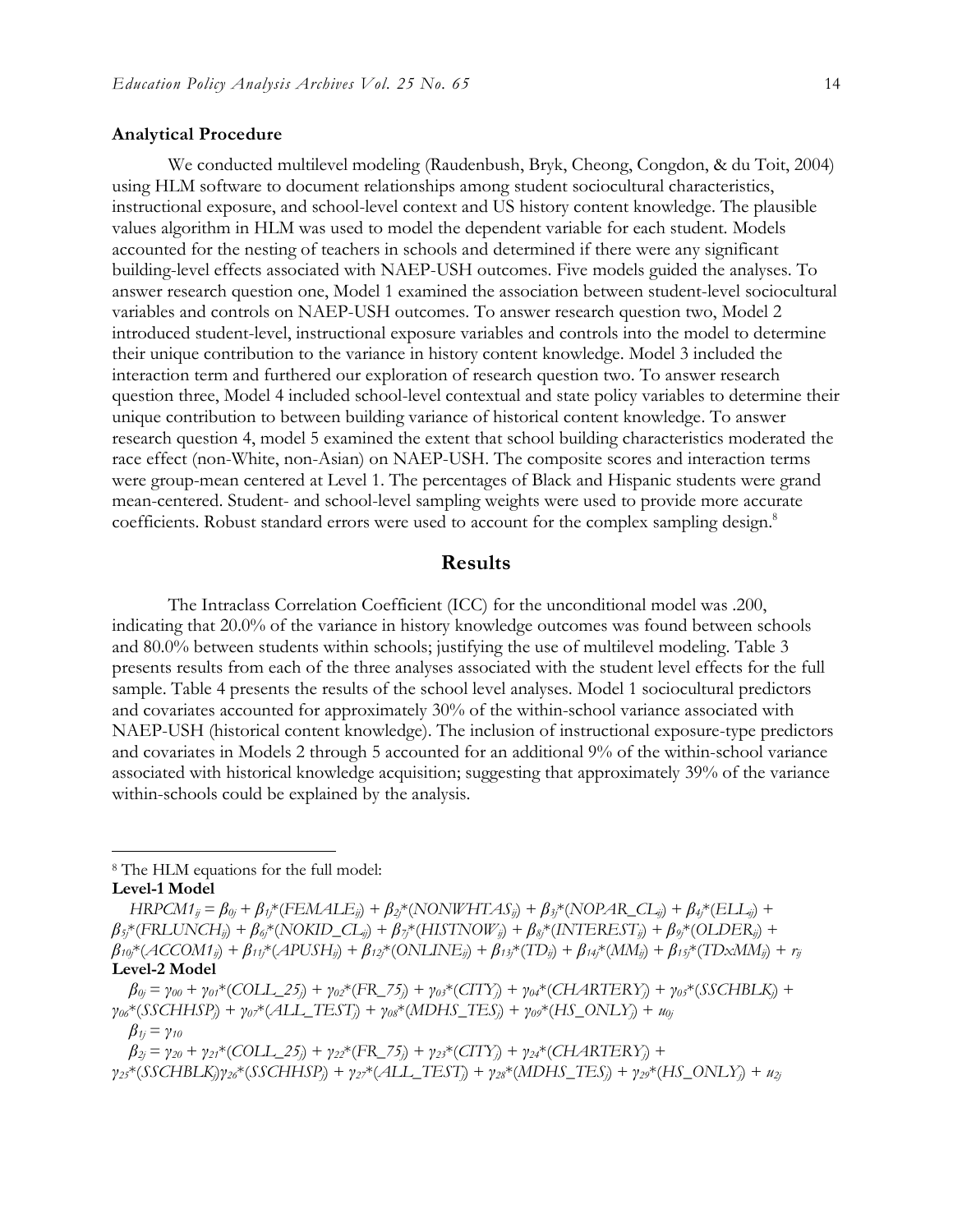At Model 1, approximately 67% of the between school variance in NAEP-USH performance was explained. In Models 4 and 5, an additional 9% of the variance was explained from the school characteristics. Overall, the analyses accounted for approximately 76% of the between school variance in performance.

#### **Research Question 1: Influence of Sociocultural Indicators on US History Content Knowledge**

Findings indicate that a proportion of the variance in students' knowledge of historical content as measured by NAEP-USH can be attributed to sociocultural variables (see Table 3). Results confirm previous smaller-scale analyses that race, class, and gender are associated with variability in students' history content knowledge. When controlling for other variables, Non-White/Non-Asian minority associated with approximately a one-third a standard deviation lower on NAEP-USH compared to their counterparts. Findings also reveal a gender gap, whereby, male students consistently out-perform female students on NAEP-USH by approximately .20 of a standard deviation Students eligible for free-reduced lunch and non-college bound students are also associated with lower performance in US history content knowledge.

#### **Research Question 2: Influence of Instructional Exposure on US History Content Knowledge**

While the inclusion of exposure-type variables in the analyses are a modest contribution to the overall model estimate, the analyses reveal important findings for social studies and history educators (see Table 3). In Model 2, each standard deviation increase in text-dependent instruction (including reading, writing, and discussing historical content) is associated with approximately 6.5 points of higher performance on NAEP-USH (or almost a quarter of a standard deviation in achievement). Conversely, each standard deviation increase of multimodal instruction (e.g. group projects and field trips) is associated with the inverse, which equates to a 7-point drop in performance on NAEP-USH. Since instruction in history/social studies is rarely bifurcated between these typologies, we included an interaction term in Model 3. Results suggest that multimodal instruction inversely moderates the positive effects of text-dependent instruction. The interaction of text-dependent and multimodal instruction was associated with slightly more than one quarter of a standard deviation decrease in student performance on the NAEP. Thus, for each standard deviation increase in interaction (more exposure to both) the higher performance associated with text-dependent instruction is offset by multimodal instruction.

#### **Research Question 3: Influence of School Characteristics and Accountability Policy on US History Content Knowledge**

Models 4 and 5 accounted for a substantial amount of between school variance (approximately 76%). Indicators of school-wide academic achievement (<25% of the school students attending a 4-year college), the percentage of Black students, and state testing policy were the statistically significant school-level variables. Every 10% increase in the number of Black students in schools was associated with 1.8 point average lower test performance. Testing policy, employed as a proxy for accountability structures, was associated with higher average building-level performance on NAEP-USH. Students who were tested at the high school level were associated with a 3 to 4 point average increase on the test. Moreover, testing across all grade bands was associated with significant and approaching significant increases when controlling for other building level characteristics.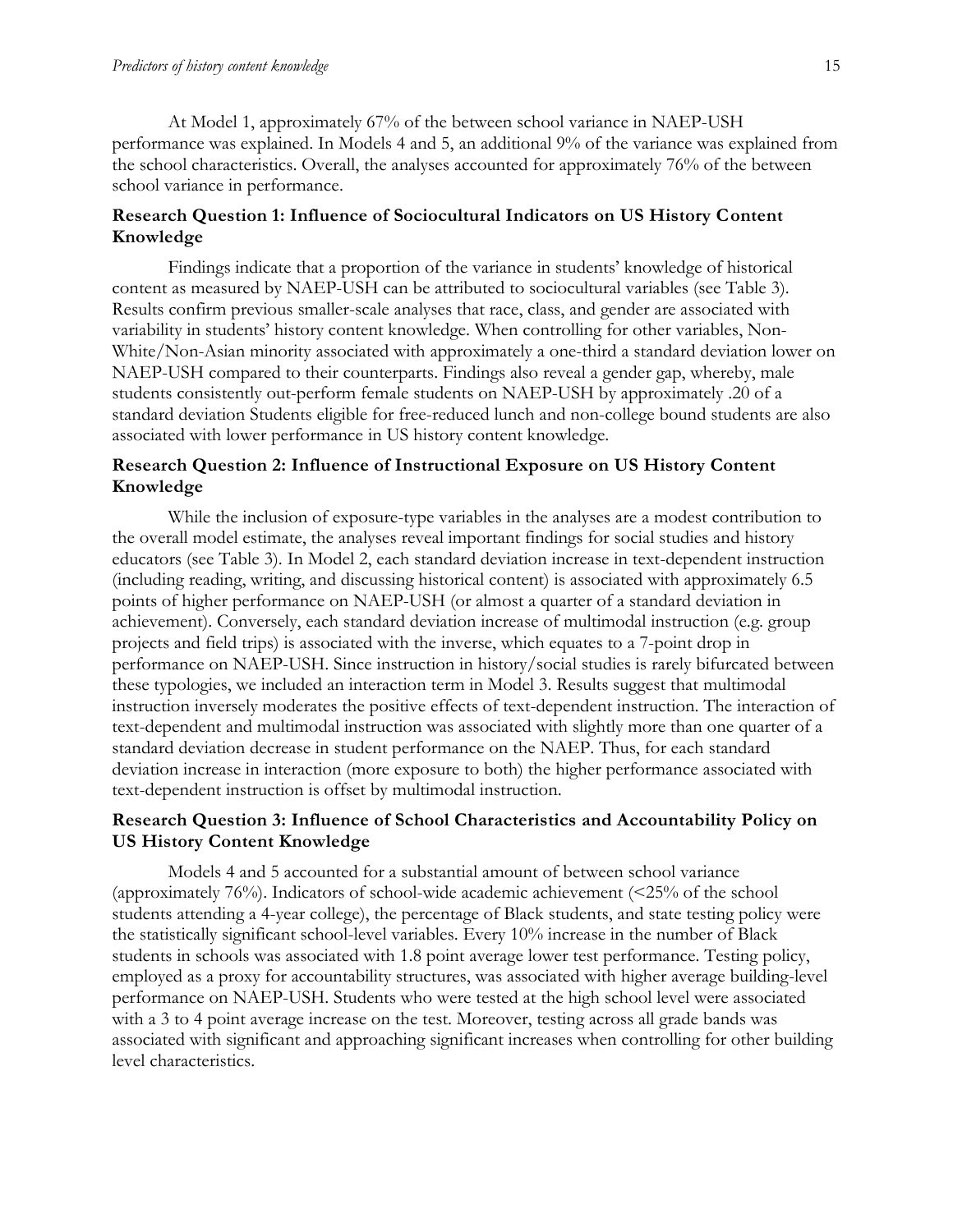#### *Level I Fixed Effects Estimates for Models of Selection-Exposure Predictors of US History Content Knowledge (n=10,890)*

|                                   | Parameter                                                                               | Model 1<br>(SE)<br>b                                         | Model 2<br>$b$ (SE)                                          | Model 3<br>(SE)<br>b                                         | Model 4<br>(SE)<br>b                                        | Model 5<br>(SE)<br>b                                         |
|-----------------------------------|-----------------------------------------------------------------------------------------|--------------------------------------------------------------|--------------------------------------------------------------|--------------------------------------------------------------|-------------------------------------------------------------|--------------------------------------------------------------|
|                                   | Intercept                                                                               | $307.80(1.13)$ ***                                           | $306.60(1.13)$ ***                                           | $303.58(1.13)$ ***                                           | $302.42(1.37)$ ***                                          | 303.54 $(1.48)$ ***                                          |
| Sociocultural indicators          | Female<br>Non-White, Non-Asian<br>Free/Reduced Lunch                                    | $-6.08(0.77)$ ***<br>$-13.66(0.88)$ ***<br>$-4.76(0.81)$ *** | $-6.96(0.71)$ ***<br>$-12.16(0.85)$ ***<br>$-4.06(0.79)$ *** | $-7.00(0.71)$ ***<br>$-12.15(0.85)$ ***<br>$-4.10(0.79)$ *** | $-6.97(0.70)$ ***<br>$-10.38(0.86)$ ***<br>$-368(0.78)$ *** | $-6.95(0.71)$ ***<br>$-10.46(1.41)$ ***<br>$-3.61(0.77)$ *** |
| Instructional Exposure indicators | Text-Dependent instruction (TD)<br>Multimodal instruction (MM)<br>Interaction (TD x MM) |                                                              | $6.58$ $(0.46)$ ***<br>$-6.95(0.46)$ ***                     | $13.62 (2.12)$ ***<br>0.13(2.09)<br>$-9.16(2.66)$ ***        | $13.61 (2.12)$ ***<br>0.02(2.08)<br>$-9.13(2.65)$ ***       | 13.45 (2.11)***<br>$-0.10(2.07)$<br>$-8.92(2.64)$ ***        |

Note. Coefficients displayed for independent variables of interest. HLM models included full school and teacher control variables.

\*\*\*- *p* < . 001, \*\*- *p* < . 001, \* -*p* < . 05. ,  $\dagger$ -*p* <. 10

#### Table 4

*Level II Random Effects Estimates for Models of Selection-Exposure Predictors of US History Content Knowledge (n=410)*

|                                   | Parameter                                     | Model 4<br>(SE)<br>ν | Model 5<br>(SE)<br>ν |
|-----------------------------------|-----------------------------------------------|----------------------|----------------------|
| $\beta_0$ NAEP-USH                | <25% of Students Attending 4-year College     | $-5.69(1.39)$ ***    | $-6.50(1.58)$ ***    |
|                                   | $>75\%$ School is F/R                         | $-2.20(1.92)$        | $-0.32(3.20)$        |
|                                   | % School Black                                | $-0.18(0.03)$ ***    | $-0.07(0.04)$ †      |
|                                   | % School Hispanic                             | $-0.03(0.03)$        | $-0.06(0.04)$        |
|                                   | Test Social Studies at all Grade              | $3.06(1.50)*$        | $2.90(1.72)$ +       |
|                                   | Test Social Studies at Middle and High School | 1.93(1.61)           | 1.87(1.77)           |
|                                   | Test Social Studies at the High School Only   | $3.06(1.48)$ *       | 4.35 $(1.64)$ **     |
| $\beta_{2i}$ Non-White, Non-Asian | <25% of Students Attending 4-year             |                      | 1.87(1.71)           |
|                                   | $>75\%$ School is F/R                         |                      | $-1.79(3.32)$        |
|                                   | % School Black                                |                      | $-0.16(0.04)$ ***    |
|                                   | % School Hispanic                             |                      | 0.01(0.05)           |
|                                   | Test Social Studies at all Grade Bands        |                      | $-0.95(2.18)$        |
|                                   | Test Social Studies at Middle and High School |                      | 0.13(1.86)           |
|                                   | Test Social Studies at the High School Only   |                      | $-3.15(3.32)$        |

Note. Coefficients displayed for independent variables of interest. HLM models included full school and teacher control variables.  $***-p<.001,***-p<.001,*-p<.05.$  ,  $\dag p<.10$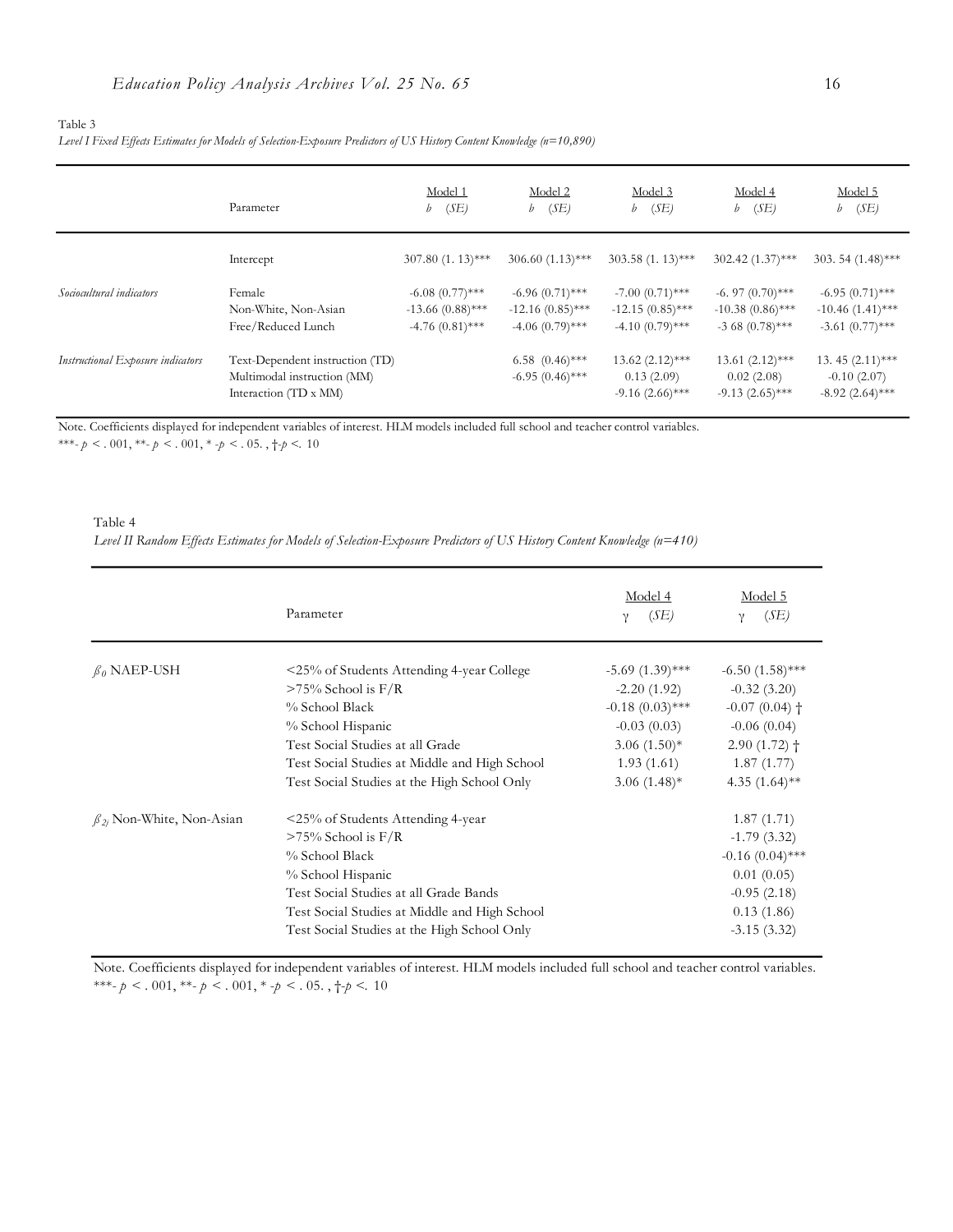#### **Research Question 4: Modeling the Achievement Gap**

As a final step (Table 4, model 5), we measured the persistent racial achievement gap that was found across models 1 through 4. Specifically, we examined the extent that building-level characteristics moderate the gap between Non-White, Non-Asian students and their classmates. Results from Table 4 indicated that each 10% increase in the percentage of Black students within the school was associated with a 1.6 point lower building-level average among Non-White, Non-Asian students on the NAEP-USH grade 12 test performance as compared to their counterparts. To further illustrate, these findings researchers graphed results from the study. Figure 1 indicates that among Non-White, Non-Asian (NONWHTAS) students and their classmates, text-dependent instruction was associated with increased test performance.

Figure 2 illustrates that NONWHTAS with high frequency text-dependent instruction outperformed White, Asian students with lower levels of text-dependent exposure when nested in schools with low to moderate Black student enrollment. However, schools identified as predominately Black were associated with lower average NAEP-USH performance for both race categories, even when accounting for text-dependent instruction. Lower performance was most pronounced among NONWHTAS students. Findings suggested that a systemic underperformance on NAEP-USH within predominately Black schools affected students across racial classification.



*Figure 1.* Association between text-Dependent Instruction across NAEP-USH Performance and Race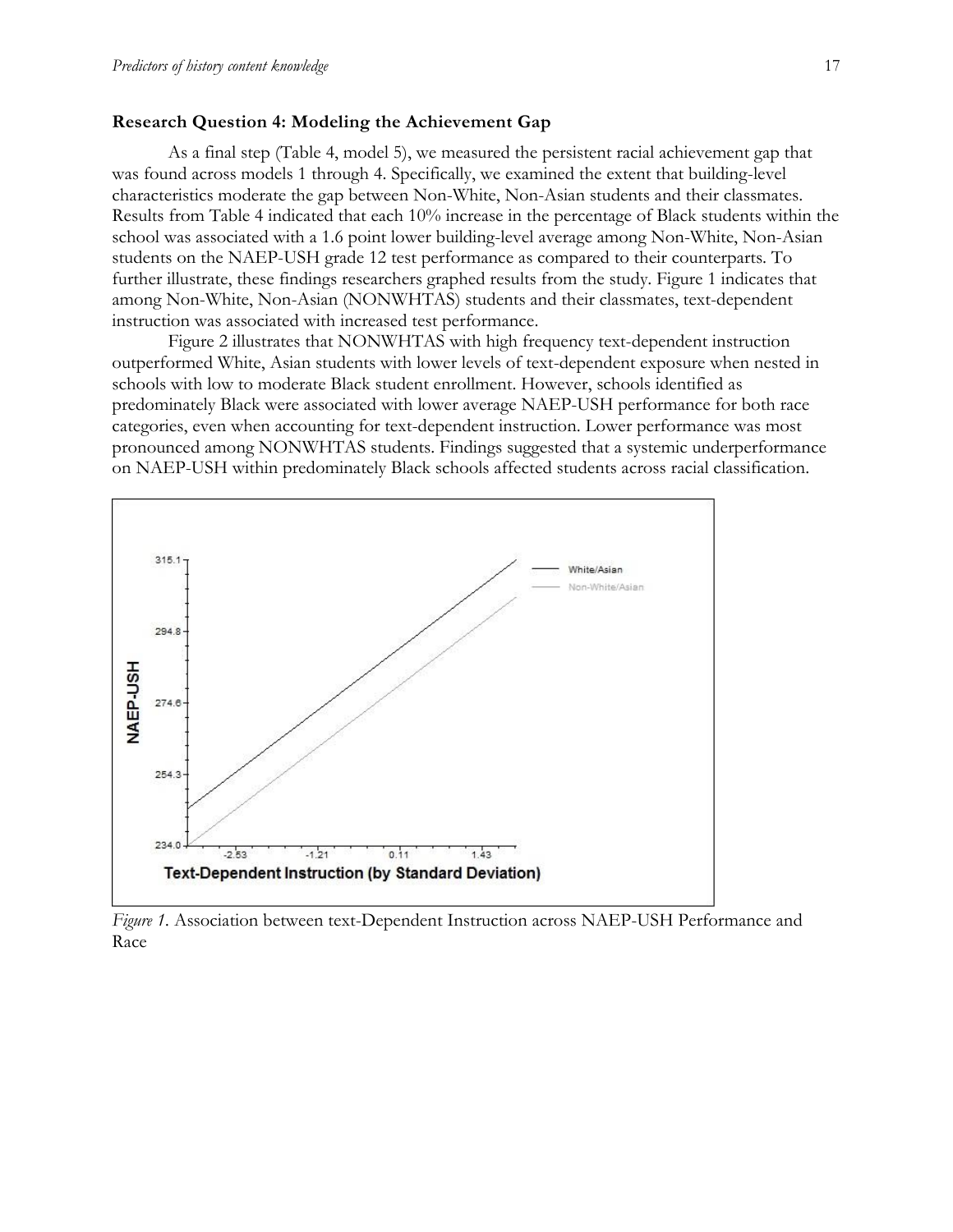

*Figure 2.* Student Achievement Gap on NAEP-USH as a Function of Text-Dependent Instruction and Concentration of Black Students within the School

#### **Discussion and Implications for Policy and Practice**

Providing a large-scale examination of students' history content knowledge from both sociocultural and instructional exposure dimensions suggests that while race, class and gender, serve as dominate predictors of student achievement on history assessments, exposure to text-based instruction makes a positive contribution to what and how students learn. Moreover, building-level demographics and policy context play a significant role in students' between-building achievement level and potentially moderate students' within-building historical content knowledge. These results offer the following implications for policy and practice of history education: a) the importance of acknowledging and countermanding the history knowledge achievement gap, b) the potential for text-dependent instruction as a high leverage instructional practice toward disciplinary literacy, and c) the role of accountability in historical content knowledge.

#### **Acknowledging the History Content Knowledge Achievement Gap**

Findings affirm a history content knowledge achievement gap related to the schooling environment and call into question how student communities with non-White, less affluent backgrounds choose to integrate the historical narrative content representative of NAEP-USH. Previous studies offer plausible explanations. Research suggests that the official canon, with an emphasis on White males, is not representative of the diverse population of U.S. schools (Brown, 2011; Cornbleth & Waugh, 1995). Lacking historical positionality beyond the marginalized or the victim, non-White students are more likely to look upon such a narrative with skepticism and dissonance (Chikkatur, 2013; Epstein, 2009; VanSledright, 1998). Consequently, they find learning history/social studies boring, inversely affecting their motivation to learn historical material (Stodolsky, Salk, & Glaessner, 1991; Tanaka & Murayama, 2014). Importantly, race and class should not be conflated. Results indicate, when controlling for race, students who were eligible for free or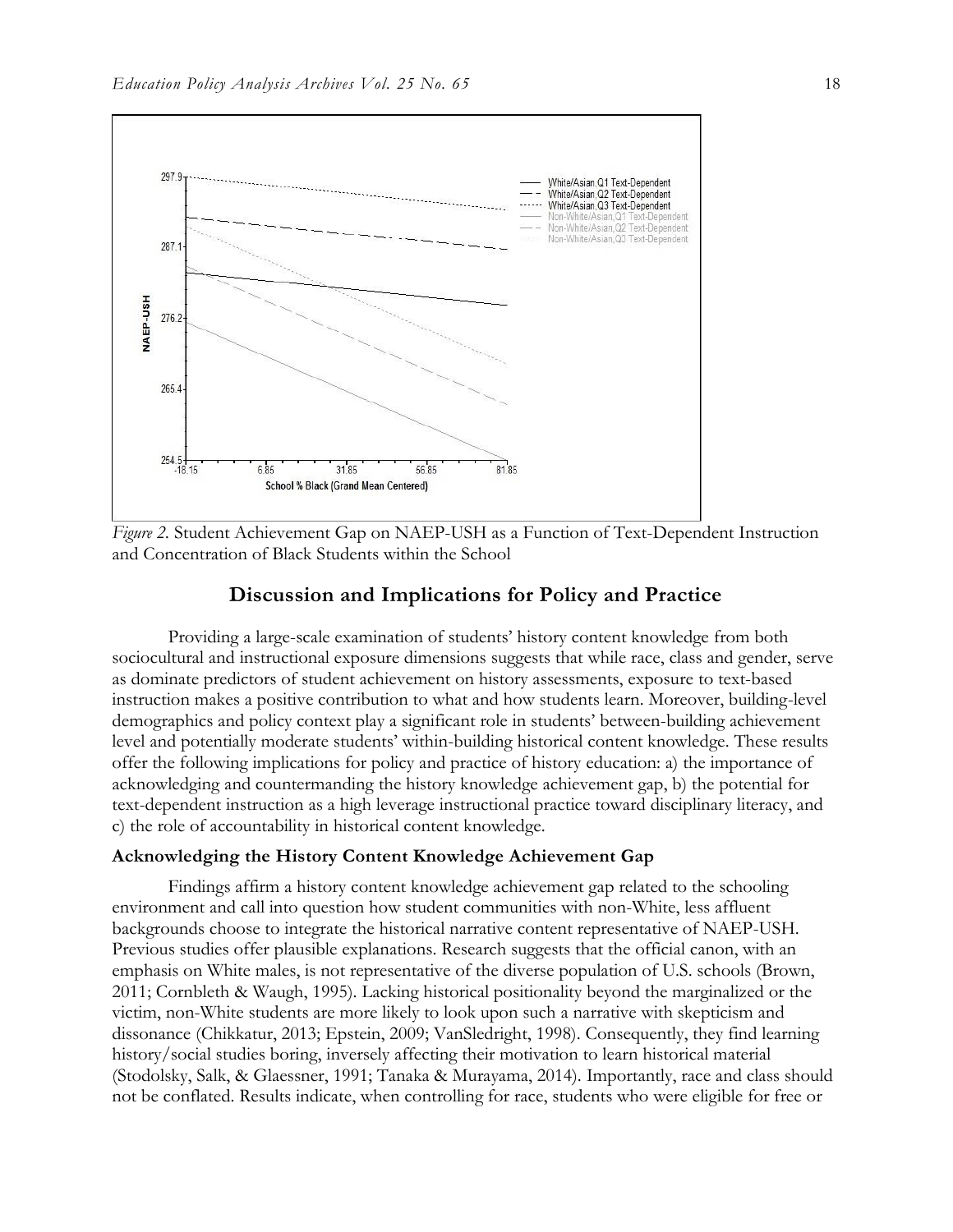reduced lunch were associated with lower NAEP-USH. Access to the official curriculum becomes a fundamental consideration in defining students' opportunities to learn. Given this study's findings, perhaps the official canon perpetuated in standards, curricula, and assessments across U.S. schools deserves further scrutiny. When accounting for other aspects of a students' cultural capital (including socioeconomic status and academic track), non-White, non-Asian students still significantly underperformed, suggesting a dissonance between how students of color and White students perceive history. Perhaps greater emphasis needs to be placed on supporting U.S. history curricula that are inclusive rather than additive and pluralistic rather than monochromatic.

Findings also indicate a discrepancy in historical content knowledge between male and female students. The gender gap remained persistent and aligned with a longstanding gender difference in US History (Zwick & Erckian, 1989), in which males often prefer social studies content (including history) compared to females. This lack of motivation and efficacy toward the study of history is associated with a curriculum that prioritizes male-dominated spheres of politics and war (Crocco, 2006, 2008). If the NAEP does represent the nationalized narrative of the past, then perhaps the gender effect suggests a persistent and over-arching marginalization in how women and feminine topics are included within the history curriculum (Monaghan, 2014; Schmeichel, 2015). Findings from the study imply that additional work at the teaching and curricular level is necessary to improve gender equity and representation in the US history curricula.

Building-level analyses, confirm that the racial achievement divide is not only within, but also between schools—a finding uncomfortably comparable to Levinson's (2012) study of civic understanding. The school percentage of Black students was inversely proportional to average test performance among all students. Modeling the achievement gap within race, results from the analyses found the gap widens when the concentration of Black students is higher. These gaps might be partially explained by the lack of resources and adequate school staffing afforded poor and non-White student populations. Research conducted using the NCES Schools and Staffing survey also suggests that students in predominately Black-enrolled schools are more likely to have a teacher who lacks a teaching license or certification in a social studies/history-related area (Fitchett, 2010). Moreover, the turnover rate, lack of adequate staffing, and dearth of resources in high minority schools is well-documented (Borman & Dowling, 2008; Boyd, Lankford, Loeb, & Wyckoff, 2005). A climate not supportive of the varying needs of history learners can have negative consequences for educational achievement (Ronfeldt, Loeb, & Wyckoff, 2013; Salinas, 2006). The reemergence of segregated of schools coupled with a growing socioeconomic gap also contributes to school environments that lack teaching expertise and sufficient resources (Clotfelter, Ladd, & Vigdor, 2006; Mickelson, 2001; Rumberger & Parlardy, 2005). Such schools struggle to meet academic performance expectations of schools with greater fiscal resources. Further research is necessary to explore the between-school differences in how students' understand history and what content knowledge they retain. Furthermore, additional study is needed to counter what Gutiérrez (2008, p. 357) refers to as a "gap gazing fetish," whereby researchers and academics fixate on large achievement discrepancies between White and Non-White students. Avoiding deficit thinking necessitates research that targets outlier exemplars, students of color who succeed in history classrooms. By understanding the characteristics of success, rather than highlighting deficiency, ambitious history education can promote practices that bolster underperforming student populations.

#### **Encouraging Policy for the Practice of Text-Dependent Instruction**

Though the majority of the variance within schools was attributed to sociocultural qualities, findings from this study indicate that instruction matters. The use of text-dependent instructional strategies, which includes using various source materials, is associated with greater acquisition of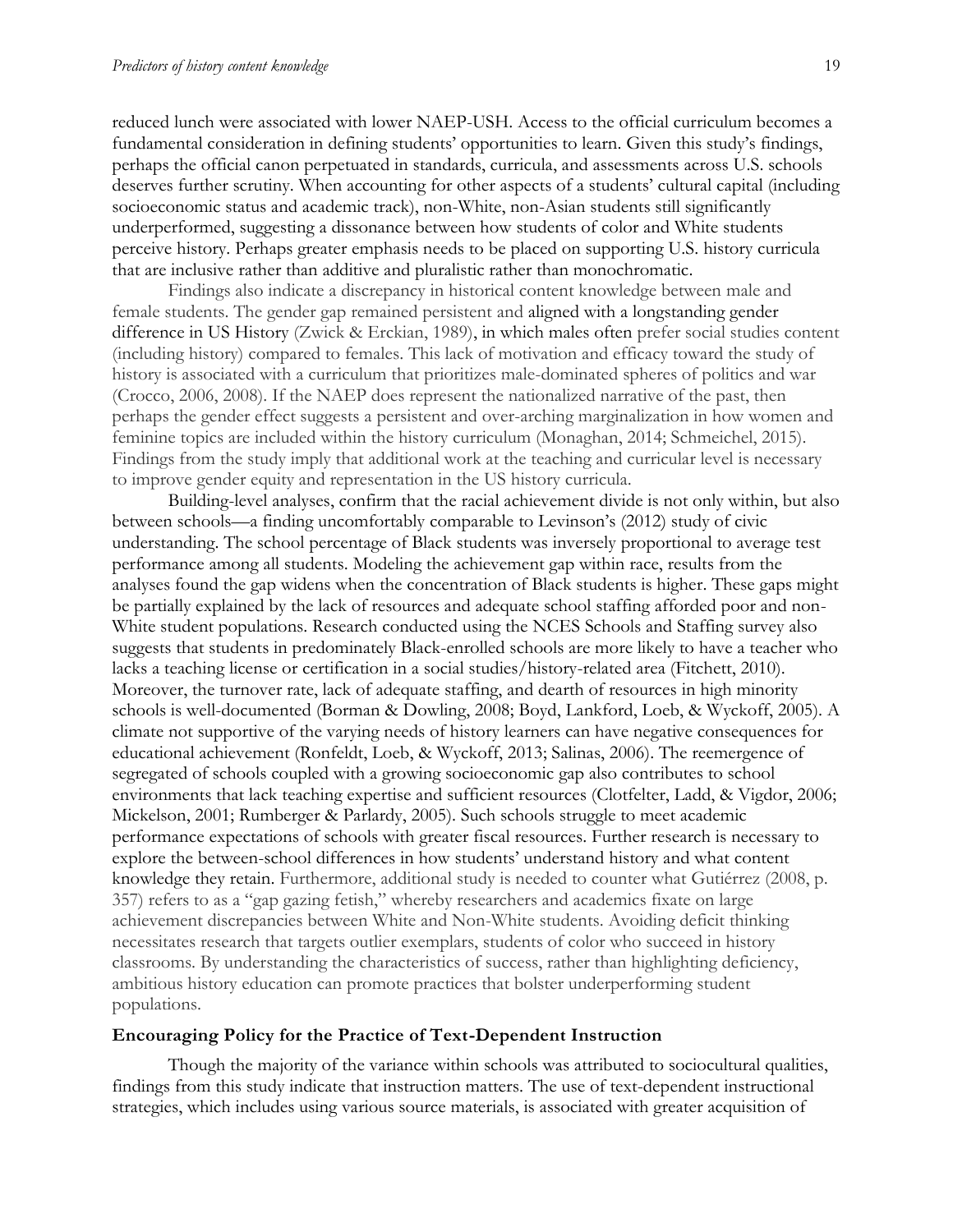content knowledge—providing large-scale support of existing historical epistemologies (Guthrie, Klauda, & Ho, 2012; VanSledright, 2011; Wineburg & Reisman, 2015). Given these findings, perhaps it is time for history education to prioritize disciplinary literacy as a high leverage practice. As defined by teacher education researchers (e.g., Ball & Forzani, 2011; Lampert, 2009), high leverage practices are instructional strategies that teachers employ for substantial learning gains. From a cognitive perspective, domain learning models champion discipline-specific reading, writing, and discussion of content to support students' understanding of the past (Maggioni, VanSledright, & Alexander, 2009; VanSledright, 2012). Furthermore, findings from the current study bolster smallerscale qualitative and experimental results suggesting that exposure to text-dependent instruction (an emphasis of domain learning in history) has positive implications for how students learn historical content (De La Paz, 2005; Monte-Sano, 2012; Reisman, 2012). While previous research has examined teachers' perspectives on core history teaching practices (cf. Fogo, 2014), the positioning of high leverage practices has rarely been explicitly supported in broader history/social studies literature and policy.

The C3 Framework can potentially help support practices that promote discipline-specific literacy skills in history and other social sciences. Drawing from the Common Core Anchor Standards (2010), the framework provides a useful inquiry arc, which privileges disciplinary literacies within historical context. Reading complex texts and engaging in critical discourse through narrative formation enables students to articulate learning in sophisticated ways that mirror the high-level learning demands and career expectations of contemporary society. In an area of faddish educational reforms, teachers and teacher educators should provide students (and preservice teachers) opportunities to engage in meaningful, content-rich activities that support reading and writing in the field. These potentially high leverage instructional practices can positively promote historical knowledge (Moje, & Speyer, 2008; Monte-Sano, 2010; Reisman, 2012) and address student learning outcome differences (De La Paz, 2005; Swanson, et al. , 2015). The Stanford History Education Group's (n. d.) *Reading Like a Historian* program is another promising educational tool for engaging students in discipline-specific reading and writing. The program advocates many of the same instructional strategies associated with text-dependent instructional exposure.

Conversely, findings suggest multimodal instruction over-exposure is associated with a decrease in historical content knowledge. While engaging modes of instruction (Stein, 2009), finding from the current study suggest these methods fail to produce the content knowledge gains of textdependent instruction. Finding should not be interpreted as declaring other pedagogical forms such as museums, film, and group projects are holistically ineffective. Rather, analyses in the current study suggest that these forms of instruction do not provide optimal exposure if the instructional emphasis is content knowledge acquisition. While highly interactive and motivating, learning that accompanies these pedagogical models requires intellectual leaps between stimulating activities and content-specific knowledge (Stoddard, 2014). Traversing these gaps alone is challenging for most students and requires significant debriefing and discourse to process experiential learning in the context of existing schema. However, pushed for time and pressured for content coverage, teachers far too often forgo this process, leaving students with disjointed understanding.

The interaction effect between multimodal and text-dependent instruction further indicates that the former negates the positive content knowledge gains afforded by the latter. It is plausible that inverse achievement outcomes associated with multimodal instruction may be indicative of ineffective instructional uses. Wright-Maley (2015) found that teachers vacillate between "hard" and "soft" control over instruction, a tenuous task that leads to substantially variability in student learning. Likewise, Dack, van Hover, and Hicks (2015) noted how infrequently the use of experiential instruction effectively conveys historical/social studies content and concepts.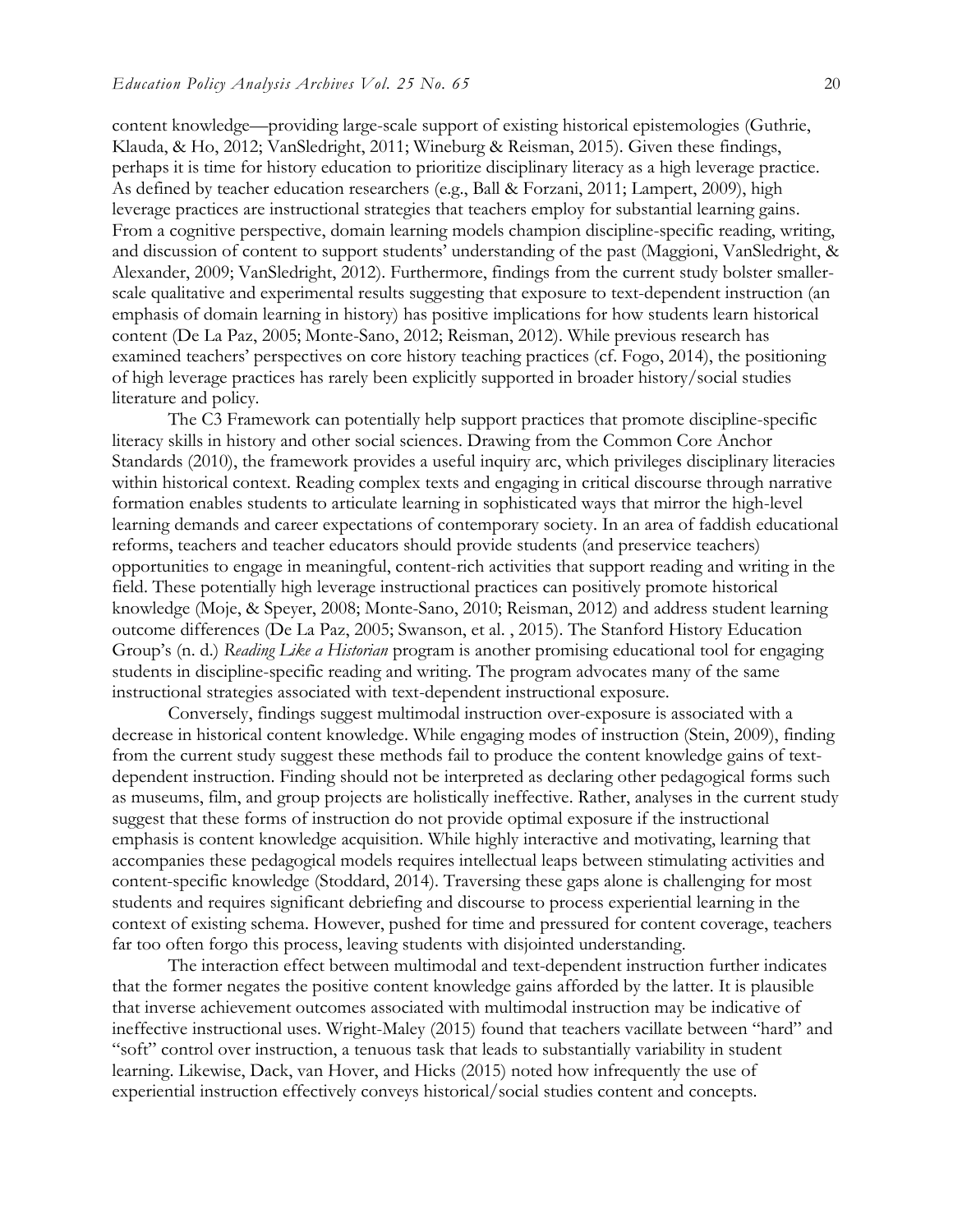It is also important to recognize that NAEP-USH does not necessarily align with what multimodal instruction teaches. Perhaps this lack of association with knowledge attainment is an indicator that multimodal instruction develops different skills, like project-based learning (PBL), that, while motivating and effective for promoting affective dimensions of learning, do not readily translate well to test performance as measured by tests like the NAEP-USH. Moreover, the NAEP-USH did not include a quality indicator. Thus, the analysis was limited to frequency (or exposure) to multimodal instruction. Parker and colleagues (2013) found that students exposed to PBL scored higher than their counterparts on some measures of the AP Government exam, suggesting that quality instructional delivery is associated with student achievement. Nonetheless, when scaled together, multimodal exposure mitigated text-dependent effects. Faced with instructional choices and expectations to improve historical content knowledge, results suggest that text-dependent instruction is the optimal learning/pedagogical strategy given history knowledge as measured by NAEP-USH.

#### **Careful Considerations of Accountability Policy and History Content Knowledge**

It is no secret that few school leaders and even fewer teachers approve of the current wave of testing and accountability mandates pervasive in state educational policy across the nation. Moreover, the recent trend linking students' test scores to teacher performance is extremely controversial with research suggesting that many of the accountability models and associated valueadded models failing to accurately align with recognized standards of good teaching (Amrein-Beardsley, 2008; Polikoff & Porter, 2014). The current study found that students in schools with a required high school history test correlated with average increased performance on the NAEP-USH compared to students in non-test buildings. This finding suggests a policy of curriculum standardization and accountability exposes students to test-taking skills and reinforces content knowledge acquisition. The presence of testing creates a continuum of access to history/social studies instruction not prevalent in the absence of testing.

While it is not the purpose of this research to condone the use of testing as a high-stakes component of teacher evaluation, the use of the test as a referee for curriculum suggests that testing or other state-level curricular mandates might help promote increased content knowledge among students. Given that the NAEP-USH 12<sup>th</sup> grade measures an aggregate of a students' US History content knowledge, results imply that students who receive greater exposure to US history are more likely to retain content-specific information. Curriculum standardization, and testing as a byproduct, can serve as a policy tool for guaranteeing content is taught and that all students have an opportunity to learn content. Given the differences found across schools, efforts to level curricular access, even in the form of accountability can provide greater content learning opportunities for students. However, similar to Marchant and colleagues (2006) NAEP analyses, we are hesitant to interpret our findings as decisively in favor of high-stakes test to support student learning in history. The effects of testing have to be weighed with the pedagogical costs place upon teachers and students. We also recognize that there are substantial debates on what and how the history curricula and assessment should look and contend that this is a separate issue outside the scope of the current study. We encourage and welcome the continued debate on the purposes and practices of history and the social studies and caution against findings being viewed as essentialist in their recommendations or implications.

#### **Limitations**

Due to NAEP's sampling frame, researchers were unable to acquire representation from every state. Therefore, the study's use of state data as a school-level variable should be interpreted cautiously. The NAEP student survey is self-reported data; however, efforts were made to control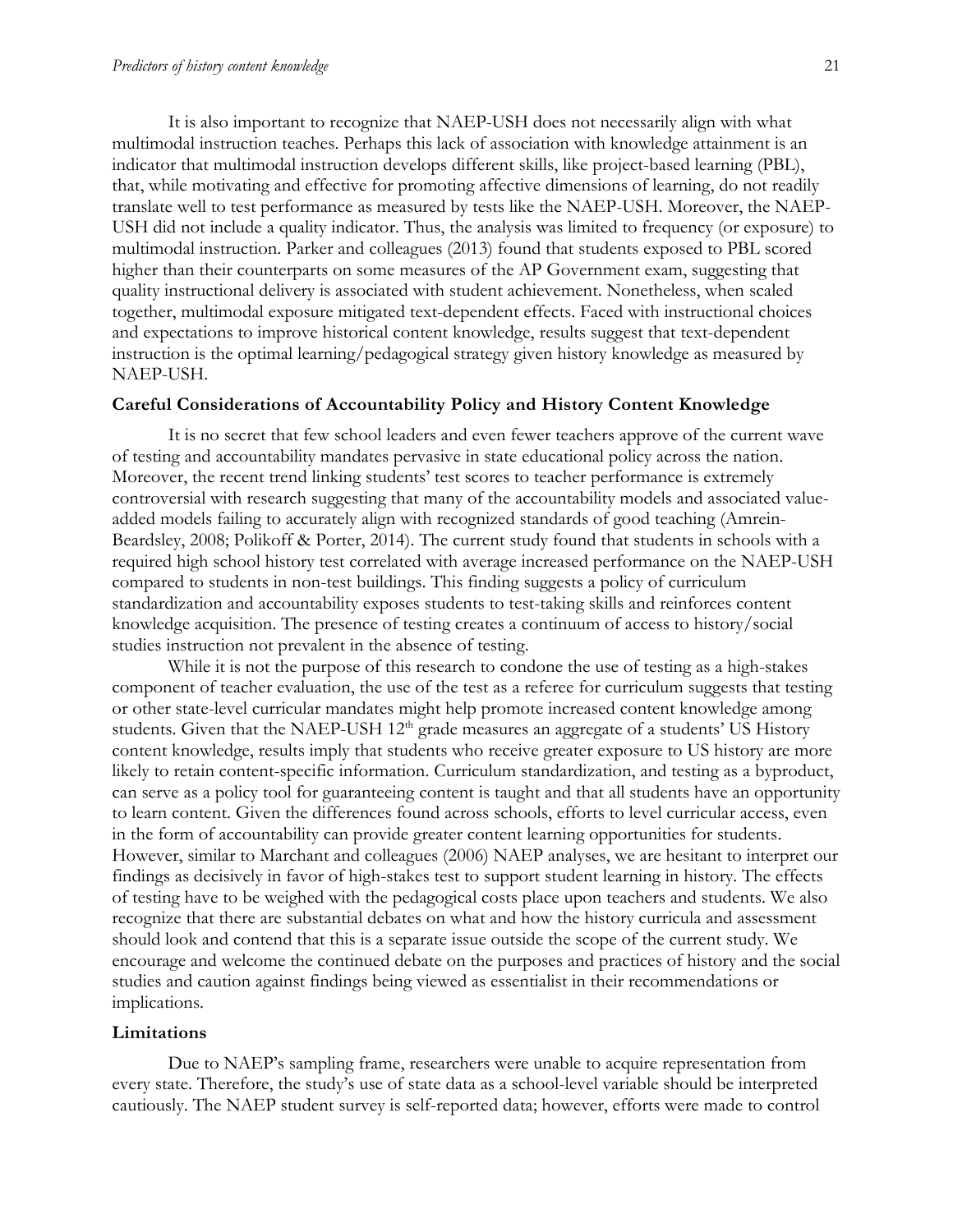for response bias and effort by accounting for student interest in history as noted in previous research (Niemi & Junn, 1998). Moreover, research indicates that student reported NAEP data is more reliable than teacher reported data, particularly in later grades (Henke, Chen, & Goldman, 1999; Smith and Niemi, 2001). These limitations in the sampling frame prevented the development of a three-level multilevel model. The potential for between-state variance in students' historical content knowledge not examined in this model exists. In addition, student reported data of instructional exposure measured quantity, not quality. Interpretations regarding the efficacy of textbased instruction and rather ineffectiveness of multimodal instruction in this context should be interpreted cautiously. Lastly, critics argue that NAEP-USH is an imperfect tool for historical understanding. We agree the assessment does not represent the ceiling for historical understanding. However, it offers the largest and most representative sample of students' historical knowledge in the US and can serve as a baseline for determining, on a national scale, students' canonical content knowledge. Understanding students' knowledge of history has implications for how educators teach and drive policy for the discipline.

### **Conclusion**

In this study, we examined students' history content knowledge as it related to sociocultural attributes, learning exposure, and school characteristics. Findings indicated that while student characteristics (such as race, gender, and socioeconomic status) were significantly associated NAEP-USH outcomes, students' exposure to instructional strategies remain substantial predictors of historical content knowledge. The researchers contend that while a sociocultural achievement gaps continue, issues related to curriculum, such as content, delivery, gender equity and access are important considerations for leveling historical knowledge. Pedagogically, text-dependent instruction illustrates the potential for disciplinary literacy as a high leverage practice for promoting historical knowledge and understanding. Interestingly, accountability mandates (via testing) may serve an important role in historical content knowledge development. Testing is associated with a continuum of access to history/social studies content, which has significant implications for all students. Lastly, the disproportional lack of achievement among students in predominately Black schools should give researchers and education stakeholders pause. However, current findings suggest that students are not destined to be fall within these gaps. Students of color, females, and less affluent students are not pre-ordained to perform poorly compared to wealthy, White/Asian, males. Increased efforts to expose students to disciplinary literacy skills coupled with supportive curricular policies that assure access to curriculum can positively affect students' learning of history.

#### **References**

- Alexander, P. A. (2003). The development of expertise: The journey from acclimation to proficiency. *Educational Researcher, 32*(8), 10-14. https://doi.org/10.3102/0013189X032008010
- Amrein, A. L., & Berliner, D. C. (2002). High-stakes testing, uncertainty, and student learning. *Education and Policy Analysis Archives, 10*(18). https://doi.org/10.14507/epaa.v10n18.2002
- Amrein-Beardsley, A. (2008). Methodological concerns about the education value-added assessment system. *Educational Researcher, 37*(2), 65-75. https://doi.org/10.3102/0013189X08316420
- Amrein-Beardsley, A., & Berliner, D. C. (2003). Re-analysis of NAEP math and reading scores in states with and without high-stakes tests: Response to Rosenshine. *Educational Policy Analysis Archives, 11*(25). https://doi.org/10.14507/epaa.v11n25.2003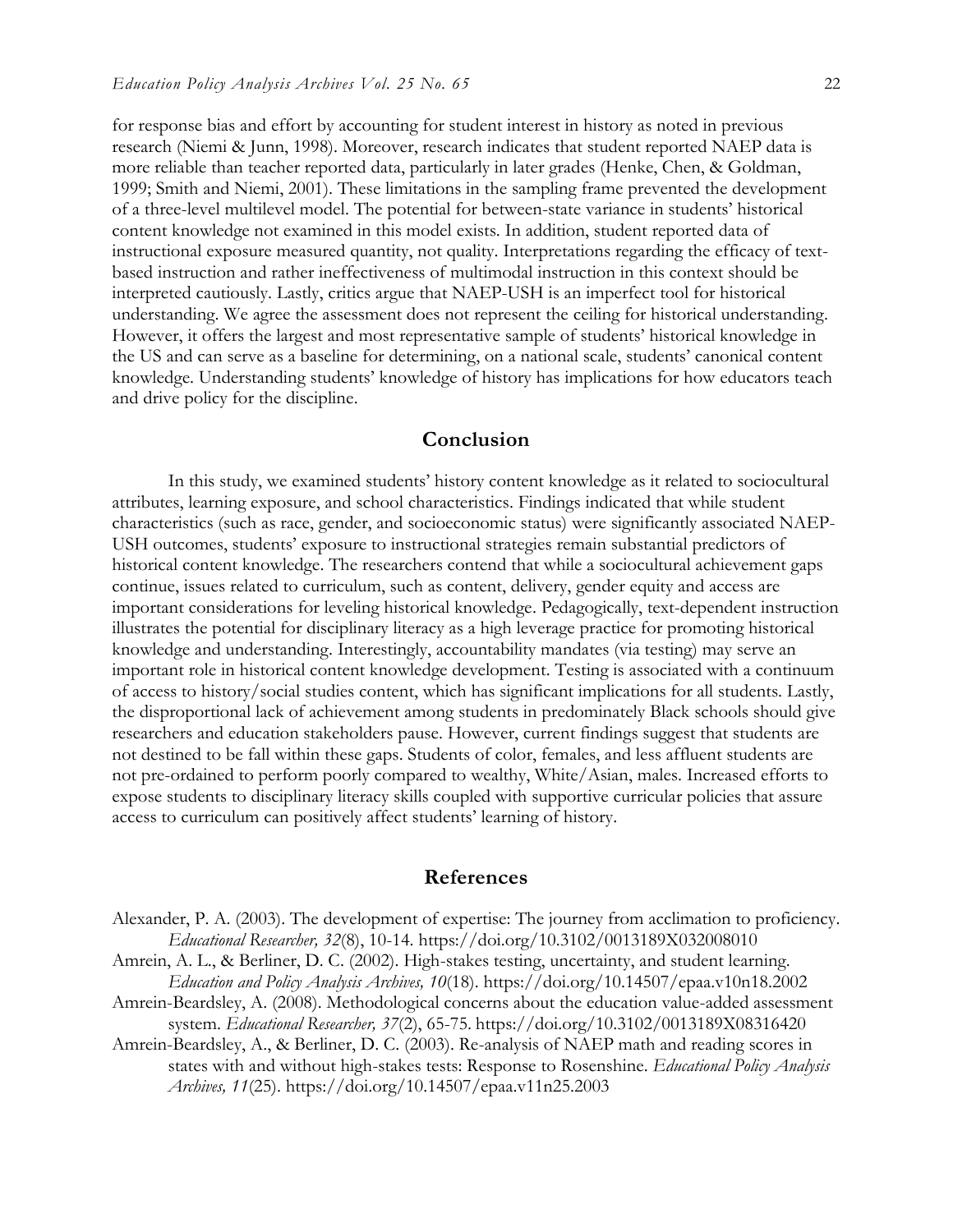- Au, W. (2007). High-stakes testing and curricular control: A qualitative metasynthesis. *Educational Researcher, 36*(5), 258-267. https://doi.org/10.3102/0013189X07306523
- Ball, D. L. , & Forzani, F. M. (2011). Building a common core for learning to teach: And connecting professional learning to practice. *American Educator*, *35*(2), 17.
- Barton, K. C. (2012). History: Learning narratives to thinking historically. In W. B. Russell (Ed.), *Contemporary social studies: An essential reader* (pp. 119-138). Charlotte, NC: Information Age Publishing.
- Barton, K. C., & Avery, P. G. (2016). Research on social studies education: Diverse students, settings, and methods. In D. H. Gitomer & C. A. Bell (Eds.), *Handbook of Research on Teaching* (fifth ed., pp. 985-1038). Washington, DC: American Educational Research Association. https://doi.org/10.3102/978-0-935302-48-6\_16
- Berliner, D. (2006). Our impoverished view of educational reform. *The Teachers College Record*, *108*(6), 949-995. https://doi.org/10.1111/j.1467-9620.2006.00682.x
- Borman, G. D. , & Dowling, N. M. (2008). Teacher attrition and retention: A meta-analytic and narrative review of the research. *Review of Educational Research*, *78*(3), 367-409. https://doi.org/10.3102/0034654308321455
- Boyd, D., Lankford, H., Loeb, S., & Wyckoff, J. (2005). Explaining the short careers of of high achieving teachers in schools with low performing students. *American Economic Review, 95*(2), 166-171. https://doi.org/10.1257/000282805774669628
- Braun, H. (2004). Reconsidering the impact of high-stakes testing. *Education Policy Analysis Archives, 12*(1). https://doi.org/10.14507/epaa.v12n1.2004
- Breakstone, J. (2014). Try, try, and try again: The process of designing new history assessments. *Theory and Research in Social Education, 42*, 453-485. https://doi.org/10.1080/00933104.2014.965860
- Brophy, J. (2006). Graham Nuthall and social constructivist teaching: Research-based cautions and qualifications. *Teaching and Teacher Education, 22*, 529-537. https://doi.org/10.1016/j.tate.2006.01.008
- Brown, K. D. (2011). Breaking the cylce of Sispyhus: Social education and the acquisistion of critical sociocultural knowledge about race and racism in the United States. *The Social Studies, 102*, 249-255. https://doi.org/10.1080/00377996.2011.563726
- Carnoy, M., & Loeb, S. (2002). Does external accountability affect student outcomes? A cross-state analysis. *Education Evaluation and Policy Analysis, 24*(4), 305-331. https://doi.org/10.3102/01623737024004305
- Carpenter, S. K., Pashler, H., & Cepeda, N. J. (2009). Using tests to enhance 8th grade students' retention of US history facts. *Applied Cognitive Psychology, 23*, 760-771. https://doi.org/10.1002/acp.1507
- Chikkatur, A. (2013). Teaching and learning African American history in a multicultural classroom. *Theory and Research in Social Education, 41*(4), 514-534. https://doi.org/10.1080/00933104.2013.838740
- Cho, S., & Reich, G. A. (2008). New immigrants, new challenges: High school social studies teachers and English language learners. *The Social Studies, 99*(6), 235-242. https://doi.org/10.3200/TSSS.99.6.235-242
- Clotfelter, C. T. , Ladd, H. F. , & Vigdor, J. L. (2006). Teacher-student matching and the assessment of teacher effectiveness. *Journal of Human Resources*, *41*(4), 778-820. https://doi.org/10.3368/jhr.XLI.4.778
- Common Core Anchor Standards (2010). Retrieved from: http://www.corestandards.org/ELA-Literacy/CCRA/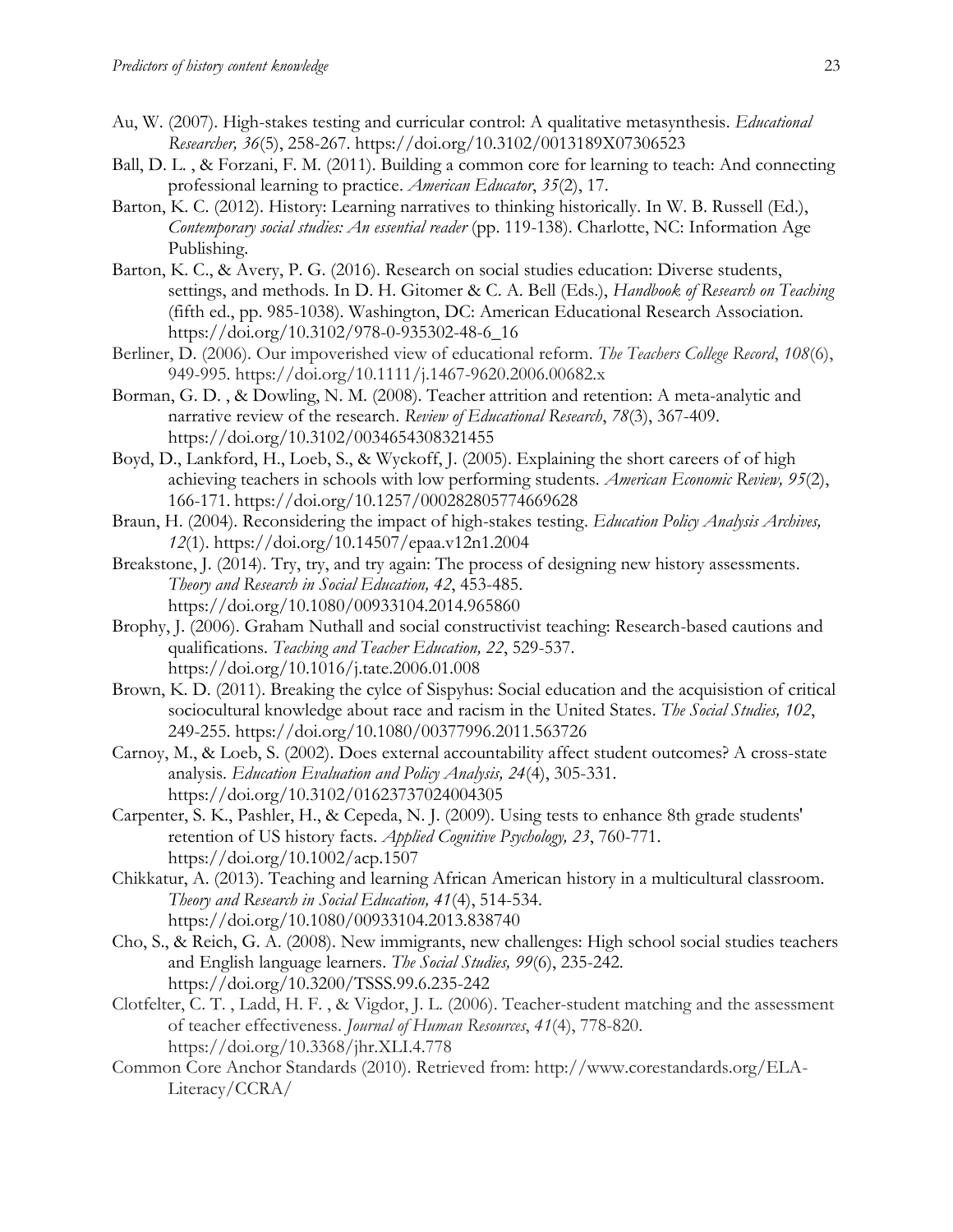- Cornbleth, C., & Waugh, D. (1995). *The great speckled bird: Multicultural politics and education policymaking*. Mahwah, NJ: Lawrence Erlbaum Associates.
- Crocco, M. S. (2006). Gender and social education: What's the problem? In E. W. Ross (Ed. ), *The social studies curriculum: Purposes and possiblities* (3rd ed., pp. 171-193). Albany: SUNY Press.
- Crocco, M. S. (2008). Gender and sexuality in the social studies. In L. S. Levstik & C. A. Tyson (Eds.), *Handbook of research on social studies teaching and learning* (pp. 172-196). New York: Routledge.
- Dack, H., van Hover, S., & Hicks, D. (2015). "Try not to giggle if you can help it": The implementation of experiential instructional techniques in social studies classrooms*. Journal of Social Studies Research.* https://doi.org/10. 1016/j. jssr. 2015. 04. 002.
- De La Paz, S. (2005). Effects of historical reasoning instruction and writing mastery in culturally and academically diverse middle school classrooms. *Journal of Educational Psychology, 97*(2), 139- 156. https://doi.org/10.1037/0022-0663.97.2.139
- De La Paz, S., Felton, M., Monte-Sano, C., Croninger, R., Jackson, C., Deogracias, J. S. , & Hoffman, B. P. (2014). Developing historical reading and writing with adolescent readers: Effects on student learning. *Theory & Research in Social Education*, 42(2), 228-274. http://dx.doi.org/10. 1080/00933104.2014.908754
- Dee, T., & Jacob, B. A. (2011). The impact of No Child Left Behind on student achievement. *Journal of Policy Analysis and Management, 30*(3), 418-446. https://doi.org/10.1002/pam.20586
- Dorn, S. (2006). No more aggregate NAEP studies? [editorial]. *Education Policy Analysis Archives, 14*(31). http://dx.doi.org/10.14507/epaa.v14n31.2006
- *Education Week*. (2010). Quality Counts.
- Epstein, T. (2009). *Interpreting national history*. New York, NY: Routledge.
- Executive summary: 50-state Report Card. (2010). *Education Week, 29*(17), 4. Retrieved from http://www. edweek. org/ew/articles/2010/01/14/17execsum. h29. html?tkn=LRPFD2Notgkozr3C16sN%2FFO4NFx46gxyG4Qe&print=1.
- Fallace, T. (2010). Exploring three orientations to the social studies In E. E. Heilman (Ed. ), *Social studies and diversity education: What we do and why we do it* (pp. 23-25). New York, NY: Routledge.
- Fantuzzo, J. W., Lebeof, W. A., & Rouse, H. L. (2014). An investigation of the relations between school concentrations of student risk factors and student educational well-being. *Educational Researcher, 43*(1), 25-36. https://doi.org/10.3102/0013189X13512673
- Fitchett, P. G. (2010). A profile of twenty-first century social studies teachers. *Journal of Social Studies Research, 34*(2), 229-265.
- Fitchett, P. G., Heafner, T. L., & Lambert, R. G. (2014a). Assessment, autonomy, and elementary social studies time. *Teachers College Record, 116*, 1-33.
- Fitchett, P. G., Heafner, T. L., & Lambert, R. (2014b). Examining social studies marginalization: A multilevel analysis. *Educational Policy*, 1-29. https://doi.org/10.1177/0895904812453998
- Fogo, B. (2014). Core practices for teaching history: The results of a Delphi panel survey. *Theory & Research in Social Education*, *42*(2), 151-196. https://doi.org/10.1080/00933104.2014.902781
- Galston, W. A. (2007). Civic knowledge, civic education, and civic engagement: A summary of recent research. *Internatoinal Journal of Public Administration, 30*, 623-642. https://doi.org/10.1080/01900690701215888
- Gay, G. (2003). Deracialization in social studies teacher education textbooks. In G. Ladson-Billings (Ed. ), *Critical race theory perspecitves on the social studies: The profession, policies, and the curriculum* (pp. 123-147). Greenwich, CT: Information Age Press.
- Giles, C., Wang, Y., Smith, J. & Johnson, D. (2013). "I'm no longer just teaching history." Professional development for teaching Common Core State Standards for literacy in social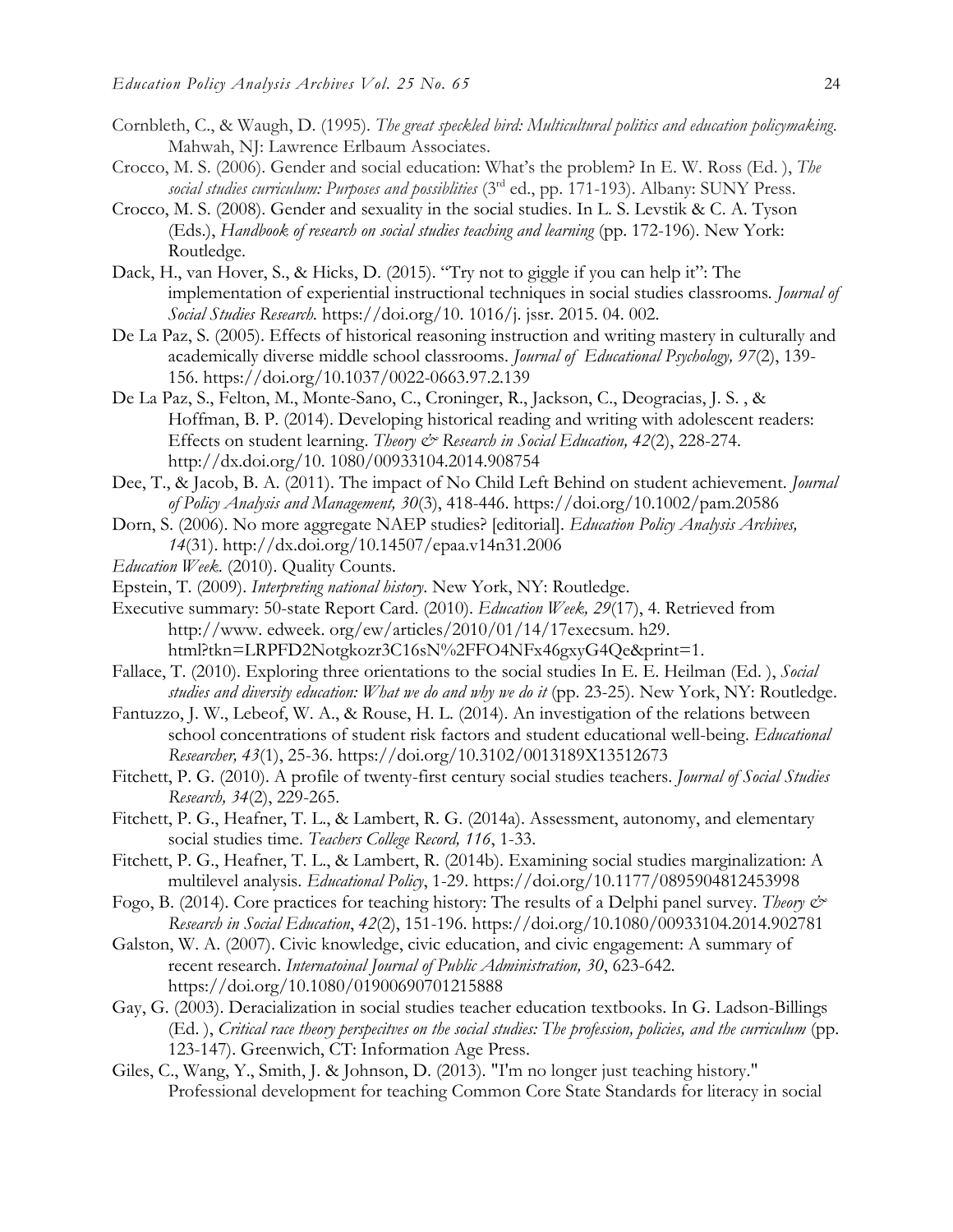studies*. Middle School Journal, 44*(3), 34-43. https://doi.org/10.1080/00940771.2013.11461853 Goldsmith, P. R. (2011). Coleman revisited: School segregation, peers, and frog ponds. *American* 

- *Educational Research Journal*, *48*(3), 508-535. https://doi.org/10.3102/0002831210392019
- Grant, S. G. (2001). An uncertain lever: Exploring the influence of state-level testing in New York state on teaching social studies. *Teachers College Record, 103*(3), 398-426. https://doi.org/10.1111/0161-4681.00120
- Guthrie, J. T., Klauda, S. L. , & Ho, A. N. (2012). Modeling the relationships among reading instruction, motivation, engagement, and achievement for adolescents. *Reading Research Quarterly*, *48*(1), 9–26. https://doi.org/10.1002/rrq.035
- Gutiérrez, R. (2008). A "Gap-Gazing" Fetish in Mathematics Education? Problematizing Research on the Achievement Gap. *Journal for Research in Mathematics Education, 39*(4), 357-364.
- Hanushek, E. A., & Raymond, M. E. (2006). Does school accountability lead to improved student performance? *Journal of Policy Analysis and Management, 24*(2), 297-327. https://doi.org/10.1002/pam.20091
- Heafner, T. L., & Fitchett, P. G. (2015). An opportunity to learn US history: What NAEP data suggest regarding the opportunity gap. *The High School Journal, 98*(3), 226-249. https://doi.org/10.1353/hsj.2015.0006
- Henke, R. R., Chen, X., & Goldman, G. (1999). *What happens in classrooms? Instructional practices in elementary and secondary schools, 1994-95.* Washington, DC: US Department of Education, National Center for Educational Statistics.
- Howard, T. (2003). The dis(g)race of the social studies. In G. Ladson-Billings (Ed.), *Critical race perspectives on social studies: The profession, policies, and curriculum* (pp. 27-44). Greenwich, CT: Information Age Publishing.
- Ladson-Billings, G. (2003). Lies my teacher still tells: Developing a critical race perspective toward the social studies. In G. Ladson-Billings (Ed.), *Critical race theory perspectives on the social studies*  (pp. 1-14). Greenwich, CT: Information Age Press.
- Lampert, M. (2009). Learning teaching in, from, and for practice: What do we mean? *Journal of Teacher Education, 61*(1-2), 21-34. https://doi.org/10.1177/0022487109347321
- Lazer, S. (2015). A large-scale assessment of historical knowledge and reasoning: NAEP U. S. history assessment. In K. Ercikan & P. Seixas (Eds.), *New directions in assessing historical thinking* (pp. 145-158). New York, NY: Routledge.
- Lee, J. S., & Bowen, N. K. (2006). Parent involvement, cultural capital, and the achievement gap among elementary school children. *American Educational Research Journal*, *43*(2), 193-218. https://doi.org/10.3102/00028312043002193
- Lee, P. (1994). Historical knowledge and the national curriculum. In H. Bourdillon (Ed.), *Teaching History* (pp. 41-48). London, UK: Routledge.
- Levinson, M. (2012). *No citizen left behind*. Cambridge, MA: Harvard University Press. https://doi.org/10.4159/harvard.9780674065291
- Levstik, L. S. (2008). What happens in social studies classrooms? Research on K-12 social studies practice. In L. S. Levstik & C. A. Tyson (Eds.), *Handbook of Research in Social Studies Education* (pp. 50-64). New York, NY: Routledge.
- Litner, T., & Schweder, W. (2008). Social studies in special education classrooms: A glimpse behind the door. *Journal of Social Studies Research, 32*(1), 3-9.
- Marchant, G. J., Paulson, S. E., & Shunk, A. (2006). Relationships between high-stakes testing policies and student achievement after controlling for demographic factors in aggregated data. *Education Policy Analysis Archives, 14*(30). https://doi.org/10.14507/epaa.v14n30.2006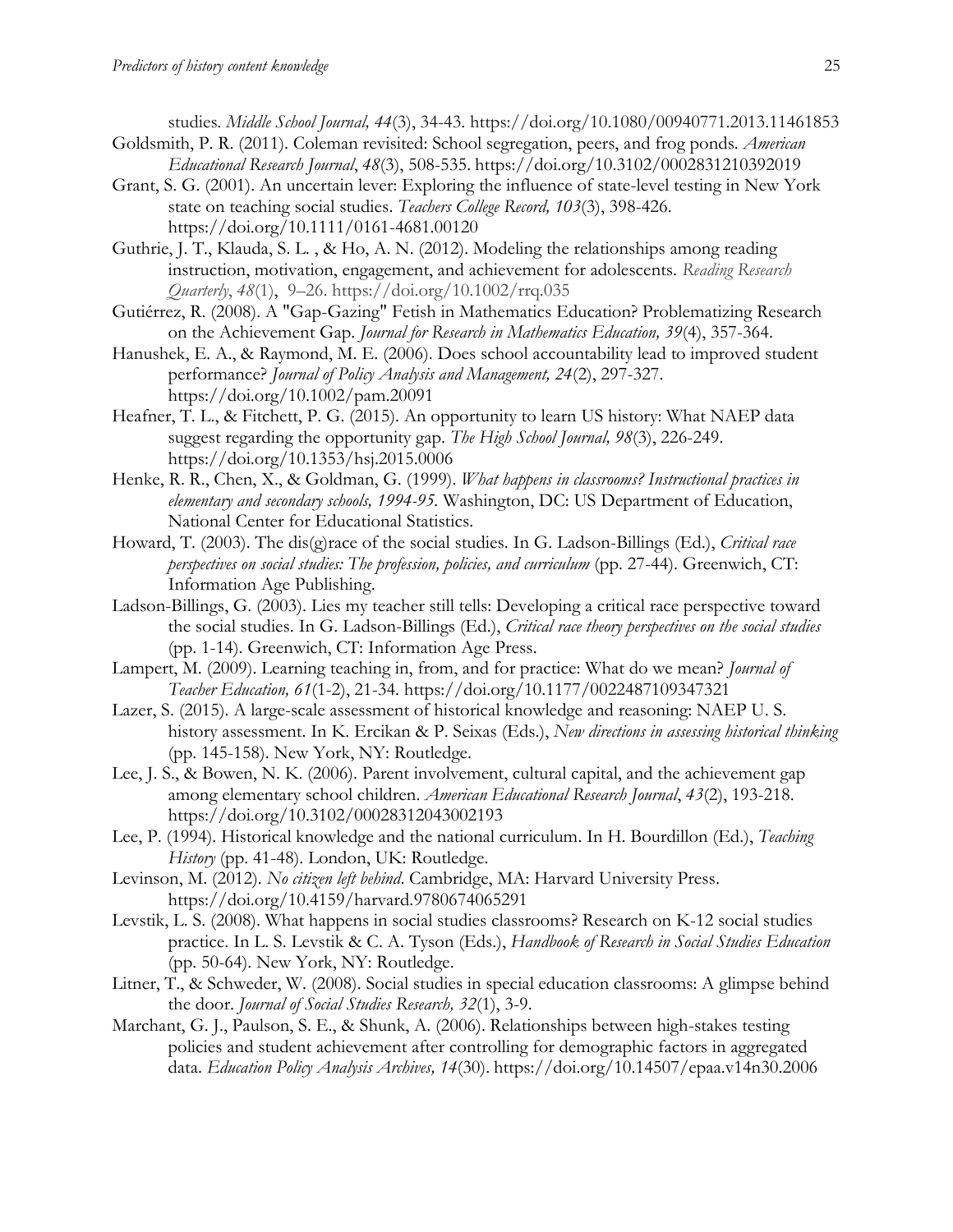- Maggioni, L., VanSledright, B., & Alexander, P. A. (2009). Walking on borders: A measure of epistemic cognition in history. *The Journal of Experimental Education, 77*(3), 187-214. https://doi.org/10.3200/JEXE.77.3.187-214
- Mickelson, R. A. (2001). Subverting Swann: First-and second-generation segregation in the Charlotte-Mecklenburg schools. *American Educational Research Journal*, *38*(2), 215-252. https://doi.org/10.3102/00028312038002215
- Moje, E. B., & Speyer, J. (2008). The reality of challenging texts in high school science and social studies: How teachers can mediate comprehension. In K. Hinchman & H. Sheridan-Thomas (Eds. ), *Best practices in adolescent literacy instruction* (pp. 185–211). New York: Guilford.
- Monaghan, M. M. (2014). Gender, equity and education: Examining preservice teachers' perceptions. *Gender, Equity, Music, and Soceity, 7*(8), 4-12.
- Monte-Sano, C. (2010). Disciplinary literacy in history: An exploration of the historical nature of adolescents' writing. *Journal of the Learning Sciences, 19*(4), 539-568. https://doi.org/10. 1080/10508406.2010.481014
- Monte-Sano, C. (2012). Building skills by doing history. *Phi Delta Kappan, 94*(3), 62-65. https://doi.org/10.1177/003172171209400314
- Monte-Sano, C., & De La Paz, S. (2012). Using writing tasks to elicit adolescents' historical reasoning. *Journal of Literacy Research, 44*(3), 273-299. https://doi.org/10.1177/1086296X12450445
- NAEP Assessment Governing Board, (2010). *U. S. history framework for the 2010 National Assessment of Educational Progress.* Washington, DC: US Department of Education.
- National Center for Education Statistics. (2011). *The Nation's Report Card: US History 2010*. Washington, DC: Institute of Educational Sciences, Department of Education.
- National Governors Association Center for Best Practices & Council of Chief State School Officers. (2010). *Common Core State Standards for English language arts and literacy in history/social studies, science, and technical subjects*. Washington, DC: Authors.
- Nichols, S. L., Glass, G. V., & Berliner, D. C. (2012). High-stakes testing and student achievement: Updated Analyses with NAEP data. *Educational Policy Analysis Archives, 20*(20), 1-35. https://doi.org/10.14507/epaa.v20n20.2012
- Niemi, R. G., & Junn, J. (1993). Civic courses and political knowledge of high school seniors. Paper presented at Annual Meeting of the American Poltical Science Association. Washington, DC.
- Niemi, R. G., & Junn, J. (1998). *Civic education: What makes students learn*. New Haven, CT: Yale University Press.
- Nokes, J. D. (2010). Observing literacy practices in history education classrooms. *Theory & Research in Social Education*, *38*(4), 515–544. https://doi.org/10.1080/00933104.2010.10473438
- Pace, J. (2011). The complex and unequal impact of high stakes accountability on untested social studies. *Theory & Research in Social Education, 39*(1), 32-60. https://doi.org/10.1080/00933104.2011.10473446
- Patterson, N. C. , Horner, S. L. , Chandler, P. , & Dahlgren, R. (2013). Who is at the gate? An examination of secondary social studies teachers support and curricular control in testing and non-testing states. In J. Passe & P. G. Fitchett (Eds.), *The Status of Social Studies: Views from the Field* (pp. 289-300). Charlotte, NC: Information Age Publishing.
- Parker, W. C. , Lo, J. , Yeo, A. J. , Valencia, S. W. , Diem, N. , Abbot, R. D. , . . . Vye, N. J. (2013). Beyond breadth-speed-test: Toward a deeper knowing and engagment in an advanced placement course. *American Educational Research Journal, 50*(6), 1424-1459. https://doi.org/10.3102/0002831213504237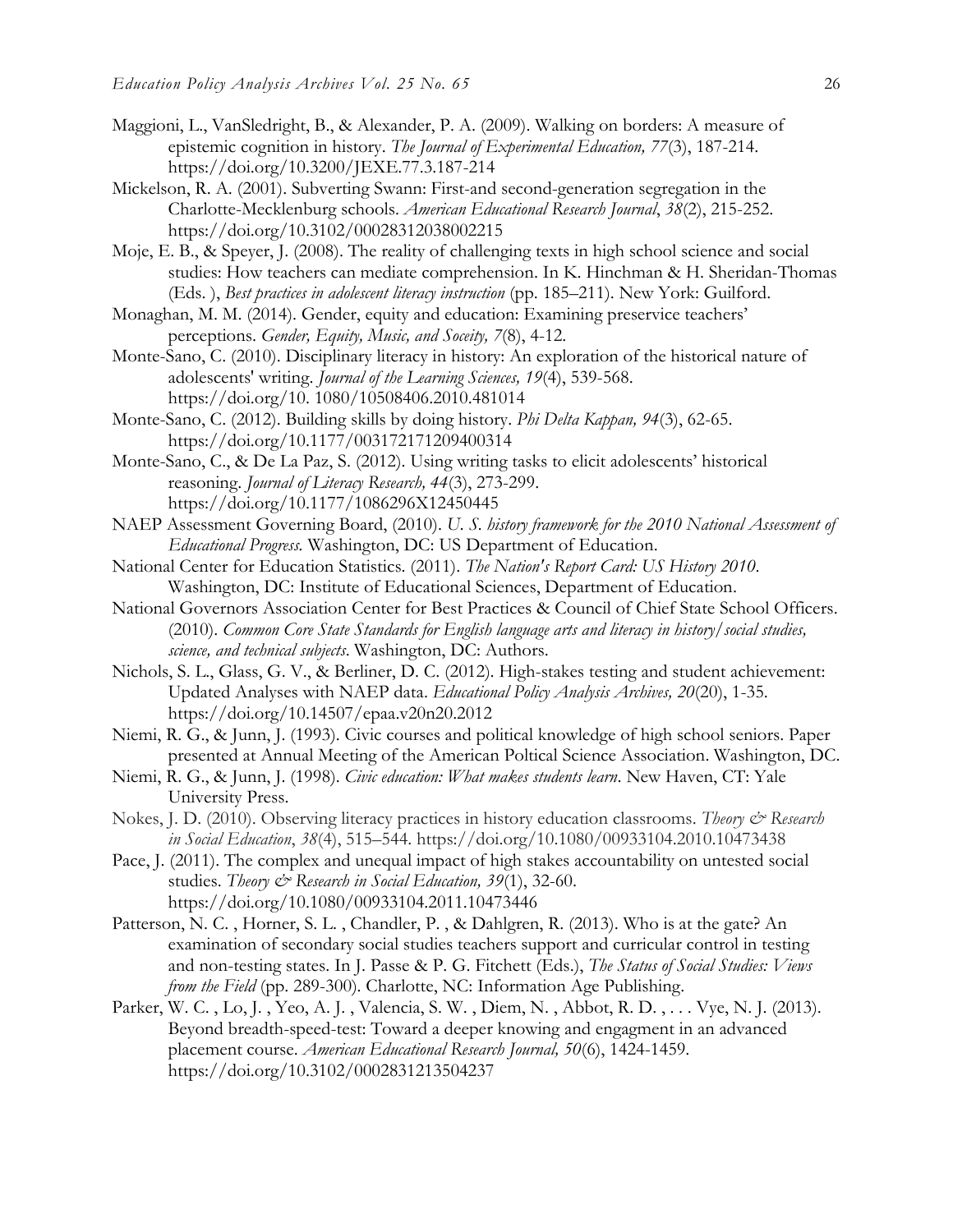- Podgursky, M. (2002). *NAEP background questions: What can we learn from NAEP about the effect of schools and teachers on student achievement?.* Washington, DC: National Asseessment Governing Board.
- Polikoff, M. S., & Porter, A. C. (2014). Instructional alignment as a measure of teacher quality. *Educational Evaluation and Policy Analysis*, 1-18. https://doi.org/10.3102/0162373714531851.
- Raudenbush, S., Bryk, A., Cheong, Y. F., Congdon, R., & du Toit, M. (2004). *HLM 6: Hierachical linear and nonlinear modeling*. Lincolnwood, IL: Scientific Software International.
- Reich, G. A. (2009). Testing historical knowledge: Standards, multiple-choice questions, and student reasoning. *Theory & Research in Social Education*, 37(3), 325-360. https://doi.org/10.1080/00933104.2009.10473401
- Reich, G. A. (2011). Testing collective memory: Representing the soviet union on multiple-choice questions. *Journal of Curriculum Studies, 43*(4), 507-532. https://doi.org/10.1080/00220272.2011.578665
- Reisman, A. (2012). Reading like a historian: A document-based history curriculum intervention in urban high schools. *Cognition and Instruction, 30*(1), 86-112. https://doi.org/10.1080/07370008.2011.634081
- Reisman, A., & Wineburg, S. (2008). Teaching the skill of contextualization in history. *The Social Studies, 99*(5), 202-207. https://doi.org/10.3200/TSSS.99.5.202-207
- Ronfeldt, M., Loeb, S., & Wyckoff, J. (2013). How teacher turnover harms student achievement. *American Educational Research Journal, 50*(1), 4-36. https://doi.org/10.3102/0002831212463813
- Rosenshine, B. (2003). High-stakes testing: Another analysis. *Educational Policy Analysis Archives, 11*(24). https://doi.org/10.14507/epaa.v11n24.2003
- Rothstein, R. (2004). We are not ready to assess history performance. *The Journal of American History, 90*(4), 1381-1391. https://doi.org/10.2307/3660358
- Rumberger, R., & Palardy, G. (2005). Does segregation still matter? The impact of student composition on academic achievement in high school. *The Teachers College Record*, *107*(9), 1999-2045.
- Salinas, C. (2006). Educating late arrival high school immigrant students: A call for a more democratic curriculum. *Multicultural Perspectives, 8*(1), 20-27. https://doi.org/10.1207/s15327892mcp0801\_4
- Saye, J., & The Social Studies Inquiry Research Collaborative. (2013). Authentic pedagogy: Its presence in social studies classrooms and relationship to student performance on statemandated tests. *Theory & Research in Social Education, 4*(1), 89-132. https://doi.org/10.1080/00933104.2013.756785
- Schmeichel, M. (2015). Skirting around critical feminist rationales for teaching women in social studies. *Theory & Research in Social Education, 43*(1), 1-27. https://doi.org/10.1080/00933104.2014.1002648
- Schmidt, W. H. , Burroughs, N. A. , Zoido, P. & Houang, R. T. (2015). The role of schooling in perpetuating educational inequality: An international perspective. *Educational Researcher, 44*(7), 371-387. https://doi.org/10.3102/0013189X15603982
- Segall, A. (2006). Teaching in the age of accountability. In S. G. Grant (Ed. ), *Measuring history: Cases of state-level testing across the United States* (pp. 105-132). Greenwich, CT: Information Age Publishing.
- Seixas, P., & Ercikan, K. (2015). Introduction: The new shape of history assessments. In K. Ercikan & P. Seixas (Eds.), *New directions in assessing historical thinking* (pp. 1-14). New York: Routledge.
- Shanahan, C. (2009). Disciplinary comprehension. In S. Israel & G. Duffy (Eds. ), *Handbook of Research on Reading Comprehension* (pp. 240–260). New York: Routledge.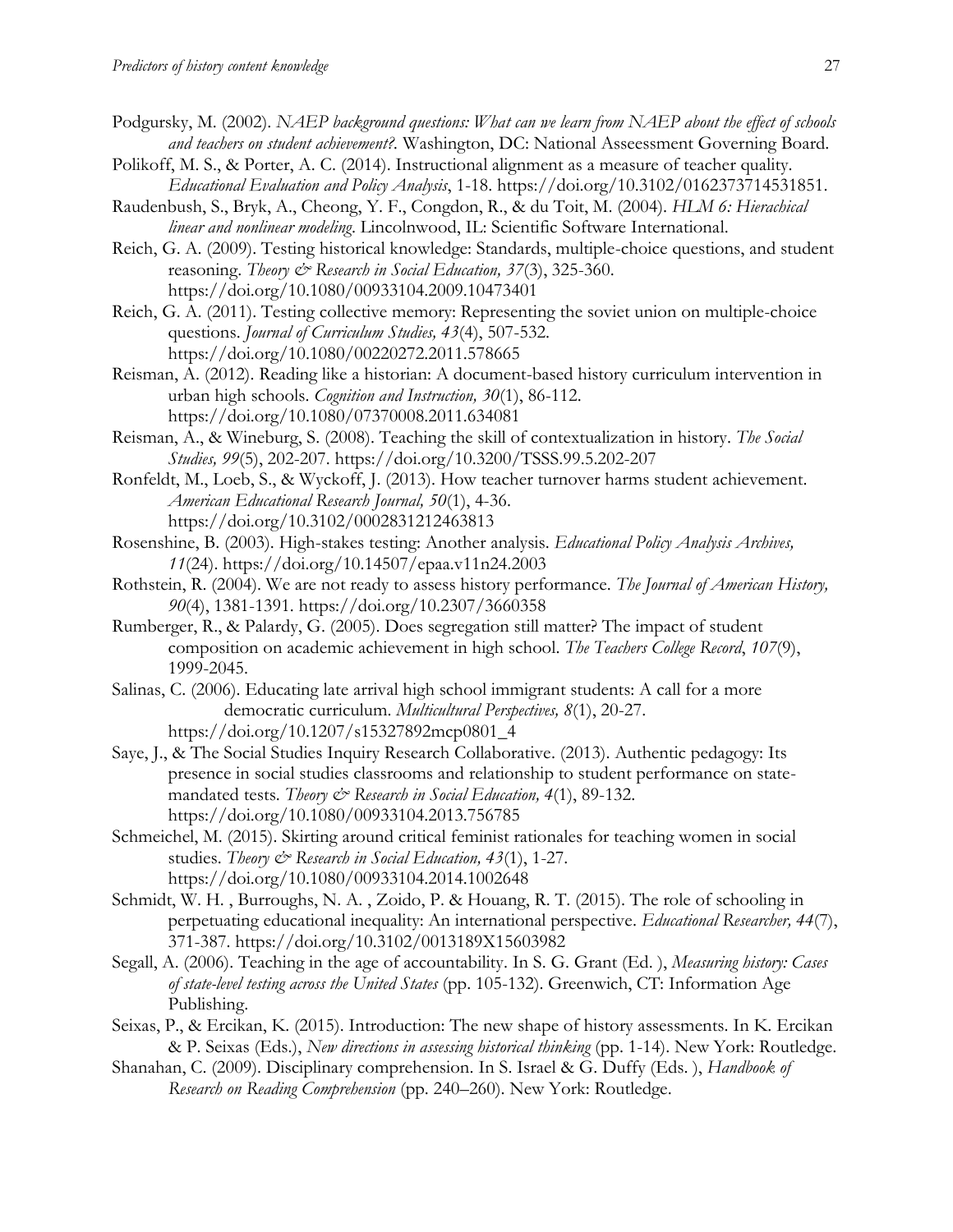- Shanahan, T., & Shanahan, C. (2008). Teaching disciplinary literacy to adolescents: Rethinking content-area literacy. *Harvard Educational Review*, *78*(1), 40-59. https://doi.org/10.17763/haer.78.1.v62444321p602101
- Shanahan, T., & Shanahan, C. (2012). What is disciplinary literacy and why does it matter? *Topics in Language Disorders*, *32*(1), 7–18. https://doi.org/10.1097/TLD.0b013e318244557a
- Smith, J., & Niemi, R. G. (2001). Learning history in school: The impact of course work and instructional practices on achievement. *Theory & Research in Social Education, 29*(1), 18-42. https://doi.org/10.1080/00933104.2001.10505928
- Smith, M., & Breakstone, J. (2015). Historical assessments of thinking: An invesigation of cognitive validity. In K. Ercikan & P. Seixas (Eds.), *New directions in assessing historical thinking* (pp. 233- 245). New York: Routledge.
- Sousa, D. A. (2011). *How the brain learns*. Thousand Oaks, CA: Sage.
- Stanford History Education Group (n. d. ). *Reading like a historian.* Retrieved from: http://sheg. stanford. edu/rlh.
- Stein, P. (2009). Multimodal instructional practices. In J. Coiro, M. Knobel, C. Lankshear, & D. Leu (Eds. ), *Handbook of Research on New Literacies* (pp. 871-898). New York: Routledge.
- Stoddard, J. (2014). Teaching thoughtfully about and with film. *Social Education, 78*(5), 220-224.
- Stodolsky, S. S., Salk, S., & Glaessner, B. (1991). Student views about learning math and social studies. *American Educational Research Journal*, *28*(1), 89-116. https://doi.org/10.3102/00028312028001089
- Swanson, E., Wanzek, J., McCulley, L., Stillman-Spisak, S., Vaughn, S., Simmons, D., Fogarty, M., & Hairrell, A. (2015). Literacy and text reading in middle and high school social studies and English clanguage arts classrooms. Reading & Writing Quarterly: Overcoming Learning Difficuluties, 1-24. https://doi.org/10.1080/10573569.2014.910718.
- Szpara, M. Y., & Ahmad, I. (2006). Making social studies meaningful for ELL students: Content and pedagogy in mainstream secondary classrooms. *Essays in Education, 16*.
- Tanaka, A., & Murayama, K. (2014). Within-person analyses of situational interest and boredom: Interactions between task-specific perceptions and achievement goals. *Journal of Educational Psychology*, *106*(4), 1122. https://doi.org/10.1037/a0036659
- van Hover, S. D. (2006). Teaching in the Old Dominion. In S. G. Grant (Ed.), *Measuring history: Cases of state-level testing across the United States* (pp. 195-219). Greenwich, CT: Information Age Publishers.
- VanSledright, B. (1998). On the importance of historical positionality to thinking about and teaching history. *International Journal of Social Education, 12*(2), 1-18.
- VanSledright, B. (2008). Narrative of the nation-state, historical knowledge, and school history education. *Review of Educational Research, 32*, 109-146. https://doi.org/10.3102/0091732X07311065
- VanSledright, B. (2011). *The challenge of rethinking history education: On practices, theories, and policy*. New York, NY: Routledge.
- VanSledright, B. (2014). *Assessing historical thinking and understanding*. New York: Routledge.
- Volger, K. E. (2006). The impact high school graduation examination on Mississippi social studies teachers' instructional practices. In S. G. Grant (Ed. ), *Measuring history: Cases of state-level testing across the United States* (pp. 273-302). Greenwich, CT: Information Age.
- Volger, K. E. & Virtue, D. (2007). "Just the facts, ma'mam": Teaching social studies in the era of standards and high-stakes testing. *The Social Studies, 98*(2), 54-58. https://doi.org/10.3200/TSSS.98.2.54-58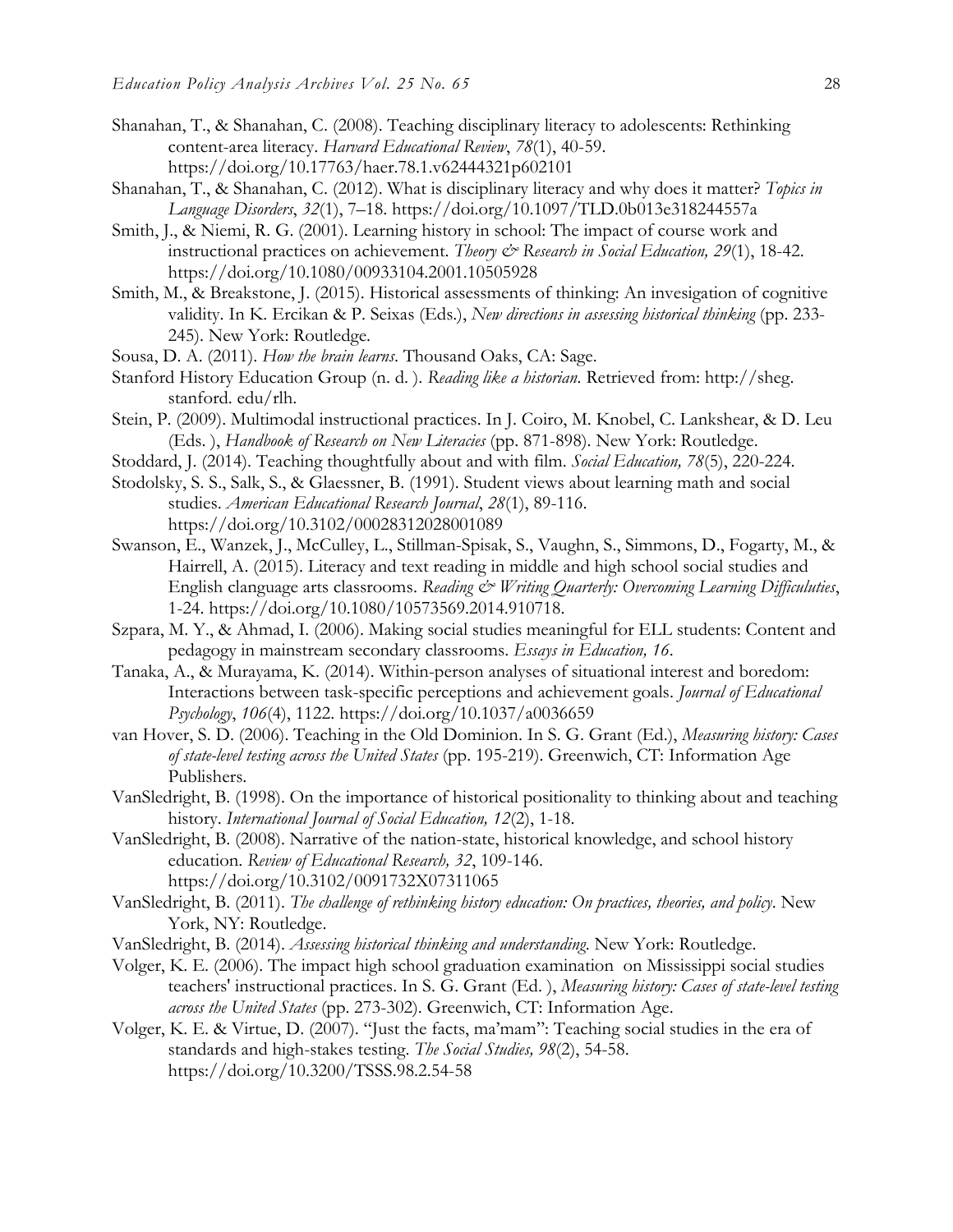- Wertsch, J. V. (2002). *Voices of collective remembering*. Cambridge, UK: Cambridge University Press. https://doi.org/10.1017/CBO9780511613715
- Wineburg, S. (1998). Reading Abraham Lincoln: An expert/expert study in the interpretation of historical texts. *Cognitive Science, 22*(3), 319-346. https://doi.org/10.1207/s15516709cog2203\_3
- Wineburg, S., Mosborg, S. , Porat, D. , & Duncan, A. (2007). Common belief and the cultural curriculum: An intergenerational study of historical consciousness. *American Educational Research Journal, 44*(1), 40-76. https://doi.org/10.3102/0002831206298677
- Wineburg, S., & Reisman, A. (2015). Disciplinary literacy history: A toolkit for digital citizenship. *Journal of Adolscent & Adult Literacy, 58*(8), 636-639. https://doi.org/10.1002/jaal.410
- Wright-Maley, C. (2015). On "stepping back and letting go": The role of control in the success or failure of social studies simulations. *Theory & Research in Social Education*, 43(2), 206-243. https://doi.org/10.1080/00933104.2015.1034394
- Zhang, T., Torney-Purta, J., & Barber, C. (2012). Students' conceptual knowledge and process skills in civic education: Identifying cognitve profiles and classroom correlates. *Theory and Research in Social Education, 40*(1), 1-34. https://doi.org/10.1080/00933104.2012.649467
- Zwick, R., & Ercikan, K. (1989). Analysis of differential item functioning in the NAEP history assessment. *Journal of Educational Measurement, 26*(1), 55-66. https://doi.org/10.1111/j.1745- 3984.1989.tb00318.x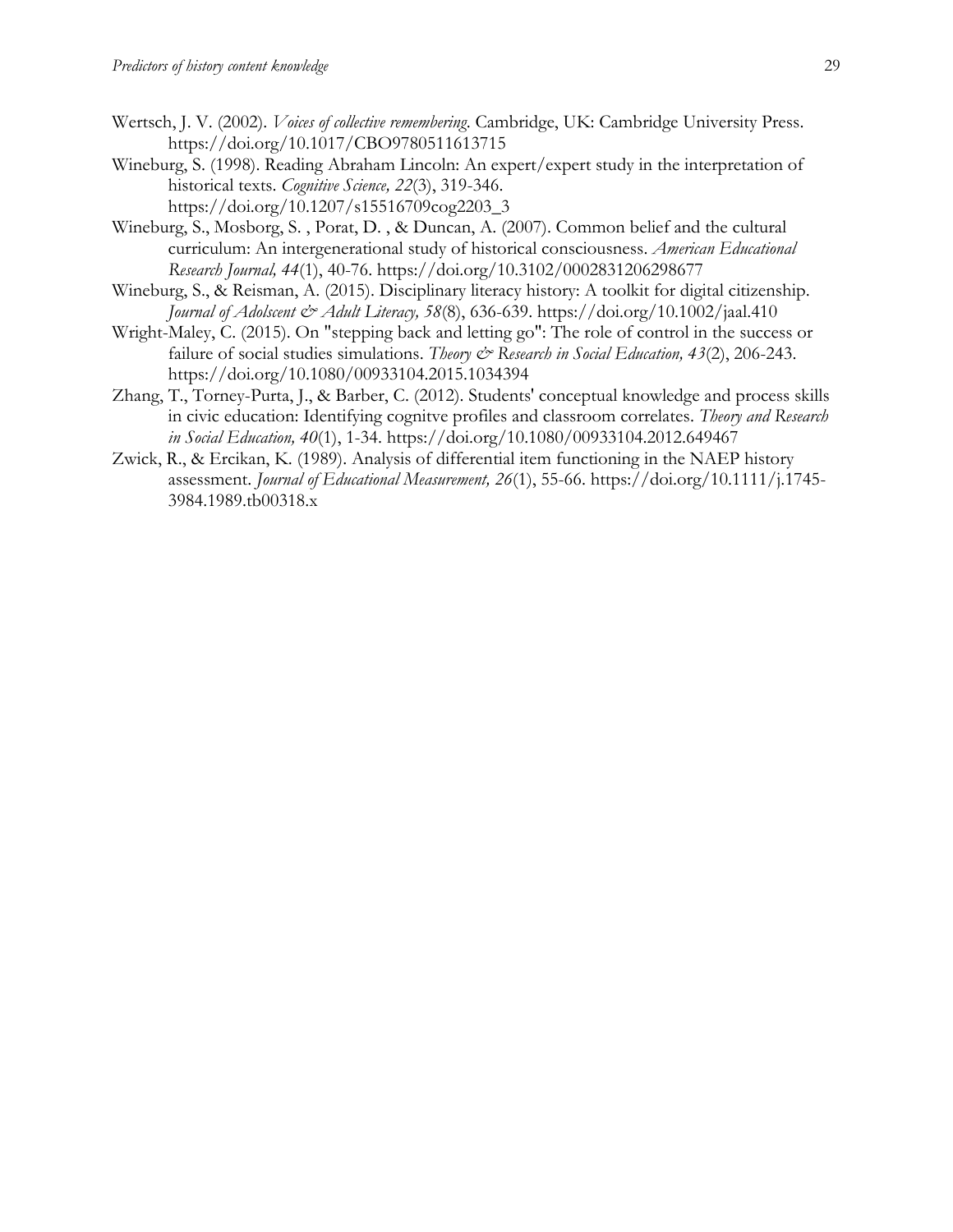#### **About the Authors**

#### **Paul G. Fitchett**

University of North Carolina at Charlotte [Paul.Fitchett@uncc.edu](mailto:Paul.Fitchett@uncc.edu)

Paul Fitchett is Associate Professor of Teacher Education at the University of North Carolina at Charlotte Cato College of Education. In addition, he serves as the graduate director for the PhD in Curriculum and Instruction program. His research focuses on the intersections of teacher working conditions, education policy, and student learning outcomes with a particular focus on the social studies. His scholarship has been published in *Theory and Research in Social Education, Teachers College Record,* and *Education Policy.* He has also co-edited two books including the forthcoming title, *Social Studies in the New Educational Policy Era: Conversations on Purposes, Perspectives, and Practices*.

#### **Tina L. Heafner**

University of North Carolina at Charlotte

#### [Tina.Heafner@uncc.edu](mailto:Tina.Heafner@uncc.edu)

Tina Heafner is Professor of Teacher Education at the University of North Carolina at Charlotte Cato College of Education. Her administrative responsibilities include directing the College of Education Prospect for Success, M.Ed. in Secondary Education and the Minor in Secondary Education. Tina is the Vice-President-elect of the National Council for the Social Studies (NCSS) and serves as Past-Chair of the Executive Board of the NCSS College and University Faculty Council. Her research focuses on technology-mediated and online learning, content literacy and disciplinary inquiry, education policy and student learning outcomes with a particular focus on the social studies. Her scholarship has appeared in the *Journal of Technology and Teacher Education*, *High School Journal*, *Theory and Research in Social Education, Teachers College Record,* and *Education Policy.* She has also co-edited four books and co-authored eight books with her most recent title *Beginning Inquiry in US History: Short Texts for Inexperienced Readers.*

#### **Richard G. Lambert**

University of North Carolina at Charlotte

#### [rglamber@uncc.edu](mailto:rglamber@uncc.edu)

Richard Lambert is a Professor in the Department of Educational Leadership in the Cato College of Education at the University of North Carolina at Charlotte, Director of the *Center for Educational Measurement and Evaluation,* and Editor of *NHSA Dialog: A Research-to-Practice Journal for the Early Intervention Field*. His research interests include formative assessment for young children, applied statistics, and teacher stress and coping. His research has appeared in *Educational Policy Analysis Archives, Early Childhood Research Quarterly*, and the *Journal of Applied Measurement,* among other outlets.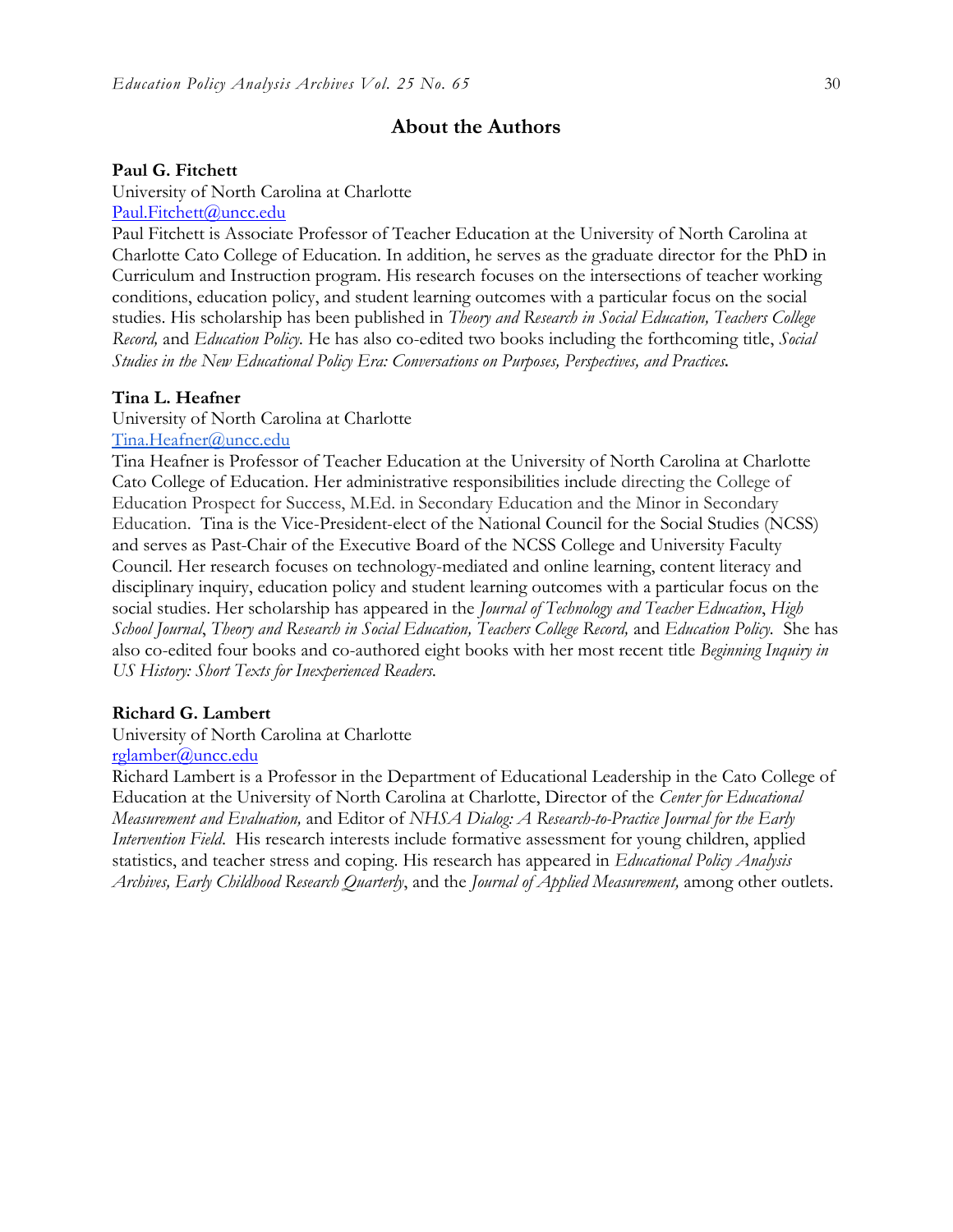## education policy analysis archives

Volume 25 Number 65 June 26, 2017 ISSN 1068-2341

## @

SOME RIGHTS RESERVED Readers are free to copy, display, and distribute this article, as long as the work is attributed to the author(s) and **Education Policy Analysis Archives,** it is distributed for noncommercial purposes only, and no alteration or transformation is made in the work. More details of this Creative Commons license are available at

http://creativecommons.org/licenses/by-nc-sa/3.0/. All other uses must be approved by the author(s) or **EPAA**. **EPAA** is published by the Mary Lou Fulton Institute and Graduate School of Education at Arizona State University Articles are indexed in CIRC (Clasificación Integrada de Revistas Científicas, Spain), DIALNET (Spain), [Directory of Open Access Journals,](http://www.doaj.org/) EBSCO Education Research Complete, ERIC, Education Full Text (H.W. Wilson), QUALIS A1 (Brazil), SCImago Journal Rank; SCOPUS, SOCOLAR (China).

Please send errata notes to Audrey Amrein-Beardsley at [audrey.beardsley@asu.edu](mailto:audrey.beardsley@asu.edu)

**Join EPAA's Facebook community** at<https://www.facebook.com/EPAAAAPE> and **Twitter feed** @epaa\_aape.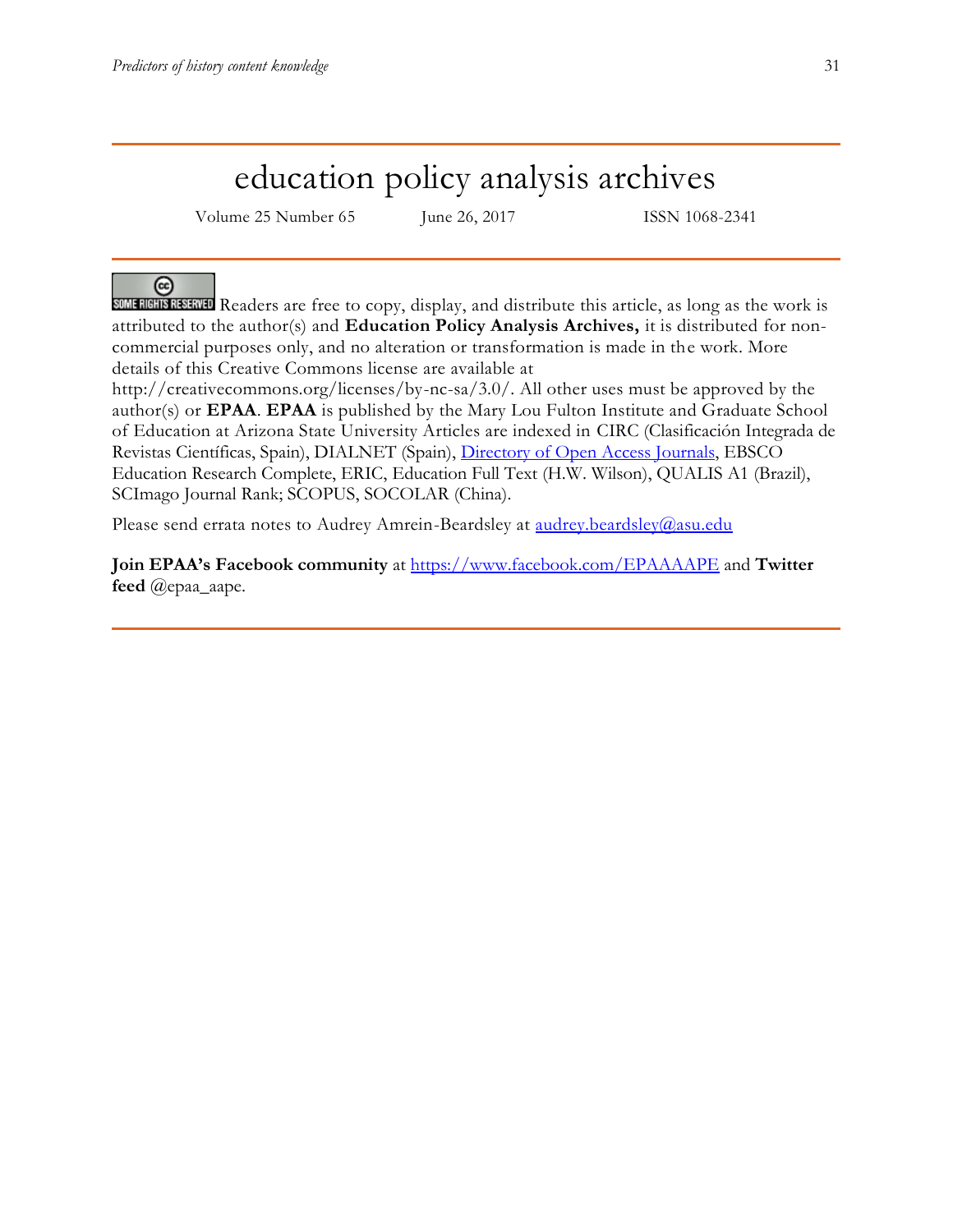## education policy analysis archives editorial board

Lead Editor: **Audrey Amrein-Beardsley** (Arizona State University) Editor Consultor: **Gustavo E. Fischman** (Arizona State University) Associate Editors: **David Carlson**, **Margarita Jimenez-Silva, Eugene Judson**, **Mirka Koro-Ljungberg, Scott Marley, Jeanne M. Powers, Iveta Silova, Maria Teresa Tatto** (Arizona State University)

**Cristina Alfaro** San Diego State University

**Gary Anderson** New York University

**Michael W. Apple** University of Wisconsin, Madison **Jeff Bale** OISE, University of Toronto, Canada

**David C. Berliner** Arizona State University

**Casey Cobb** University of Connecticut

**Arnold Danzig** San Jose State University

**Linda Darling-Hammond**  Stanford University

**Elizabeth H. DeBray** University of Georgia

**Chad d'Entremont** Rennie Center for Education Research & Policy

**John Diamond** University of Wisconsin, Madison

**Matthew Di Carlo** Albert Shanker Institute

**Michael J. Dumas** University of California, Berkeley

**Kathy Escamilla** University of Colorado, Boulder

**Melissa Lynn Freeman** Adams State College

**Rachael Gabriel** University of Connecticut

**Amy Garrett Dikkers** University of North Carolina, Wilmington

**Gene V Glass** Arizona State University

**Ronald Glass** University of California, Santa Cruz **Jacob P. K. Gross** University of

Louisville

**Julian Vasquez Heilig** California State University, Sacramento **Aaron Bevanot** SUNY Albany **Kimberly Kappler Hewitt** University of North Carolina Greensboro

**Aimee Howley** Ohio University **Noah Sobe** Loyola University

**Henry Braun** Boston College **Steve Klees** University of Maryland **Nelly P. Stromquist** University of

**Jaekyung Lee S**UNY Buffalo

**Jessica Nina Lester** Indiana University

**Amanda E. Lewis** University of Illinois, Chicago

**Chad R. Lochmiller** Indiana University

**Christopher Lubienski** University of Illinois, Urbana-Champaign

**Sarah Lubienski** University of Illinois, Urbana-Champaign

**William J. Mathis** University of Colorado, Boulder

**Michele S. Moses** University of Colorado, Boulder

**Julianne Moss** Deakin University, Australia

**Sharon Nichols** University of Texas, San Antonio

**Eric Parsons** University of Missouri-Columbia

**Susan L. Robertson** Bristol University, UK

**Gloria M. Rodriguez** University of California, Davis

**R. Anthony Rolle** University of Houston

**A. G. Rud** Washington State University

**Eric M. Haas** WestEd **Patricia Sánchez** University of University of Texas, San Antonio **Janelle Scott** University of California, Berkeley

> **Jack Schneider** College of the Holy Cross

Maryland

**Benjamin Superfine** University of Illinois, Chicago

**Sherman Dorn** Arizona State University

**Adai Tefera** Virginia Commonwealth University

**Tina Trujillo** University of California, Berkeley

**Federico R. Waitoller** University of Illinois, Chicago

**Larisa Warhol** University of Connecticut

**John Weathers** University of Colorado, Colorado Springs

**Kevin Welner** University of Colorado, Boulder

**Terrence G. Wiley** Center for Applied Linguistics

**John Willinsky**  Stanford University

**Jennifer R. Wolgemuth University of** South Florida

**Kyo Yamashiro** Claremont Graduate University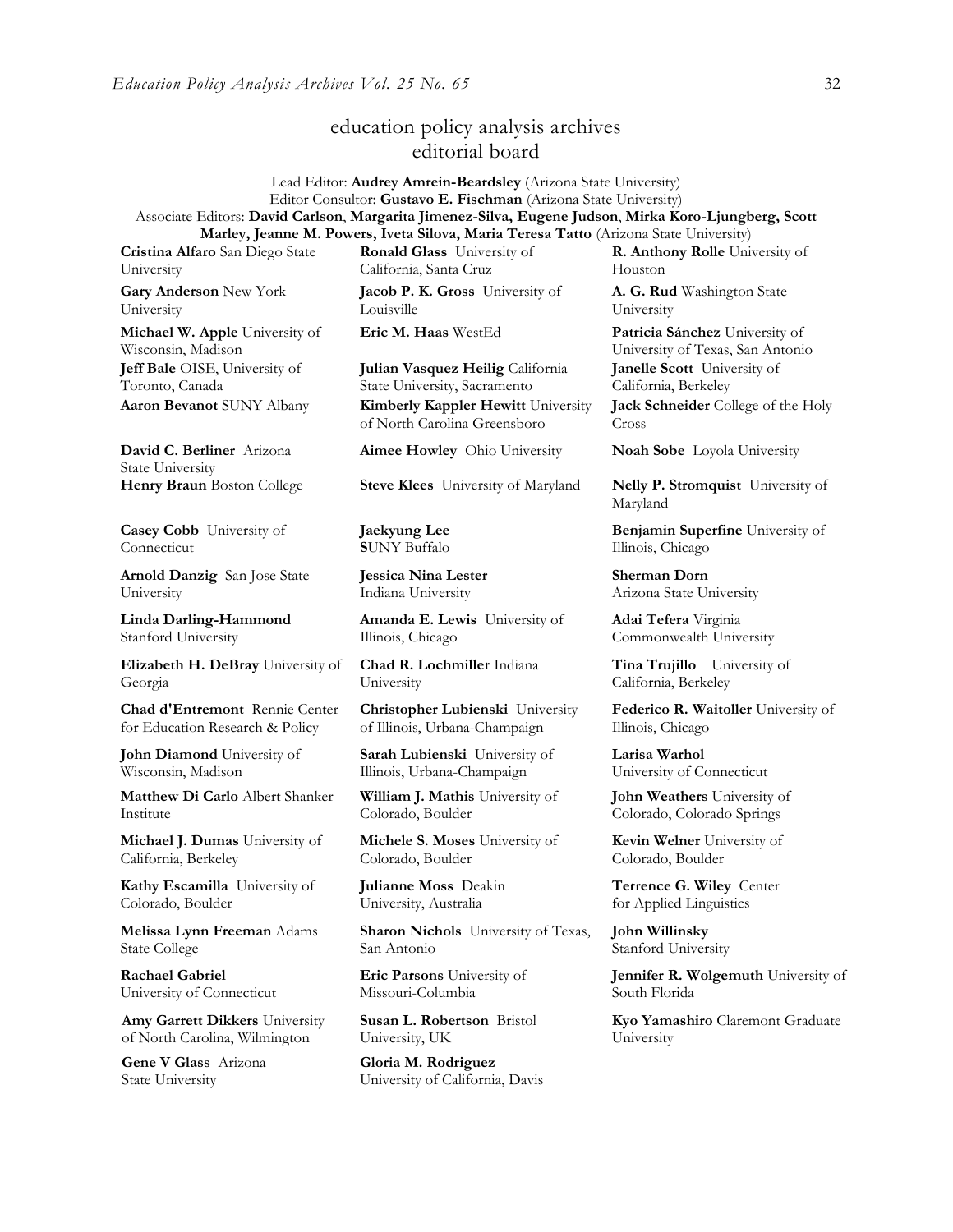## archivos analíticos de políticas educativas consejo editorial

Editor Consultor: **Gustavo E. Fischman** (Arizona State University) Editores Asociados: **Armando Alcántara Santuario** (Universidad Nacional Autónoma de México), **Jason Beech** (Universidad de San Andrés), **Angelica Buendia** (Metropolitan Autonomous University, Mexico), **Ezequiel Gomez Caride** (Pontificia Universidad Católica Argentina), **Antonio Luzon** (Universidad de Granada), **José Luis Ramírez**  (Universidad de Sonora, Mexico)

**Claudio Almonacid** Universidad Metropolitana de Ciencias de la Educación, Chile **Miguel Ángel Arias Ortega**  Universidad Autónoma de la Ciudad de México **Xavier Besalú Costa**  Universitat de Girona, España

**[Xavier Bonal](javascript:openRTWindow() Sarro** Universidad Autónoma de Barcelona, España

**[Antonio Bolívar](javascript:openRTWindow() Boitia** Universidad de Granada, España

**[José Joaquín Brunner](javascript:openRTWindow()** Universidad Diego Portales, Chile

**[Damián Canales Sánchez](javascript:openRTWindow()** Instituto Nacional para la Evaluación de la Educación, México

#### **Gabriela de la Cruz Flores** Universidad Nacional Autónoma de

México **[Marco Antonio Delgado Fuentes](javascript:openRTWindow()**

Universidad Iberoamericana, México **[Inés Dussel](javascript:openRTWindow()**, DIE-CINVESTAV, México

**[Pedro Flores Crespo](javascript:openRTWindow()** Universidad Iberoamericana, México

**Ana María García de Fanelli**  Centro de Estudios de Estado y Sociedad (CEDES) CONICET, Argentina

**Juan Carlos González Faraco**  Universidad de Huelva, España

**María Clemente Linuesa**  Universidad de Salamanca, España

**Jaume Martínez Bonafé** Universitat de València, España

**Alejandro Márquez Jiménez**  Instituto de Investigaciones sobre la Universidad y la Educación, UNAM, México **María Guadalupe Olivier Tellez**, Universidad Pedagógica Nacional, México **[Miguel Pereyra](javascript:openRTWindow()** Universidad de Granada, España

**[Mónica Pini](javascript:openRTWindow()** Universidad Nacional de San Martín, Argentina

**Omar Orlando Pulido Chaves** Instituto para la Investigación Educativa y el Desarrollo

Pedagógico (IDEP) **José [Luis Ramírez](javascript:openRTWindow() Romero** Universidad Autónoma de Sonora, México **[Paula Razquin](javascript:openRTWindow()** Universidad de San Andrés, Argentina

**José Ignacio Rivas Flores** Universidad de Málaga, España **[Miriam Rodríguez Vargas](javascript:openRTWindow()** Universidad Autónoma de Tamaulipas, México **José Gregorio Rodríguez**  Universidad Nacional de Colombia, Colombia **[Mario Rueda Beltrán](javascript:openRTWindow()** Instituto de Investigaciones sobre la Universidad y la Educación, UNAM, México **José Luis San Fabián Maroto**  Universidad de Oviedo, España

**[Jurjo Torres Santomé](javascript:openRTWindow()**, Universidad de la Coruña, España

**[Yengny Marisol Silva Laya](javascript:openRTWindow()** Universidad Iberoamericana, México **Juan Carlos Tedesco** Universidad Nacional de San Martín, Argentina

**Ernesto Treviño Ronzón** Universidad Veracruzana, México

**[Ernesto Treviño](javascript:openRTWindow() Villarreal** Universidad Diego Portales Santiago, Chile **[Antoni Verger Planells](javascript:openRTWindow()** Universidad Autónoma de Barcelona, España **[Catalina Wainerman](javascript:openRTWindow()** Universidad de San Andrés, Argentina **Juan Carlos Yáñez Velazco** Universidad de Colima, México